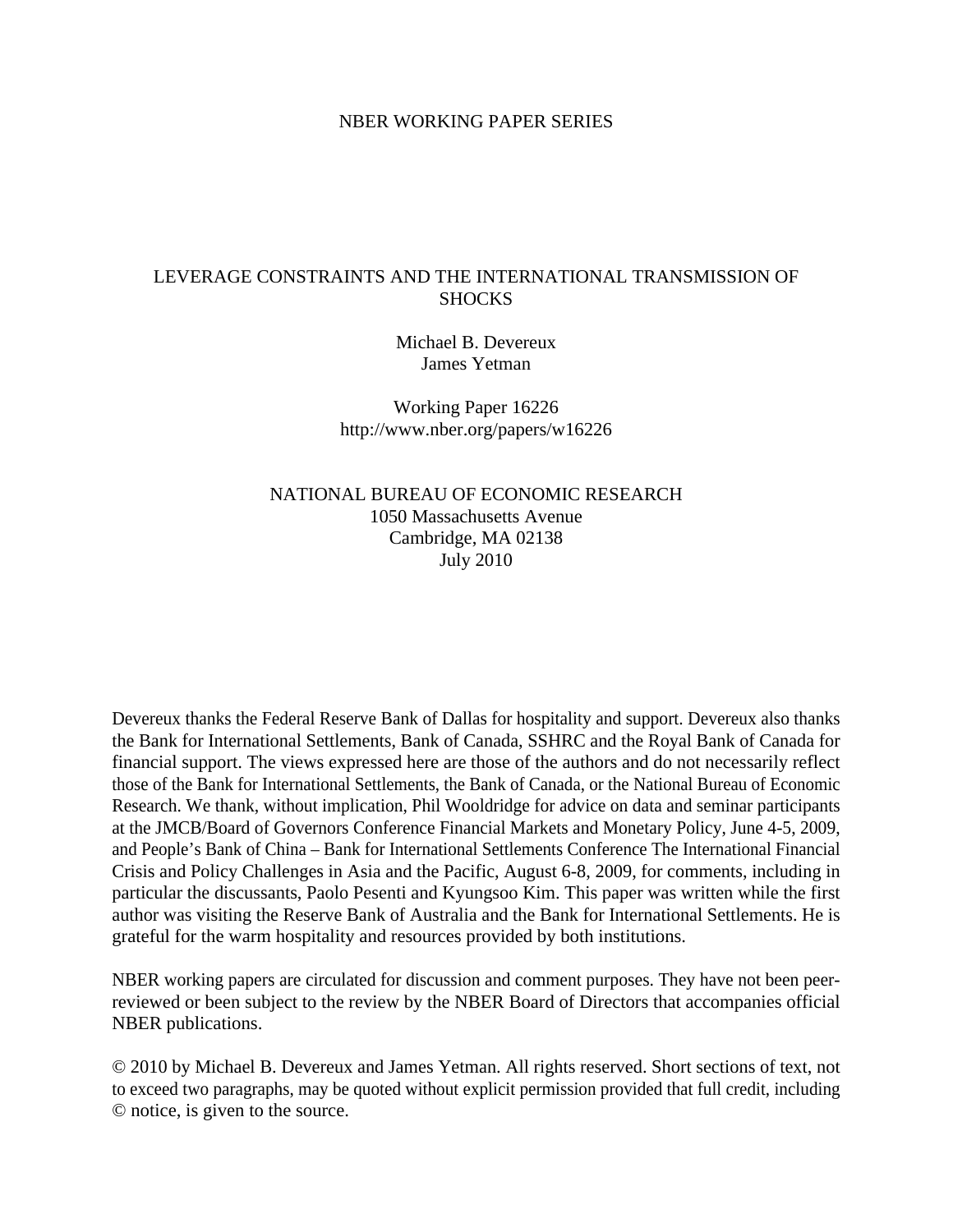Leverage Constraints and the International Transmission of Shocks Michael B. Devereux and James Yetman NBER Working Paper No. 16226 July 2010 JEL No. F2,F33,F34

# **ABSTRACT**

Recent macroeconomic experience has drawn attention to the importance of interdependence among countries through financial markets and institutions, independently of traditional trade linkages. This paper develops a model of the international transmission of shocks due to interdependent portfolio holdings among leverage-constrained investors. In our model, without leverage constraints on investment, financial integration itself has no implication for international macro co-movements. When leverage constraints bind however, the presence of these constraints in combination with diversified portfolios introduces a powerful financial transmission channel which results in a positive co-movement of production, independently of the size of international trade linkages. In addition, the paper shows that, with binding leverage constraints, the type of financial integration is critical for international co-movement. If international financial markets allow for trade only in non-contingent bonds, but not equities, then the international co-movement of shocks is negative. Thus, with leverage constraints, moving from bond trade to equity trade reverses the sign of the international transmission of u ocks.

Michael B. Devereux Department of Economics University of British Columbia 997-1873 East Mall Vancouver, B.C. CANADA V6T 1Z1 and NBER mbdevereux@gmail.com

James Yetman Bank for International Settlements Senior Economist 8 Finance Street, Central Hong Kong SAR james.yetman@bis.org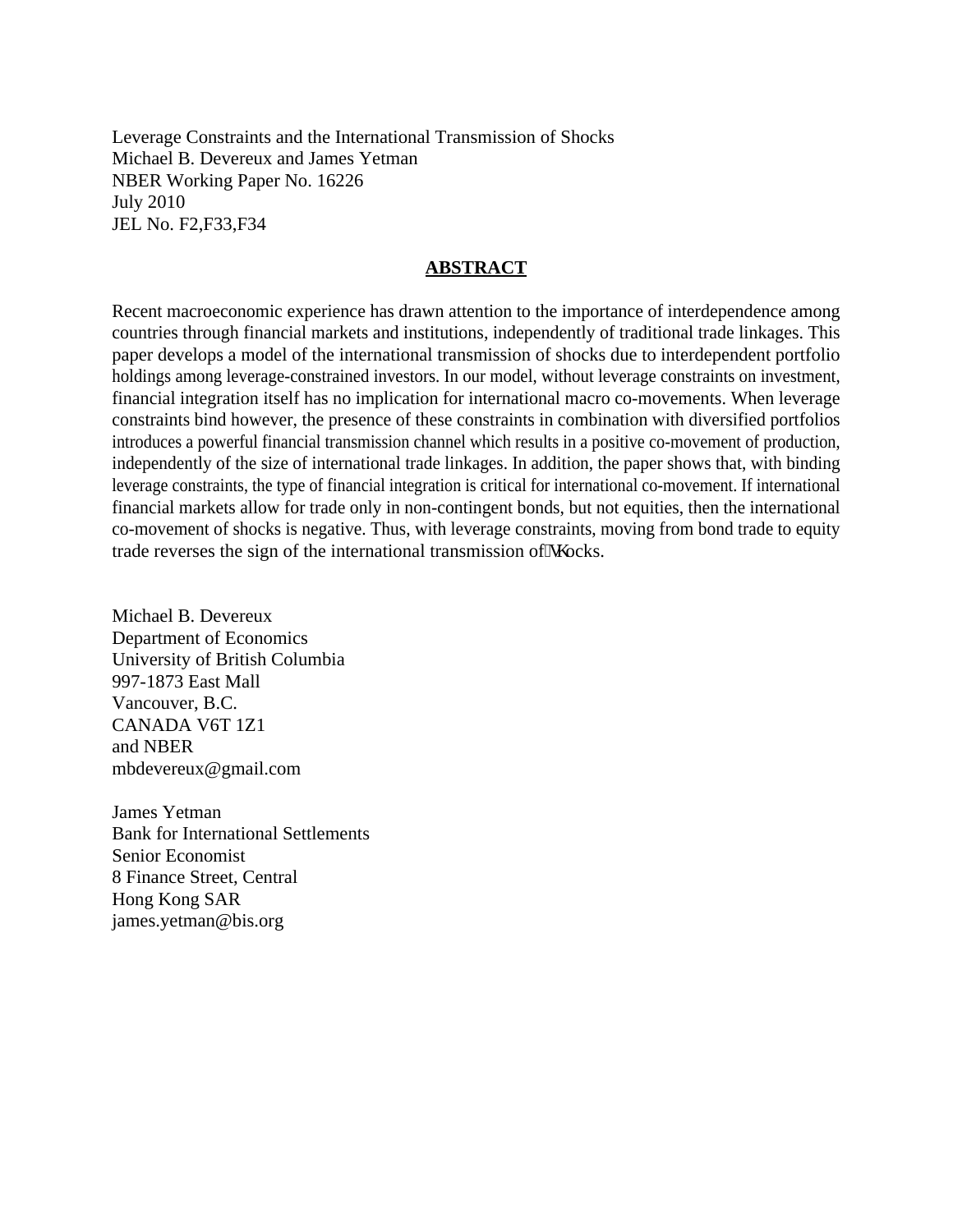#### **1. Introduction**

The recent international financial crisis has highlighted the critical role of financial markets in the propagation of business cycle shocks, both in transmitting shocks from one country to another and in magnifying the effects of those shocks. One key aspect of this transmission mechanism, seen in both the recent crisis as well as the Asian and Russian crises a decade ago, is the importance of balance sheet linkages among investors and financial institutions across countries. This implies that asset price collapses in one country are transmitted internationally through deteriorations in the balance sheets of institutions in countries holding portfolios of similar assets.

It is widely agreed that high financial leverage – a high ratio of assets to underlying capital – is a critical factor in the magnifying effects of financial crises. As asset values decline, highly levered financial institutions find their net worth sharply eroded and are forced to shed assets to avoid unacceptable risks of insolvency. But asset sales drive asset values down further, adversely impairing the balance sheets of other institutions. These institutions in turn are forced to sell assets, creating a vicious cycle of balance sheet deterioration and asset sales. While the financial dynamics of such balance sheet adjustments have been widely discussed elsewhere, it is less well understood how this process affects macroeconomic outcomes, or that this process alone may generate an immediate and powerful international transmission of shocks.

A clear pre-requisite for balance sheet adjustments to have powerful macroeconomic effects is the presence of financial frictions of some sort, or distortions in credit markets. After all, in a Modigliani-Miller world, leverage is irrelevant. Thus, in order to capture the dynamics of the financial meltdown, financial frictions will be of critical importance.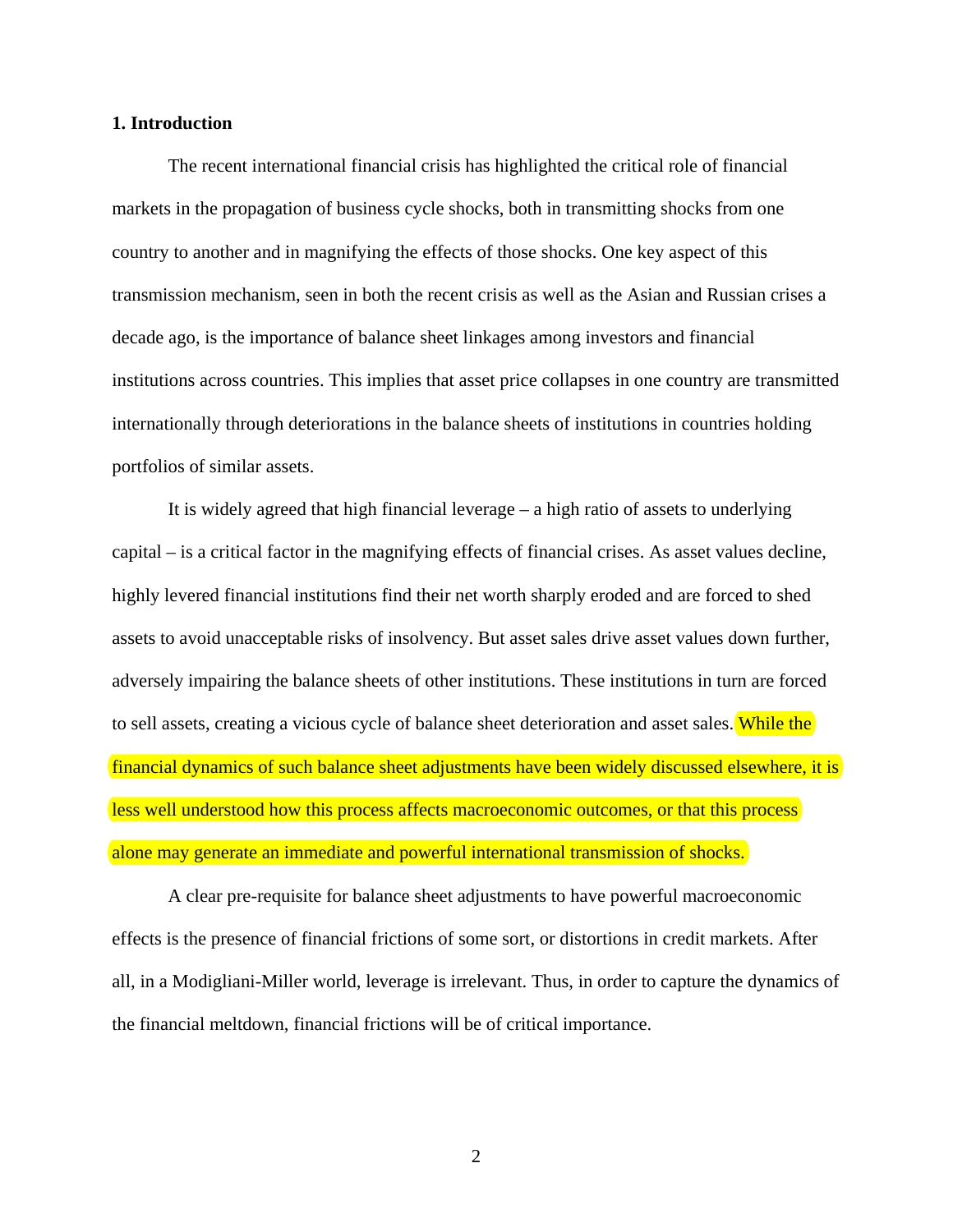In the context of the international transmission of business cycles, however, other puzzles arise. Most models of business cycle transmission still rely on international linkages due to trade flows. While global trade has been growing at remarkable rates over the past two decades, it is still the case that the major world regions – the United States, Asia and Europe – are to a large extent 'closed' economies, with the share of inter-regional trade representing only a small proportion of overall GDP. Thus Kose and Yi (2006) find that it is hard to account for the magnitude of business cycle co-movements among countries using conventional international real business cycle models. In addition there is evidence that business cycle co-movement is greater between countries with greater financial integration (Imbs 2004, 2006). Nevertheless, in the standard international business cycle model, enhanced international financial integration actually tends to reduce business cycle co-movement, since it allows for a more efficient reallocation of resources across countries in response to shocks (Heathcote and Perri 2002, 2005). But Krugman (2008) suggests that traditional multi-country business cycle models lack a critical 'international finance multiplier,' by which financial shocks in one country affect investment both in the original country and in other countries, through financial or balance sheet linkages.

This paper develops a theoretical model of a balance sheet channel for the international transmission of shocks. The model emphasizes how a process of balance sheet contractions, generated by a downturn in one country, is spread across countries through inter-connected portfolios. In the presence of leverage constraints, we show that this gives rise to a separate financial transmission mechanism of business cycle shocks that is independent of trade linkages.<sup>1</sup>

 $<sup>1</sup>$  In the recent literature, for example Krugman (2008), the adjustment of balance sheets is sometimes referred to as</sup> 'de-leveraging.' This term is inaccurate as a description of our model since, as in Kiyotaki and Moore (1997), the leverage ratio is constant. Nonetheless, the process of satisfying leverage constraints in the wake of asset price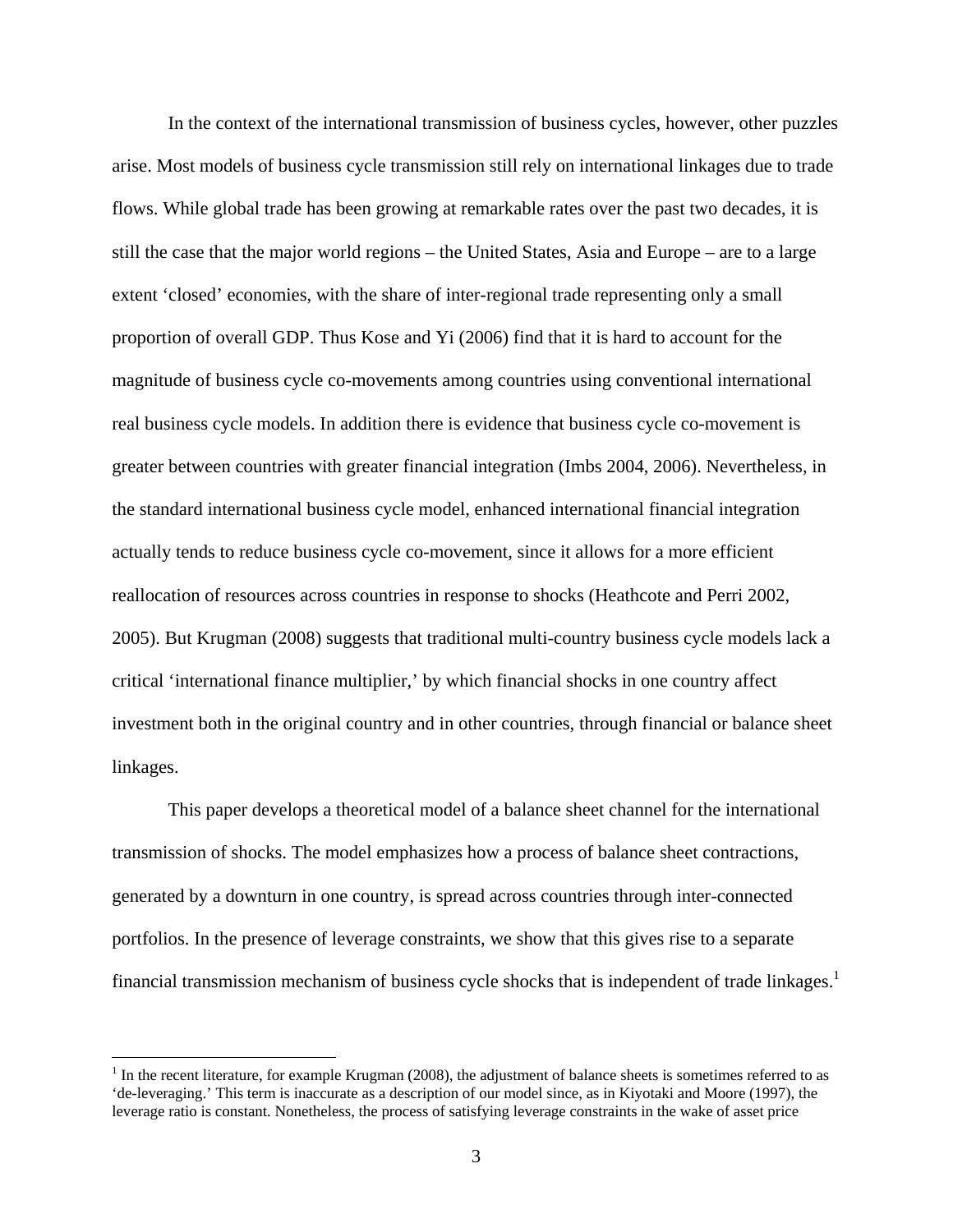The paper's main contribution is to compare how macro shocks are transmitted under different financial market structures. We do not attempt to provide an integrated explanation of the recent crisis, or a full quantitative calibration, but instead highlight how the joint process of balance sheet constraints and portfolio interdependence generate an important cross-country propagation effect. We develop a two-country model in which investors borrow from savers, and invest in fixed assets. Investors also diversify their portfolios across countries and hold equity positions in the assets of the other country, as well as their own. Investors cannot commit to repay savers, however, and in order to ensure payment, may face limits on the maximum amount of leverage on their balance sheets.

We analyze four different variants of the model. First we consider a version of the model in which bond markets are segmented across countries but equity markets are integrated, both with and without binding leverage constraints. In the case where leverage limits do not bind there is no international transmission of shocks in final goods production. A negative productivity shock, which leads to a fall in the value of assets in one country, will cause investors to sell some assets and reduce their debt exposure, but this does not affect other countries. In fact investors in other countries increase their borrowing. More broadly, business cycle fluctuations in final goods production across countries are uncorrelated in the absence of limits on leverage.

When leverage constraints are binding, however, there is a powerful transmission of shocks across countries. A fall in asset values in one country forces a large and immediate process of balance sheet contractions for that country's investors. But the fall in asset values leads to balance sheet deterioration in other countries that have internationally diversified asset portfolios, causing a sell-off in assets and a forced reduction in borrowing around the globe.

declines does impart a magnification effect on real activity. Endogenizing the maximum leverage ratio represents a separate issue, beyond the scope of this paper. For a recent contribution, see Geanakoplos (2009).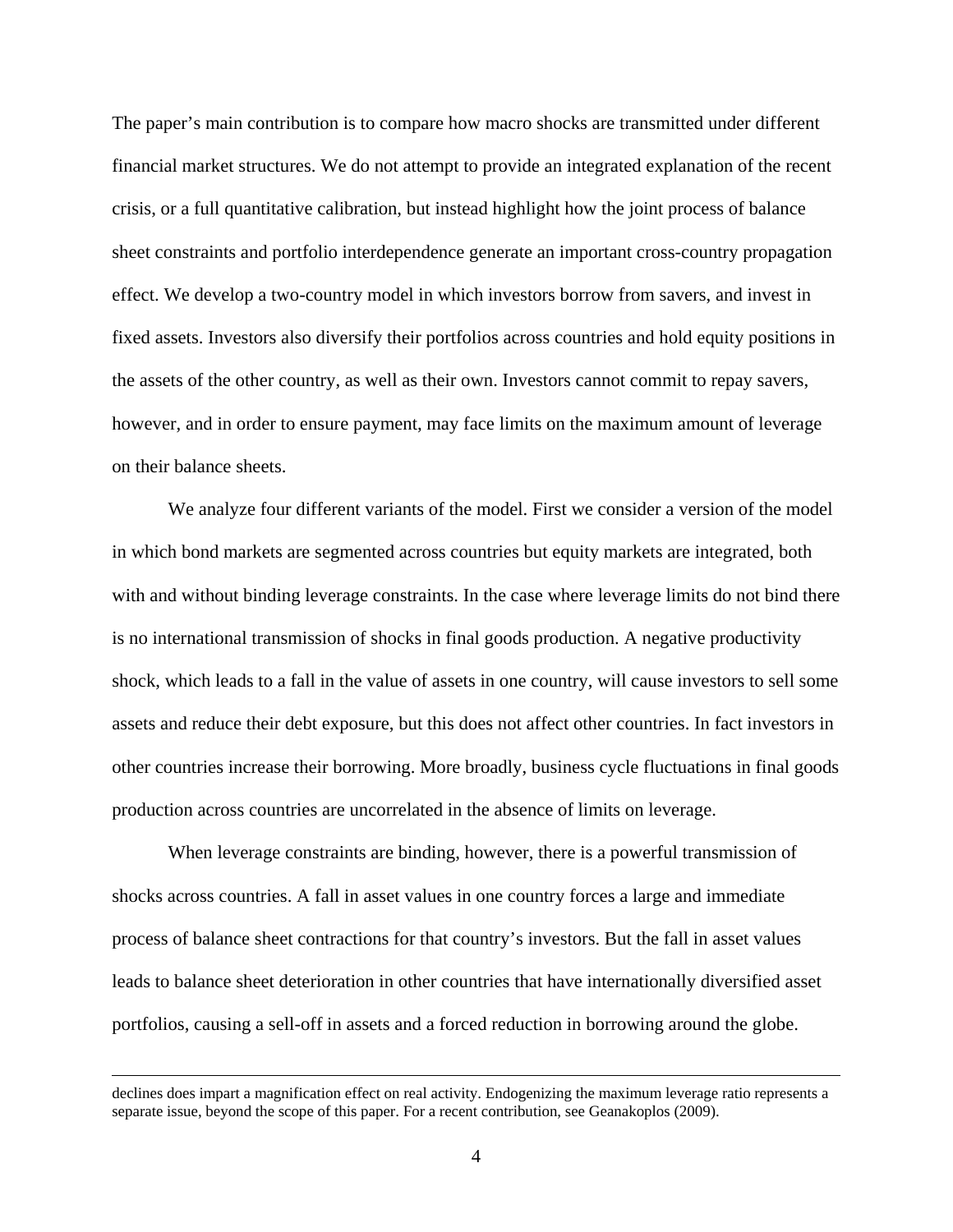This, in turn, drives a further sell-off in the first country, establishing a feedback loop. The end result is a large magnification of the initial shock, a large fall in investment, and highly correlated business cycles across countries during the resulting downturn.

We explore the relationship between financial integration and business cycle comovement further in a model with integrated bond markets. We assume that international bond markets are integrated across countries and leverage constraints always bind. We then contrast the properties of an economy without internationally diversified equity holdings with one with fully integrated equity markets. In the case where equity markets are segmented, we find that macroeconomic shocks are transmitted negatively across countries. A negative productivity shock in the home country pushes down investment there, but the resulting decline in world interest rates stimulates borrowing, investment and consumption in the foreign country. Hence borrowing, asset prices, output and consumption all move in opposite directions in the two countries.

The final variant of the model we explore is one where both bond and equity markets are integrated. Here we find positive co-movement across countries that is similar to a world without integrated bond markets.

The model has strong implications for understanding the effects of financial market integration. In the presence of leverage constraints and internationally diversified equity holdings, financial market integration (in equity markets) is associated with a 'financial contagion' effect, in the sense that asset price movements cause negative shocks to be propagated through balance sheets – propagation effects that would not occur in an international economy without international portfolio diversification.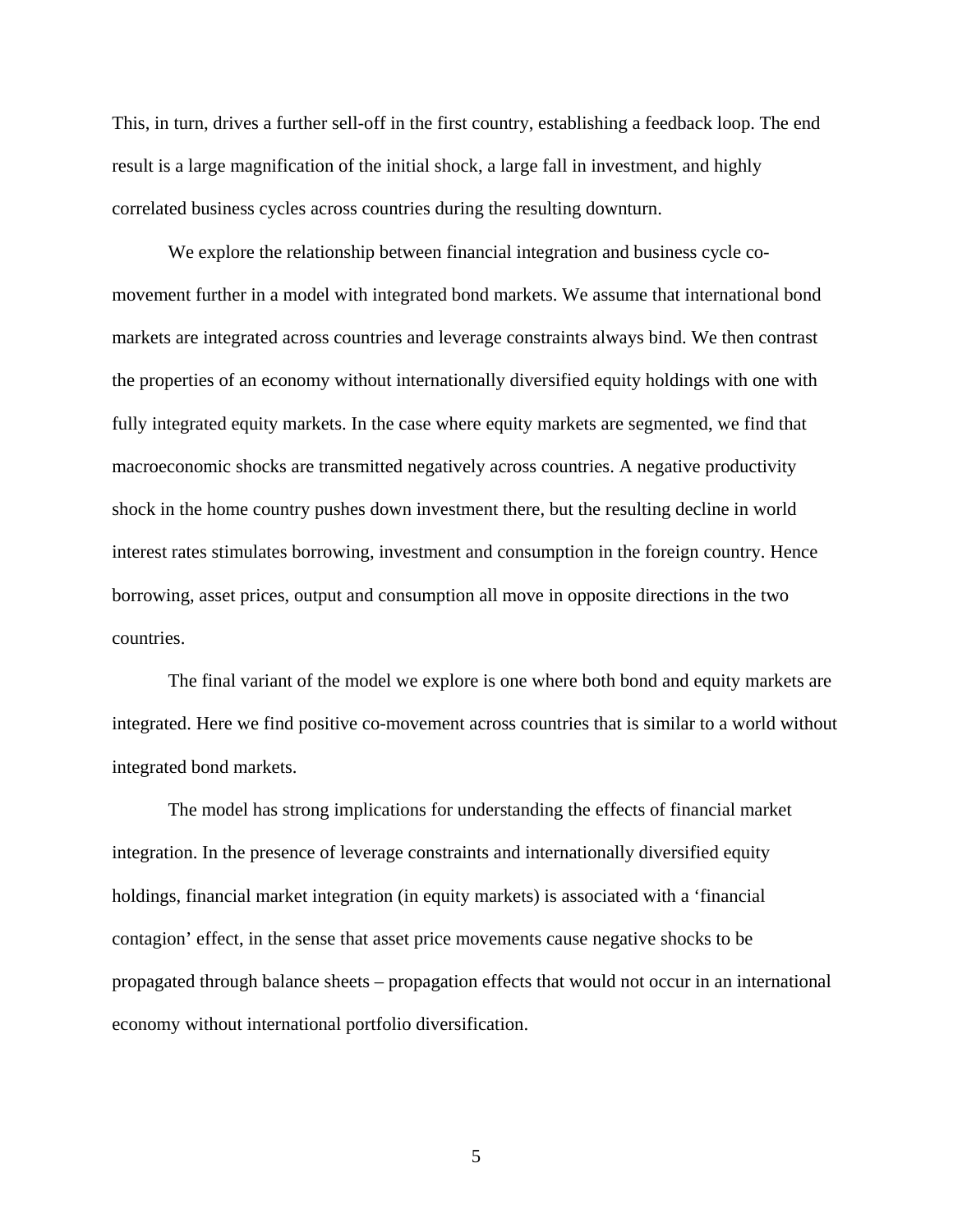The contrasting results between the final two variants of the model also suggests that it may be important to distinguish the ex-ante from the ex-post gains to international portfolio diversification. In the absence of equity market integration, the presence of negative comovement in returns suggests substantial gains from portfolio diversification. But, in a world with binding leverage constraints, the process of integrating equity markets leads to strong positive co-movement in production, reducing the ex-post gains from diversification.<sup>2</sup>

The model draws heavily on a number of separate literatures. First, and most importantly, we follow Kiyotaki and Moore (1997) in imposing leverage constraints on investors. This leads to a wedge between the effective returns faced by investors and savers, and can act as an amplification mechanism for business cycle shocks.<sup>3</sup> Second, we emphasize the linkages among countries through the presence of inter-connected portfolios. Portfolio linkages, in a somewhat different context, have for some time been seen as important in the contagion effects of financial shocks (see Rigobon 2003 and Pavlova and Rigobon 2008, for example). Finally, we introduce endogenous portfolio interdependence through the recently developed techniques of Devereux and Sutherland  $(2010a)$ .<sup>4</sup>

The paper is organized as follows. The next section provides some evidence of the importance of a financial channel in the recent business cycle downturn. We then develop the basic two-country model in which investors and savers interact, but investors may be limited by

<sup>&</sup>lt;sup>2</sup> It is important to distinguish co-movement in final goods production from that of asset prices and consumption. In almost any international macro model, greater financial market integration will give rise to positive co-movement in consumption and asset prices. But, in the standard international RBC model with frictionless asset markets, financial integration will tend to imply *negative* co-movement in production (and physical investment) – see, for example, Backus et al. (1992), Baxter and Crucini (1995) and Heathcote and Perri (2002, 2005). The contribution here is to show that leverage constraints, together with financial integration, tend to generate positive co-movement in final goods production.

 $3$  An alternative mechanism where balance sheets play a key role in business cycles is the 'financial accelerator' model of Bernanke et al. (1999). This has been extended to a multi-country setting by Gilchrist (2004).

<sup>&</sup>lt;sup>4</sup> Dedola and Lombardo (2009) develop an interesting model similar to the present paper based on the financial accelerator model of Bernake et al. (2000), incorporating endogenous portfolios as in the present paper. They emphasise a somewhat different type of transmission effect, unique to the financial accelerator model, coming from the direct connection between risk-premia across countries.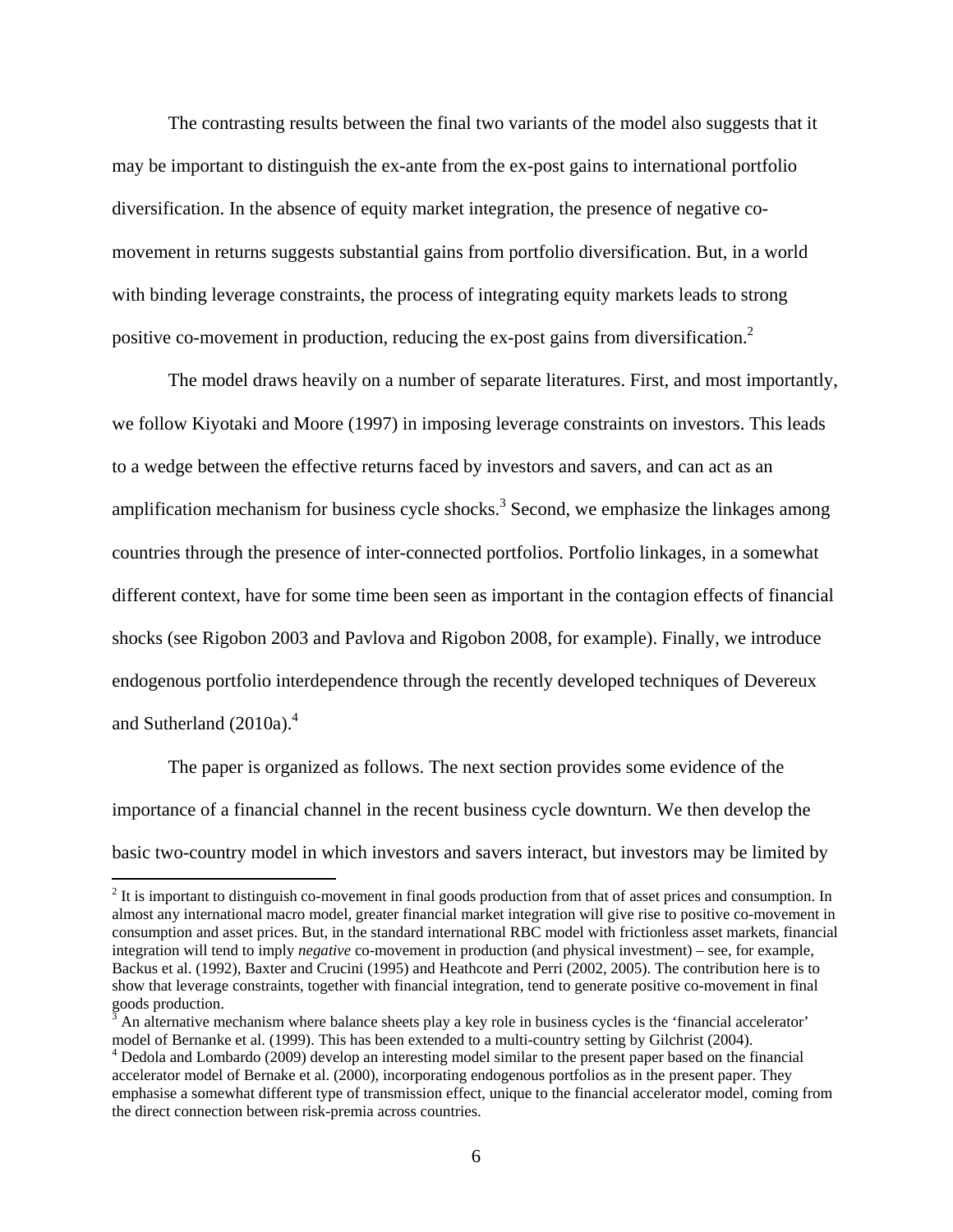leverage constraints. In section 4 we explore the effects of a negative productivity shock in one country, and demonstrate the role of balance sheet adjustments in the propagation of business cycle shocks across countries. Section 5 then extends the model to allow for integrated bond markets, and section 6 considers the case of endogenous labor supply and investment. We then conclude.

#### **2. Empirical evidence**

We present some empirical evidence that supports our contention that balance sheet contractions may have been an important propagation mechanism for the current international crisis. First, Figure 1 documents the global nature of the economic crisis, demonstrating a remarkably synchronous collapse in economic growth rates for a sample of OECD countries. It is unlikely that trade linkages alone could account for the simultaneous downturns seen in all regions. If we take the US economy as the ultimate source of the financial crisis then it would be easy to explain the scale of the downturn in Mexico, for instance. But Figure 1 illustrates dramatic reductions in economic growth in many OECD economies, including some only marginally linked to the US through trade flows.

In addition there is clear evidence that US banks reduced their outstanding claims on the rest of the world. Table 1 contains short-term claims of US banks, for all OECD countries for which data is available. This is the total stock among US reporting banks of all claims on the destination economy with less than one year remaining until maturity. Under normal circumstances new claims are issued and many maturing existing claims are rolled over each quarter. A rapid decline in less than one year, then, implies little new issuance, and few existing exposures being rolled over. There is a clear pattern overall that the largest OECD economies (by size of claims) experienced a substantial fall in short-term US bank claims during 2008,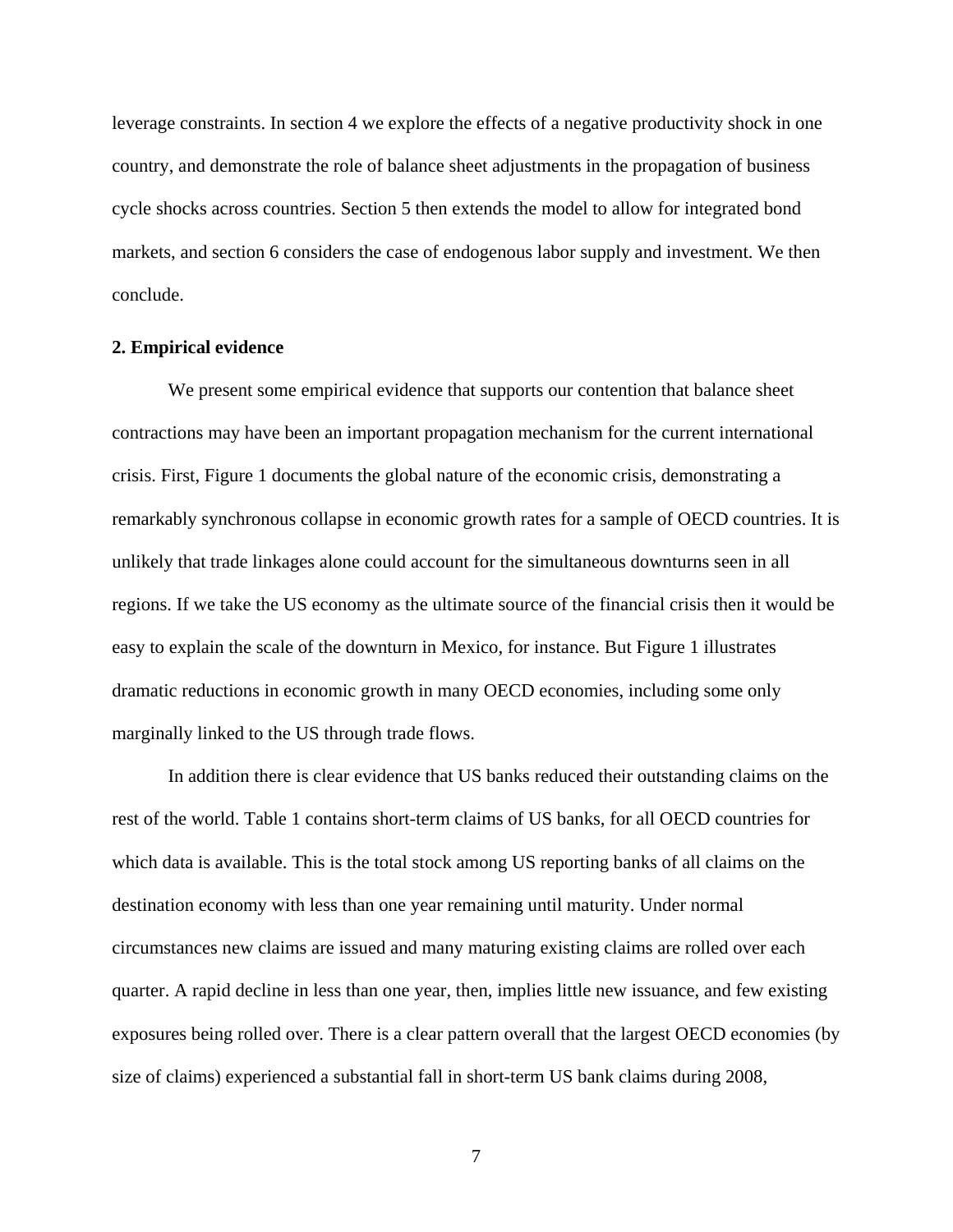including France, Germany, Ireland, Italy, Korea and Luxembourg. Further, total claims across all countries declined by more than 20 percent, with half of that decline occurring in the final quarter of 2008.



<sup>1</sup> Year-over-year changes in real GDP. AU = Australia, CA = Canada, CH = Switzerland, DE = Germany, ES = Spain,  $FR =$  France,  $\overline{GB} =$  United Kingdom, IT = Italy, JP = Japan,  $MX =$  Mexico,  $NL =$  Netherlands, US = United States. Source: national data.

Aside from bank balance sheets, we can also find evidence consistent with balance sheet contractions in other instruments. Equities in particular were believed by some policymakers to be a vector of contagion, as the following quote by Rakesh Mohan, Deputy Governor of the Reserve Bank of India, indicated:

"Our problems are mainly due to the sell-off by foreign institutional investors in the domestic equity markets leading to a sharp reduction in net capital inflows and the sharp slowdown in global economic activity and external demand." (Mohan 2009)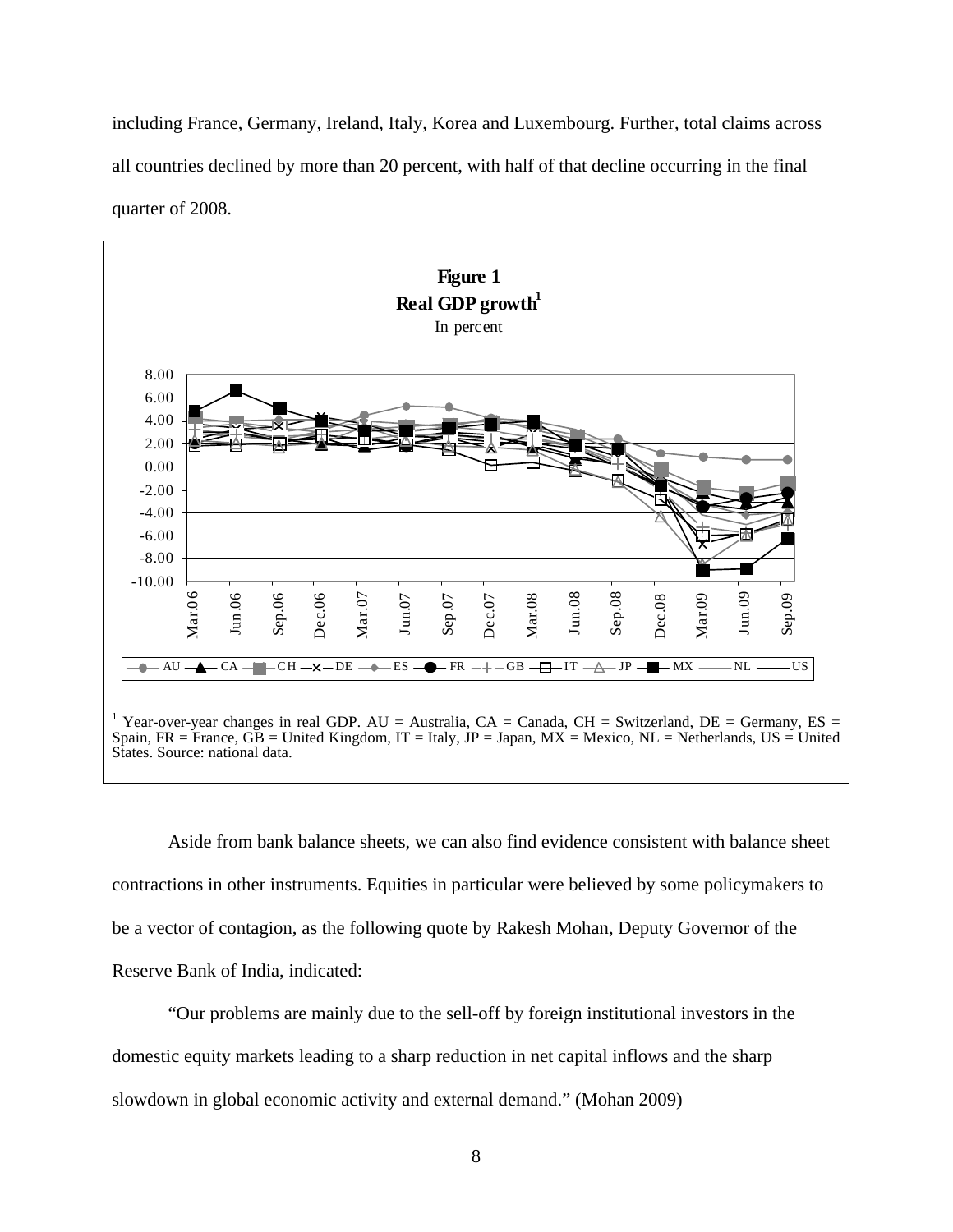| <b>Table 1</b><br>Short term claims of US banks on OECD economies<br>\$US millions |        |        |        |        |        |  |  |  |  |
|------------------------------------------------------------------------------------|--------|--------|--------|--------|--------|--|--|--|--|
| <b>Destination of Funds</b>                                                        | 2007Q4 | 2008Q1 | 2008Q2 | 2008Q3 | 2008Q4 |  |  |  |  |
| Austria                                                                            | 4179   | 4207   | 4841   | 3537   | 2256   |  |  |  |  |
| Belgium                                                                            | 8742   | 13911  | 17453  | 15630  | 15567  |  |  |  |  |
| Czech Republic                                                                     | 527    | 716    | 798    | 894    | 518    |  |  |  |  |
| Finland                                                                            | 3191   | 2837   | 2386   | 3024   | 2928   |  |  |  |  |
| France                                                                             | 57952  | 69098  | 41790  | 43719  | 55287  |  |  |  |  |
| Germany                                                                            | 56910  | 65933  | 48407  | 40111  | 39266  |  |  |  |  |
| Greece                                                                             | 3947   | 4857   | 3005   | 2164   | 2428   |  |  |  |  |
| Hungary                                                                            | 894    | 1003   | 900    | 1113   | 491    |  |  |  |  |
| Ireland                                                                            | 28317  | 27471  | 28082  | 27357  | 23550  |  |  |  |  |
| Italy                                                                              | 25180  | 25521  | 26215  | 17012  | 17243  |  |  |  |  |
| Korea                                                                              | 26254  | 27435  | 28027  | 29873  | 21518  |  |  |  |  |
| Luxembourg                                                                         | 26050  | 24730  | 22826  | 21398  | 11943  |  |  |  |  |
| Mexico                                                                             | 6492   | 7752   | 7497   | 6574   | 7734   |  |  |  |  |
| Netherlands                                                                        | 43132  | 46995  | 52071  | 45699  | 37230  |  |  |  |  |
| Poland                                                                             | 2356   | 2254   | 2279   | 2308   | 2521   |  |  |  |  |
| Portugal                                                                           | 2861   | 2331   | 2054   | 1549   | 1226   |  |  |  |  |
| Spain                                                                              | 28267  | 28367  | 25370  | 15853  | 18420  |  |  |  |  |
| Turkey                                                                             | 7320   | 6916   | 7014   | 6009   | 5107   |  |  |  |  |
| Source: BIS International Banking Statistics                                       |        |        |        |        |        |  |  |  |  |

This view is consistent with the data on international capital flows captured by the Treasury International Capital System (Figure 2). The scale of the fall in both inflows and outflows starting in late 2008 is unprecedented over the full sample of aggregate TIC data going back to 1980. In our model we will see that the balance sheet contractions implied by this, when combined with binding leverage constraints among investors, can impart an independent international transmission of shocks.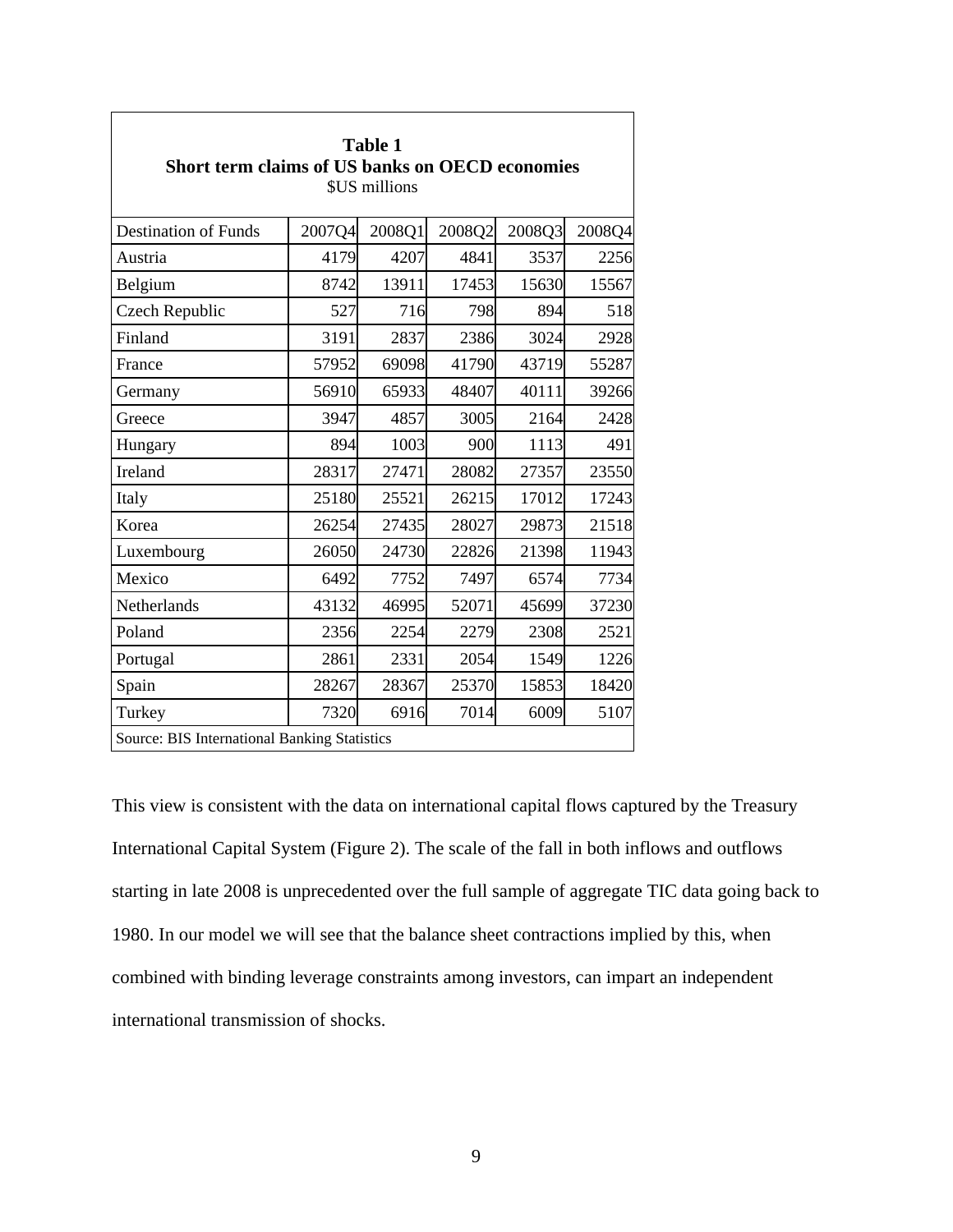

## **Financial linkages versus trade linkages**

The effects of global balance sheet adjustments should be expected to vary by country. Some economies are more dependent on capital inflows than others, and countries with low credit ratings may suffer more from a sudden reduction in flows than higher rated countries, for example. Empirical evidence of the effects of a financial channel should reflect differences in vulnerabilities across countries.

We demonstrate the importance of balance sheet contractions as a propagation mechanism for the crisis using regression analysis. As a rough measure of the international effect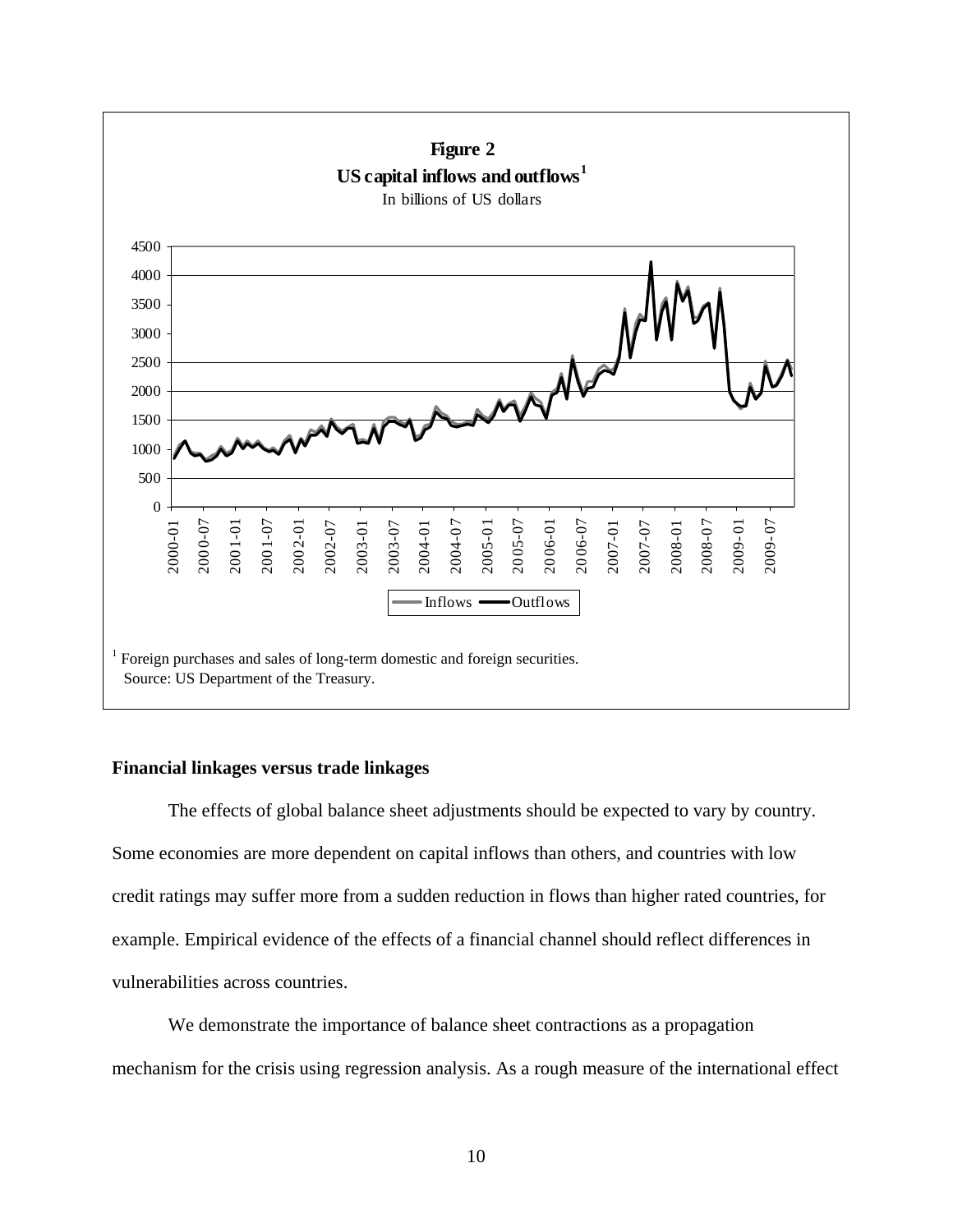of the crisis, we use the change in the growth rate of real GDP between the year ended December 2007 and December 2008. The vulnerability of countries to a sudden outflow of capital is calculated as total capital inflows from the US, as a percent of 2007 GDP, using US Treasury International Capital data (labeled *TIC*). Our sample includes all members of the OECD for which *TIC* data is available. We also include trade linkages, measured using exports to the US in 2007 as a percent of GDP (*X*). Finally, we interact each of these variables with the sovereign credit rating of the economy (*CR*), to capture the idea that capital withdrawals are likely to affect lower rated economies more heavily than higher rated ones, due to "flight to quality." Based on the Standard and Poor's sovereign foreign currency credit rating in December 2007, we convert the credit rating to a numerical scale where a value of 0 corresponds to a AAA-rating, 1 to a AA+ rating, and so on, down to 12 for a BB- rating, the lowest in our sample.

The results are given in Table 2, and provide strong support for our argument that financial flows were a significant causal factor in the propagation of the crisis, while trade channels appear less important. First the export variables (*X* and *CRX*) are never economically or statistically significant, and sometimes enter with the wrong sign. Second our measure of capital flows (*TIC*) is statistically significant in all cases. Third, when we include an interactive term between the credit rating and the size of capital inflows from the US, the interactive term enters not only significantly, consistent with flight-to-quality, but the statistical support for *TIC* is also further strengthened. Finally, the adjusted *R*-squared statistics are supportive of capital inflows playing an important role in explaining the downturn, with trade channels being less important.

In summary, this evidence suggests that a financial channel may be important for the international propagation of shocks. Moreover, it is difficult to explain the scale and synchronicity of the global downturn based on trade alone.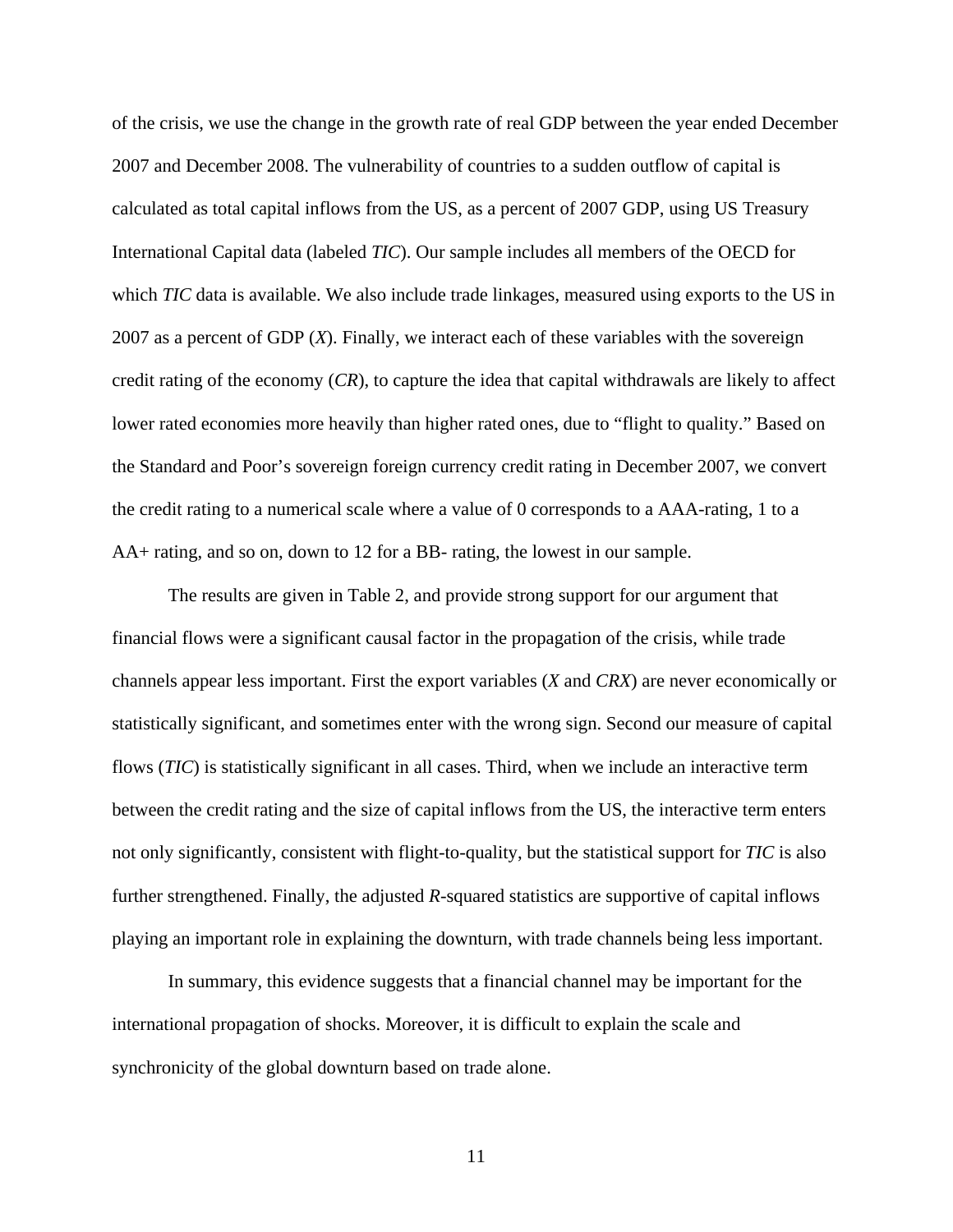| <b>Table 2</b><br>Explaining the slowdown <sup>1</sup>                           |          |          |          |          |          |  |  |  |
|----------------------------------------------------------------------------------|----------|----------|----------|----------|----------|--|--|--|
|                                                                                  | (1)      | (2)      | (3)      | (4)      | (5)      |  |  |  |
| X                                                                                | $-0.020$ | 0.003    |          |          | $-0.043$ |  |  |  |
|                                                                                  | (0.844)  | (0.982)  |          |          | (0.662)  |  |  |  |
| <b>CRX</b>                                                                       |          | $-0.007$ |          |          | 0.039    |  |  |  |
|                                                                                  |          | (0.775)  |          |          | (0.144)  |  |  |  |
| <b>TIC</b>                                                                       |          |          | $-0.005$ | $-0.006$ | $-0.007$ |  |  |  |
|                                                                                  |          |          | (0.035)  | (0.006)  | (0.005)  |  |  |  |
| <b>CRTIC</b>                                                                     |          |          |          | $-0.046$ | $-0.078$ |  |  |  |
|                                                                                  |          |          |          | (0.022)  | (0.009)  |  |  |  |
| Adj. $R^2$                                                                       | $-0.036$ | $-0.072$ | 0.133    | 0.278    | 0.294    |  |  |  |
| Obs.                                                                             | 29       | 29       | 27       | 27       | 27       |  |  |  |
| $^{-1}$ Dependent veriable: real GDP growth rate in the year to 200804, less the |          |          |          |          |          |  |  |  |

 Dependent variable: real GDP growth rate in the year to 2008Q4, less the growth rate in the previous year. *P*-values are in parentheses; bold indicates significance at the 5% level. *X* equals exports to the US and *TIC* is gross capital inflows from the US, each as a percentage of GDP, in 2007. *CRX* and *CRTIC* are interactive terms, where *CR* is the S&P sovereign foreign currency credit rating in 2007. *CR*=0 corresponds to a AAA-rating, 1 for AA+, and so on, to 12 for BB-.

## **3. The model**

1

In this section we describe a basic two-country model with borrowers and lenders in each country. The countries are called home and foreign. Within each country there are investors and savers, both of whom use the same fixed asset and have infinite horizons. Investors purchase the fixed asset and rent it to production firms, receiving a risky return in exchange. We may think of this investment as the purchase of an equity claim in the production firm. Investors are more impatient than savers, so they will borrow from savers in order to invest in the fixed asset.<sup>5</sup>

<sup>&</sup>lt;sup>5</sup> Because they are more impatient than savers, investors will never accumulate enough resources to cover the cost of investment in any period.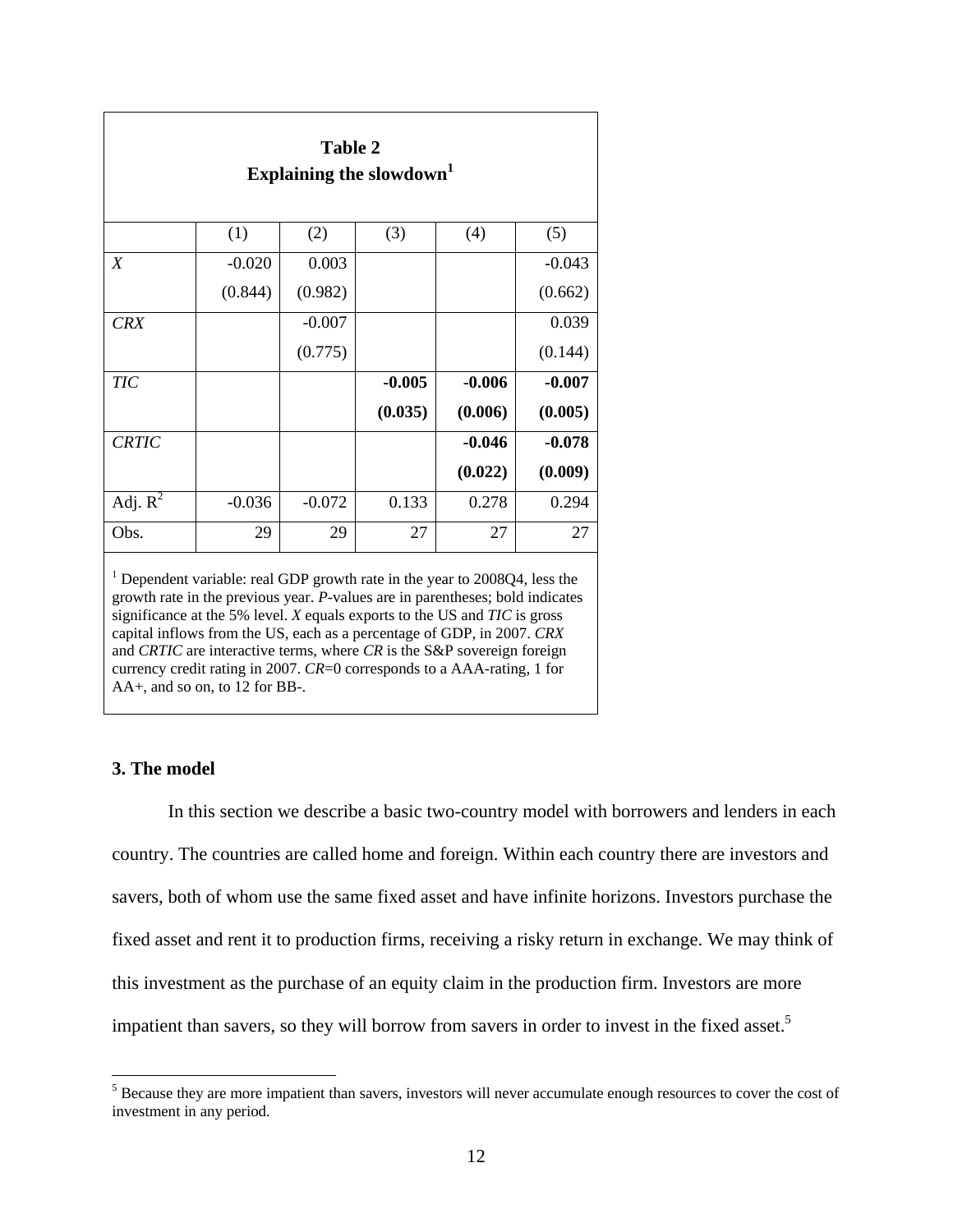Savers also make use of the fixed asset in home production. Savers therefore choose a portfolio in which they hold the debt of investors and the fixed asset. Savers do not hold domestic or foreign equity by assumption. We work with two versions of the model. In the first version savers lend only to domestic investors, so there is no cross country trade in non-contingent bonds. In the second version we allow for an open international bond market, so that investors may borrow from either domestic or foreign savers.

Investors face leverage constraints. They issue debt, but the maximum amount they can issue depends on their net worth. We will examine separately cases where these leverage constraints are binding and non-binding.

Whether or not leverage constraints bind, investors in either country may have the possibility of trading claims with investors in the other country so as to diversify their portfolio of equity holdings. Thus investors in each country finance their investment with debt, but may also have equity portfolios that are inter-connected across countries. Finally, both investors and savers in each country supply labor inelastically to production firms, and there is no physical capital accumulation. In section 6 we discuss how the model may be extended to accommodate endogenous capital accumulation and variable labor supply.

The focus of the analysis is to explore the joint process of leverage constraints and international portfolio integration in propagating macroeconomic shocks across countries.

# **Investors**

We normalize the population of each country to unity, with a measure *n* of investors and  $1 - n$  of savers. The representative investor in the home country maximizes:

$$
(1) \t E_t \sum_{s=t}^{\infty} \theta_s^l U(C_s^l) ,
$$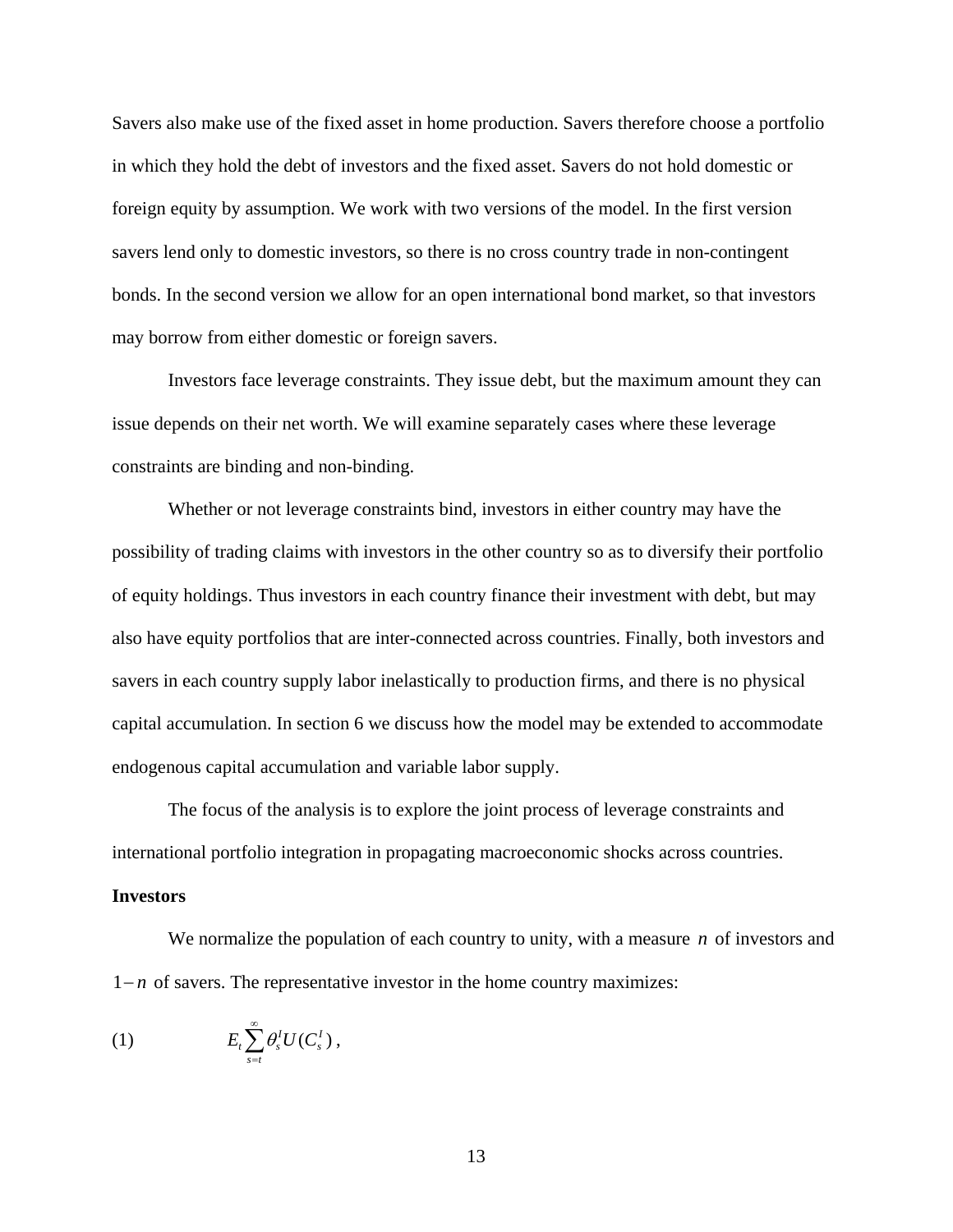where  $C_s^I$  is consumption of the final good. To keep the analysis solely focused on financial inter-linkages between countries, it is assumed that there is just one world good. Adding an endogenous terms of trade to the analysis would enrich the response, but would not fundamentally alter the cross-country transmission of balance sheet adjustments modeled here, so long as the elasticity of substitution across home and foreign goods is not very close to unity.<sup>6</sup>

We define the discount factor for investors such that:

$$
\theta_{s+1}^I = \beta^I(\overline{C}_s^I)\theta_s^I,
$$

<u>.</u>

with  $\beta^I$   $(\overline{C_s^I}) \leq 0$  where  $\overline{C_s^I}$  is the economy-wide average consumption of investors. Thus the rate of time preference of investors is increasing in consumption, but is taken as given by each individual investor. The assumption of endogenous time preference for investors plays the usual role of ensuring a stationary wealth distribution among groups, both within and across countries. But it also plays a key role in allowing for a comparison of an economy in which leverage constraints bind with one where they do not bind, as we discuss below.

 Investors receive income from their current holdings of domestic and foreign equity, and labor income from working in the domestic production firm. In addition, they must repay their debts owed to domestic savers. They then issue new debt, purchase equity claims on home and foreign investments and consume. The home country investor's budget constraint is written as:

(2) 
$$
C_t^I + q_{1t}k_{1t}^I + q_{2t}k_{2t}^I = W_t^I + (q_{1t} + R_{1kt})k_{1t-1}^I + (q_{2t} + R_{2kt})k_{2t-1}^I + B_t^I - R_{t-1}B_{t-1}^I,
$$

 $6$  As is well known, with an elasticity of substitution equal to unity, there is a high cross-country correlation of consumption purely due to the risk sharing implications of a terms-of-trade adjustment. This is seen, for instance, in the paper by Dedola and Lombardo (2009). Aghion et al. (2004) explore the importance of terms-of-trade movements in affecting borrowing constraints in an emerging market economy framework. Extending our model to a setting with an endogenous terms-of-trade would affect borrowing constraints through the impact of a terms-oftrade adjustment on net worth in a similar way to the effects of asset price changes in the present version of the model.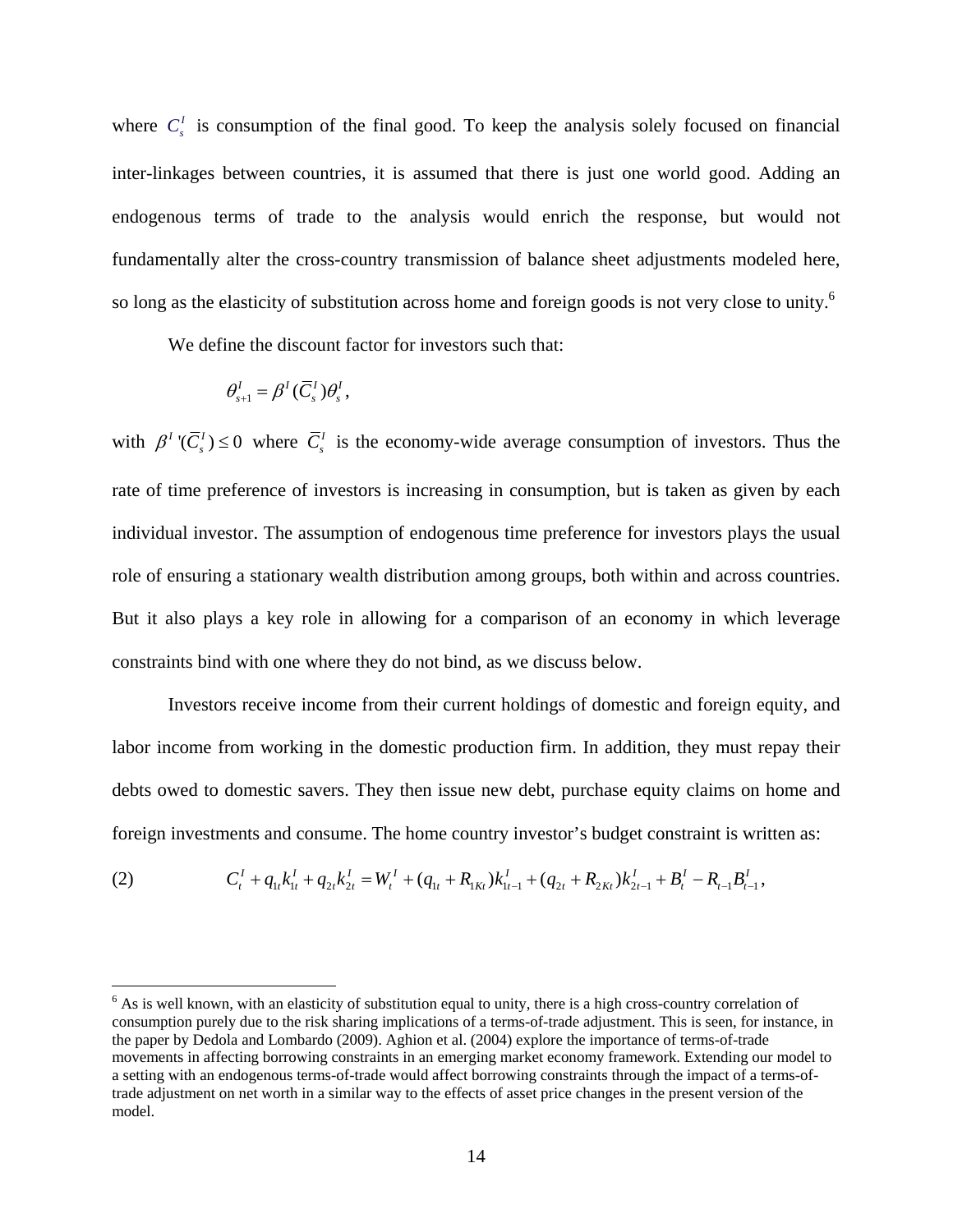where  $q_{1t}$  and  $q_{2t}$  represent the price of the fixed asset (or equity) in the home and foreign country respectively, and  $k_{1t}^I$  and  $k_{2t}^I$  are the portfolio holdings of the fixed assets in each country held by the home investor. The fixed asset of the home (foreign) country earns a dividend of  $R_{1kt}$  ( $R_{2kt}$ ).  $W_t^T$  is wage income for the investor, who supplies one unit of labor. Finally,  $B_t^I$  is the debt issued to domestic savers and  $R_{t-1}B_{t-1}^I$  is payment on previously incurred debt.

 One may question why only investors can purchase the fixed assets, which are then used by final goods firms. As in Bernanke et al. (1999), we could assume that investors (or, in their model, entrepreneurs) have some special capability for transforming a unit of the fixed asset into a usable factor of production that is rented to production firms. Savers cannot do this, and so may gain only indirectly from the investment, by lending to the investors. Savers can use the fixed asset only for use in home production, as described below.

 In addition to constraint (2), investors face a constraint on total leverage due to an inability to commit to repayment, as in Kiyotaki and Moore (1997). Total debt is assumed to be restricted to be no greater than  $\kappa$  times the market value of equity assets, where  $\kappa < 1$ . Thus home investors' choices are constrained by:

(3) 
$$
B_t^I \leq \kappa (q_{1t} k_{1t}^I + q_{2t} k_{2t}^I).
$$

The full leverage rate (the value of assets to capital) for investors is then  $1/(1 - \kappa)$  in the case where the leverage constraint (3) is binding. Leverage constraints in the form of (3) have been used quite widely in the literature on asset prices (Aiyagari and Gertler 1999), emerging market crises (Mendoza and Smith 2006), borrowing in a small open economy (Uribe 2006) and monetary policy with credit frictions in housing markets (Iacoviello, 2005). Kiyotaki and Moore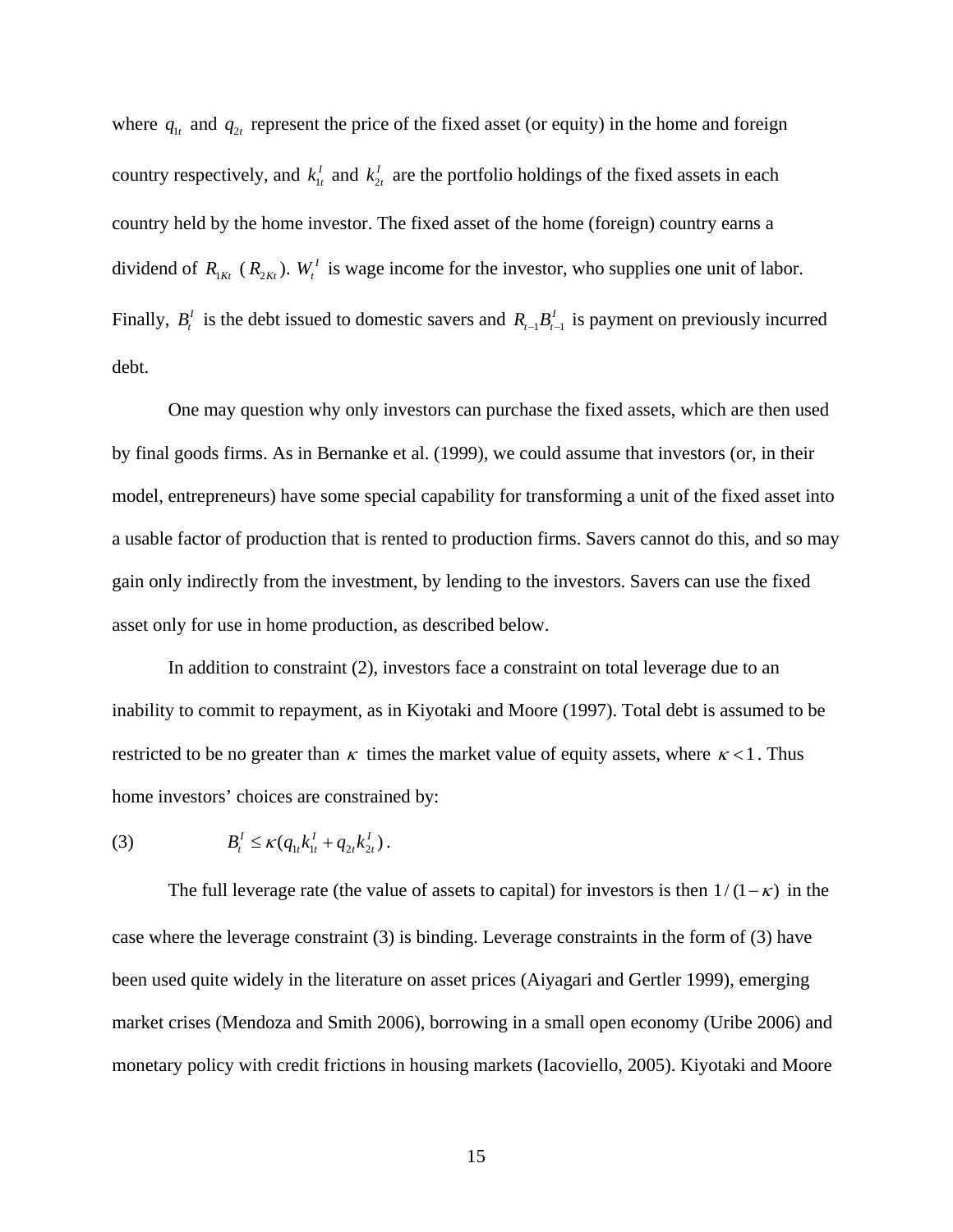(1997) show that  $\kappa$  may depend on the borrowing rate and expected capital gains on equity under some circumstances. We assume that  $\kappa$  is a fixed parameter in our analysis.

Investors in the home country choose a portfolio based on investments in the home equity and the foreign equity, as well as their total borrowing and consumption, to maximize their expected utility subject to their budget constraint (2) and leverage constraint (3), giving the conditions:

(4) 
$$
U'(C_t^1) = E_t \beta^1 (C_t^1) U'(C_{t+1}^1) \frac{(q_{1t+1} + R_{1Kt+1})}{q_{1t}} + \kappa \mu_t,
$$

(5) 
$$
U'(C_t^1) = E_t \beta^1 (C_t^1) U'(C_{t+1}^1) \frac{(q_{2t+1} + R_{2Kt+1})}{q_{2t}} + \kappa \mu_t,
$$

(6) 
$$
U'(C_t^I) = E_t \beta^I (C_t^I) U'(C_{t+1}^I) R_t + \mu_t,
$$

where  $\mu$  is the multiplier on the leverage constraint. This may be interpreted as the shadow price (or marginal utility) of an extra unit of debt to the investor. If this is positive, it means that the investor would like to borrow more, but is constrained by (3). Thus  $\mu$  is a measure of the value of the opportunity to make a levered investment. To show this, put (4), (5) and (6) together to obtain:

(7) 
$$
\mu_t = E_t \beta^t (C_t^1) U^t (C_{t+1}^1) \left[ \frac{\omega_t r_{1,t+1} + (1 - \omega_t) r_{2,t+1} - R_t}{1 - \kappa} \right],
$$

where  $\omega_t = q_{1,t} k_{1,t} / (q_{1,t} k_{1,t} + q_{2,t} k_{2,t})$  is the share in home equity,  $r_{1,t+1} = (q_{1,t+1} + R_{1K,t+1}) / q_{1,t}$  is the return on the home equity and  $r_{2,t+1} = (q_{2,t+1} + R_{2K,t+1}) / q_{2,t}$  is the return on the foreign equity. Equation (7) shows that, when  $\mu > 0$ , the expected return on the portfolio, up to the first-order, exceeds the cost of borrowing.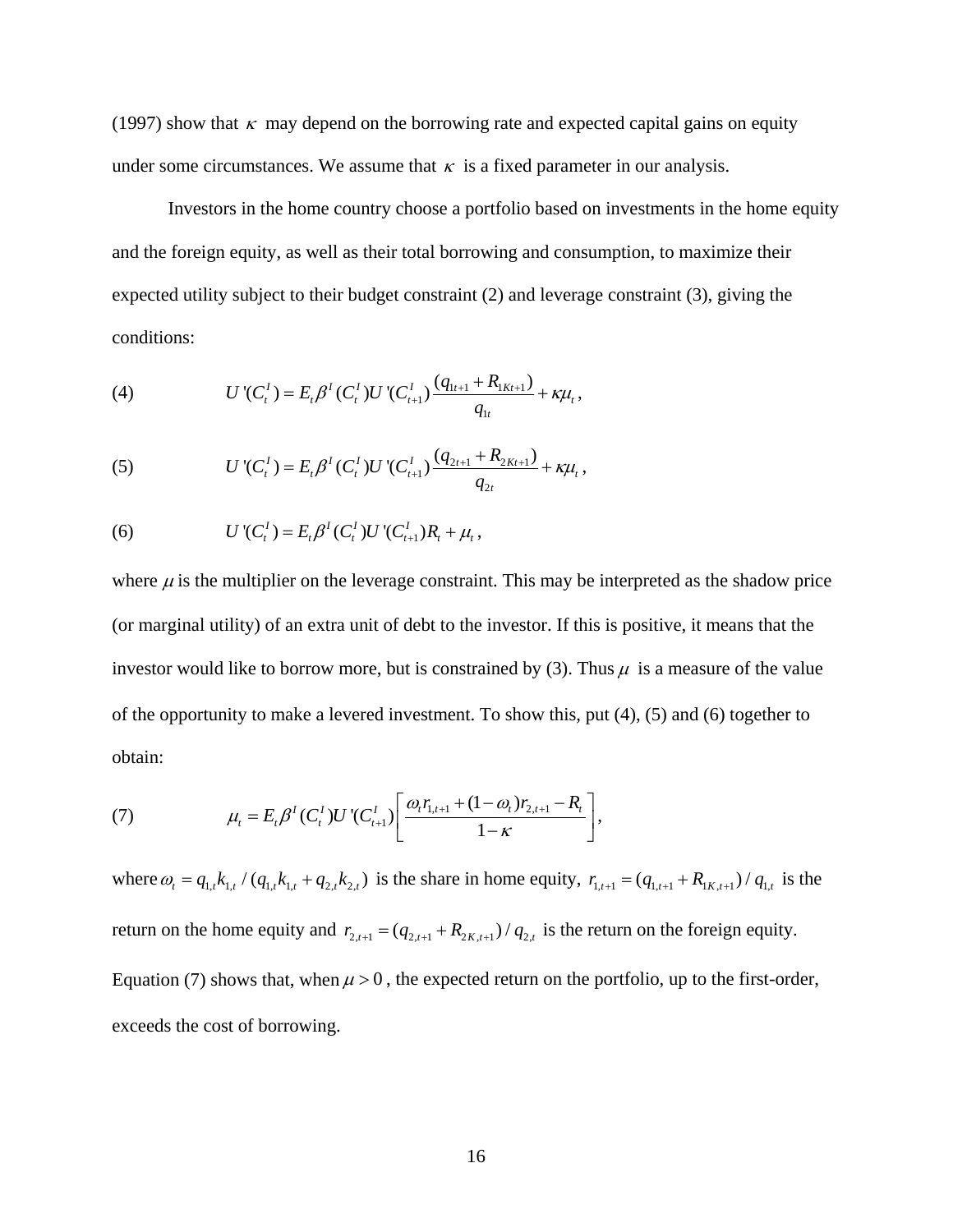Note that the leverage constraint does not directly affect the investors' incentive to diversify equity across countries, since (3) applies equally to borrowing for domestic or foreign equity purchases. Thus we may put (4) and (5) together to get the standard portfolio selection condition:

(8) 
$$
E_t U'(C_{t+1}')\left(\frac{(q_{1t+1}+R_{1Kt+1})}{q_{1t}}-\frac{(q_{2t+1}+R_{2Kt+1})}{q_{2t}}\right)=0.
$$

 Given that the portfolio choice may be written in the form (8), we can derive the optimal equity portfolio of each country's investors following Devereux and Sutherland (2010a). We discuss the details involved in portfolio choice more fully below.

# **Savers**

 $\overline{a}$ 

Savers have preferences given by:

(9) 
$$
E_t \sum_{s=t}^{\infty} \theta_s^s U(C_s^S).
$$

As for investors, we define the discount factor such that  $\theta_{s+1}^S = \beta^S(\overline{C}_s^S)\theta_s^S$ , with  $\beta^S'(\overline{C}_s^I) \leq 0$ , where  $\overline{C}_s^I$  is the economy-wide aggregate consumption of savers. Assume that savers are inherently more 'patient' than investors, so that:

$$
(10) \t\t\t\t\t\betas(x) > \betat(x),
$$

for all feasible values of *x* . Assumption (10) ensures that savers will lend to investors, even in a steady state where the leverage constraint  $(3)$  is not binding.<sup>7</sup>

 Savers purchase the fixed asset, and buy debt from investors. They receive wage income from working in the final goods sector, and returns on their lending to investors. In addition they

 $<sup>7</sup>$  An alternative, but considerably more difficult, approach to achieving an equilibrium with levered investment is to</sup> assume that investors are less risk averse than savers. Solving a model with leverage based on risk preferences would necessitate using a higher order of approximation to the full stochastic model.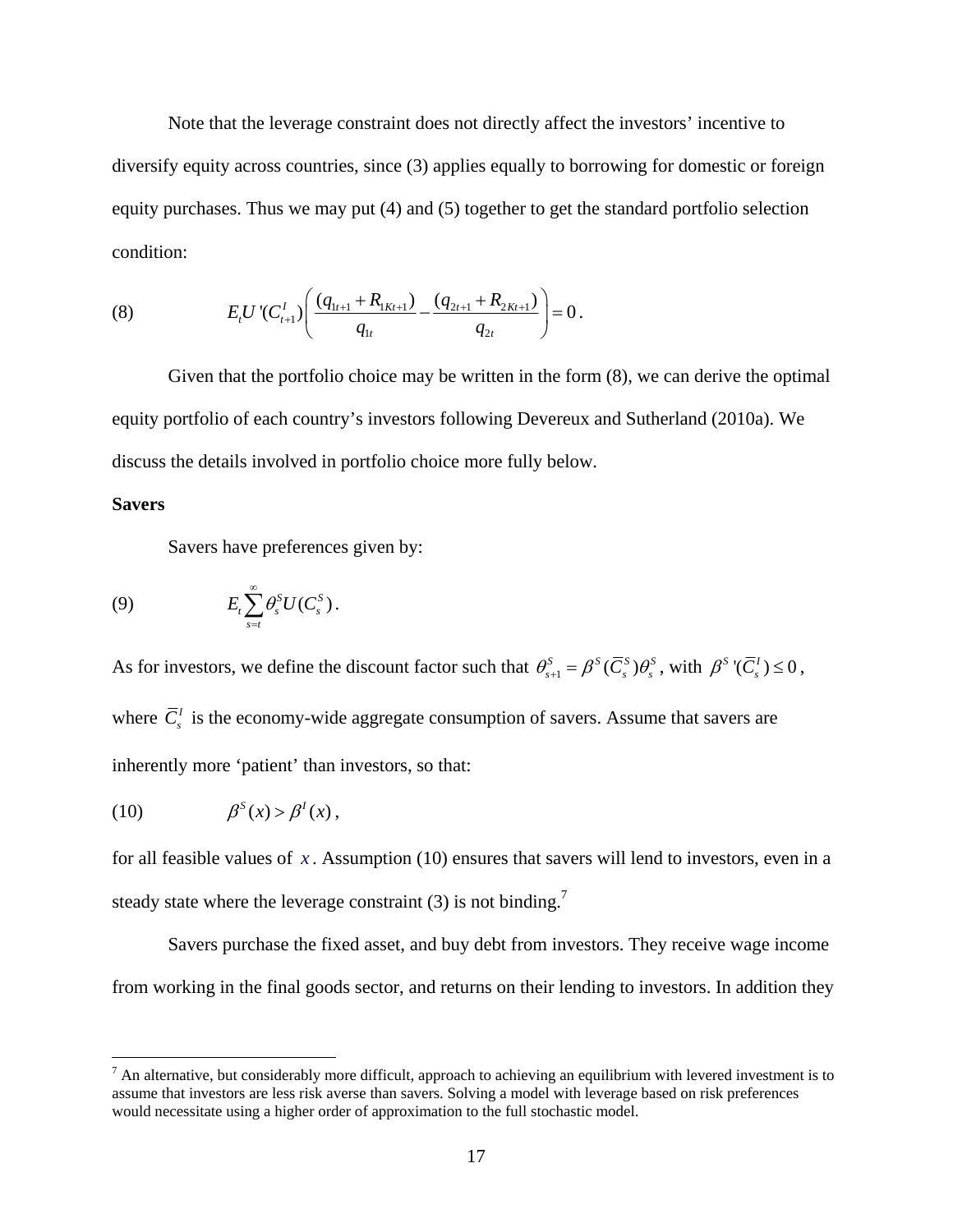have a residual 'home production function' that uses the fixed asset.<sup>8</sup> An individual saver owning 1,  $k_{1,t}^S$  of the fixed asset produces  $G(k_{1,t}^S)$  in terms of home production, where  $G'(k_{1,t}^S) < 0$ . For simplicity, we assume that home production is perfectly substitutable with the final good in savers' utility.<sup>9</sup> With this assumption, we may write the saver's budget constraint as:

(11) 
$$
C_t^s + q_{1t} k_{1t}^s = W_t^s + q_{1t} k_{1t-1}^s + G(k_{1t-1}^s) + B_t^s - R_{t-1} B_{t-1}^s.
$$

Note that, by assumption, savers purchase only the domestic fixed asset. They do not have access to the same investment opportunities as investors and therefore only have use for the *domestic* fixed asset, as it may be utilized in home production. On the other hand, savers' purchases of debt from investors are unconstrained.

The first-order conditions for the optimal choice of  $k_{1t}^S$  and  $B_t^S$  are simply:

(12) 
$$
U'(C_t^S) = E_t \beta^S(C_t^S) U'(C_{t+1}^S) \frac{(q_{1t+1} + G'(k_{1,t}^S))}{q_{1t}},
$$

(13) 
$$
U'(C_t^S) = E_t \beta^S (C_t^S) U'(C_{t+1}^S) R_t.
$$

#### **Production firms**

 Production firms in each country hire labor and fixed assets in order to produce. Firms are competitive, and maximize profits given the production function:

(14) 
$$
Y_t = A_t F(L_t, K_{t-1}),
$$

<sup>&</sup>lt;sup>8</sup> As in Kiyotaki and Moore (1997), we think of this fixed asset as being more productive when used to produce final goods, and having a residual usage in home production for savers. According to this interpretation, savers do not receive dividend income on the use of the fixed asset in home production, since this is paid only on the 'transformed' asset after its purchase by investors.

<sup>&</sup>lt;sup>9</sup> Specifically, we define savers' consumption as  $C_i^s = \hat{C}_i^s + G(k_{i-1}^s)$ , where  $\hat{C}_i^s$  is savers' consumption of the final good, and  $G(k_{1t-1}^s)$  is savers' home production.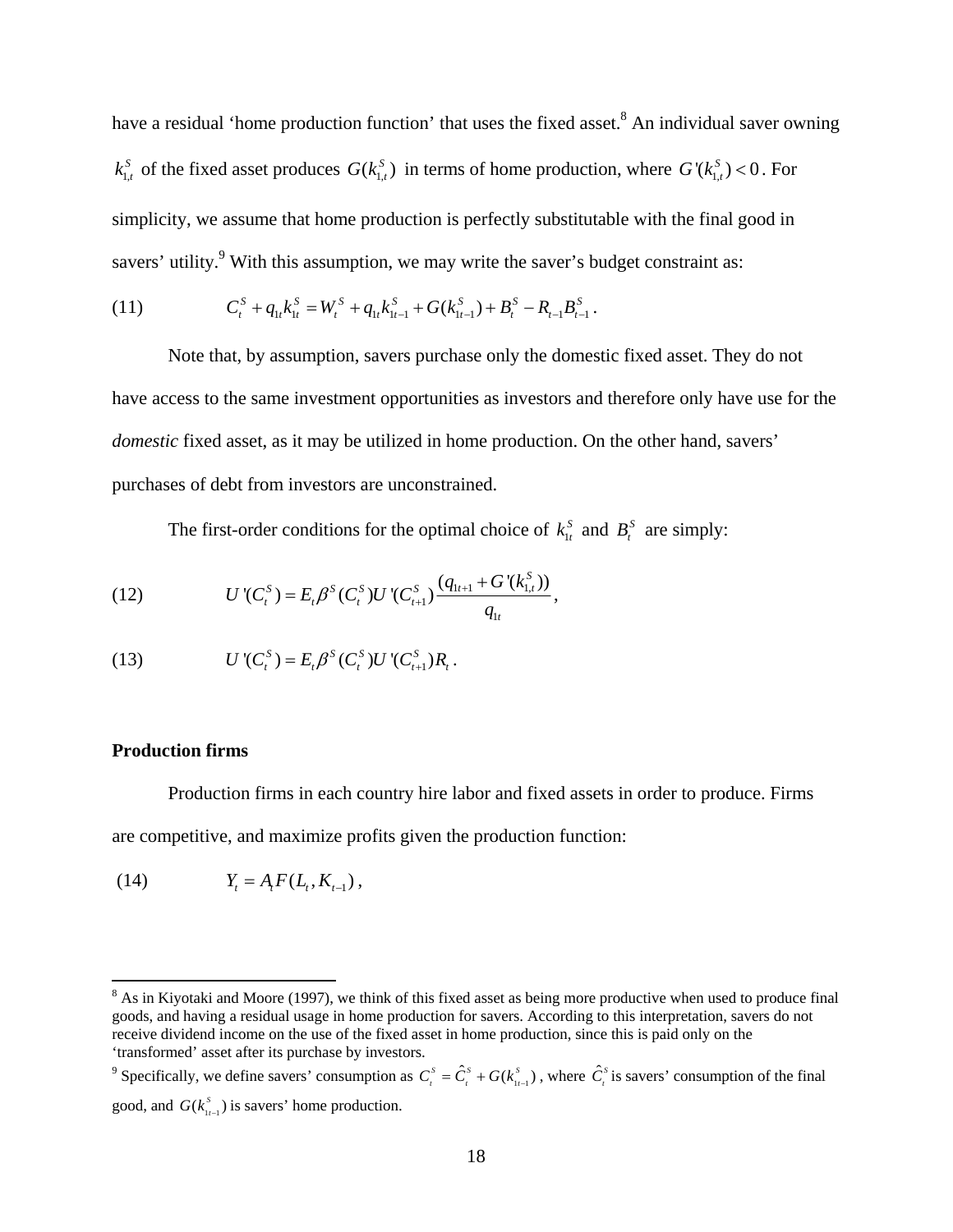where  $L_t$  is effective employment and  $K_{t-1} = n(k_{1,t-1}^t + k_{1,t-1}^{t}^t)$  is the firm's fixed assets. Profit maximization then implies that:

(15) 
$$
W_t = A_t F_1(L_t, K_{t-1}),
$$

(16) 
$$
R_{1K,t} = A_t F_2(L_t, K_{t-1}).
$$

# **Equilibrium**

Equilibrium of the two-country world economy entails market clearing for the world market of the fixed asset, as well as equilibrium in the debt market. First take the case where national debt markets are segmented, so that domestic investors borrow from domestic savers only. Then, for the home economy, it must be the case that:

(17) 
$$
nB_t^I + (1-n)B_t^S = 0.
$$

In the case where there is a common world bond market, (17) is replaced by

(17') 
$$
n(B_t^I + B_t^{I^*}) + (1-n)(B_t^S + B_t^{S^*}) = 0.
$$

For the home economy, equilibrium in the market for the fixed asset is defined as:

(18) 
$$
nk_{1,t}^I + nk_{1,t}^{*I} + (1-n)k_{1,t}^S = 1,
$$

where  $k_{1,}^*$  $k_{1,t}^{*I}$  represents foreign country investors' real holdings of the home asset at the beginning of time  $t+1$ . In addition, the world market clearing condition must be satisfied:

(19) 
$$
n(C_t^I + C_t^{*I}) + (1 - n)(C_t^S + C_t^{*S}) = A_t F(1, n(k_{1,t-1}^I + k_{1,t-1}^{*I}))
$$

$$
+AtsF(1, n(k2,t-1t + k2,t-1s)) + (1-n)(G(k1,t-1s) + G(k2,t-1s)).
$$

This condition incorporates the fact that the total labor supply of investors and savers sums to unity, and total use of the fixed factor by final goods firms is equal to total holdings by domestic and foreign investors.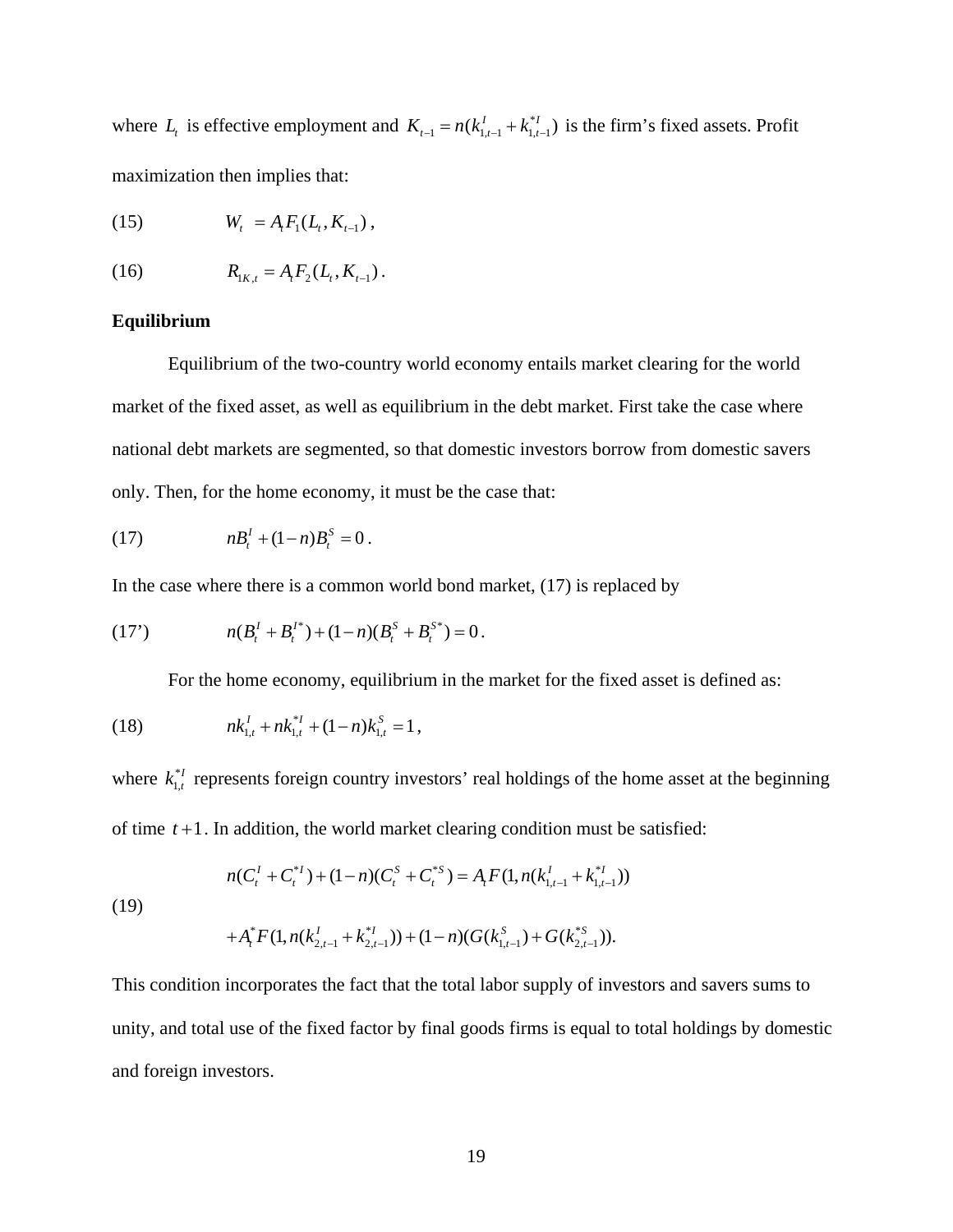We solve for four variants of the model and, in the process, conduct two experiments. We first assume that bond markets are segmented across countries, but equity markets are integrated internationally. We then solve separately for an equilibrium where the leverage constraint is slack and when the leverage constraint is binding.<sup>10</sup> Next we assume that international bond markets are integrated across countries, so that there is one world interest rate on bonds and, in addition, leverage constraints always bind. In this environment we contrast the properties of the economy where equity markets are separated (no cross holdings of equity) with an environment of full integration of equity markets (full portfolio diversification).

The first experiment allows us to explore the effects of leverage constraints in a global economy where equity markets are integrated (although, as discussed below, we vary the degree of diversification in this case). The second experiment allows us to explore the implications of different forms of financial market integration in a global economy where leverage constraints are binding in each country.

The equilibrium conditions may be characterized as follows. First, for the model with segmented national bond markets, integrated equity markets and slack leverage constraints, the full equilibrium is described by equations  $(2)$ ,  $(4)-(6)$ ,  $(11)-(13)$ ,  $(15)-(17)$  and  $(18)$  for both the home and foreign country, and the world market clearing condition (19). This gives 23 equations in the 22 variables  $C_t^I$ ,  $C_t^S$ ,  $C_t^{*I}$ ,  $C_t^{*S}$ ,  $k_{1,t}^I$ ,  $k_{2,t}^I$ ,  $k_{1,t}^S$ ,  $k_{1,t}^*$  $k_{1,t}^{*I}$  ,  $k_{2,t}^{*I}$  $k_{2,t}^{*I}$  ,  $k_{2,}^{*I}$  $k_{2,t}^{*s}$  ,  $B_t^I$  ,  $B_t^S$  ,  $B_t^{*I}$  ,  $B_t^{*S}$  ,  $q_{1,t}$  ,  $q_{2,t}$  ,  $R_t$ ,  $R_t^*$ ,  $W_t$ ,  $W_t^*$ ,  $R_{1K,t}$  and  $R_{2K,t}$ , with one equation redundant by Walras' law (note that in this case, because leverage constraints never bind, we have  $\mu_t = \mu_t^* = 0$ ). In the case where leverage constraints always bind, the full equilibrium is described by equations (2)-(6), (11)-(13), (15)-

 $10$  The solution approach we use does not allow us to accommodate an outcome with 'occasionally binding' leverage constraints.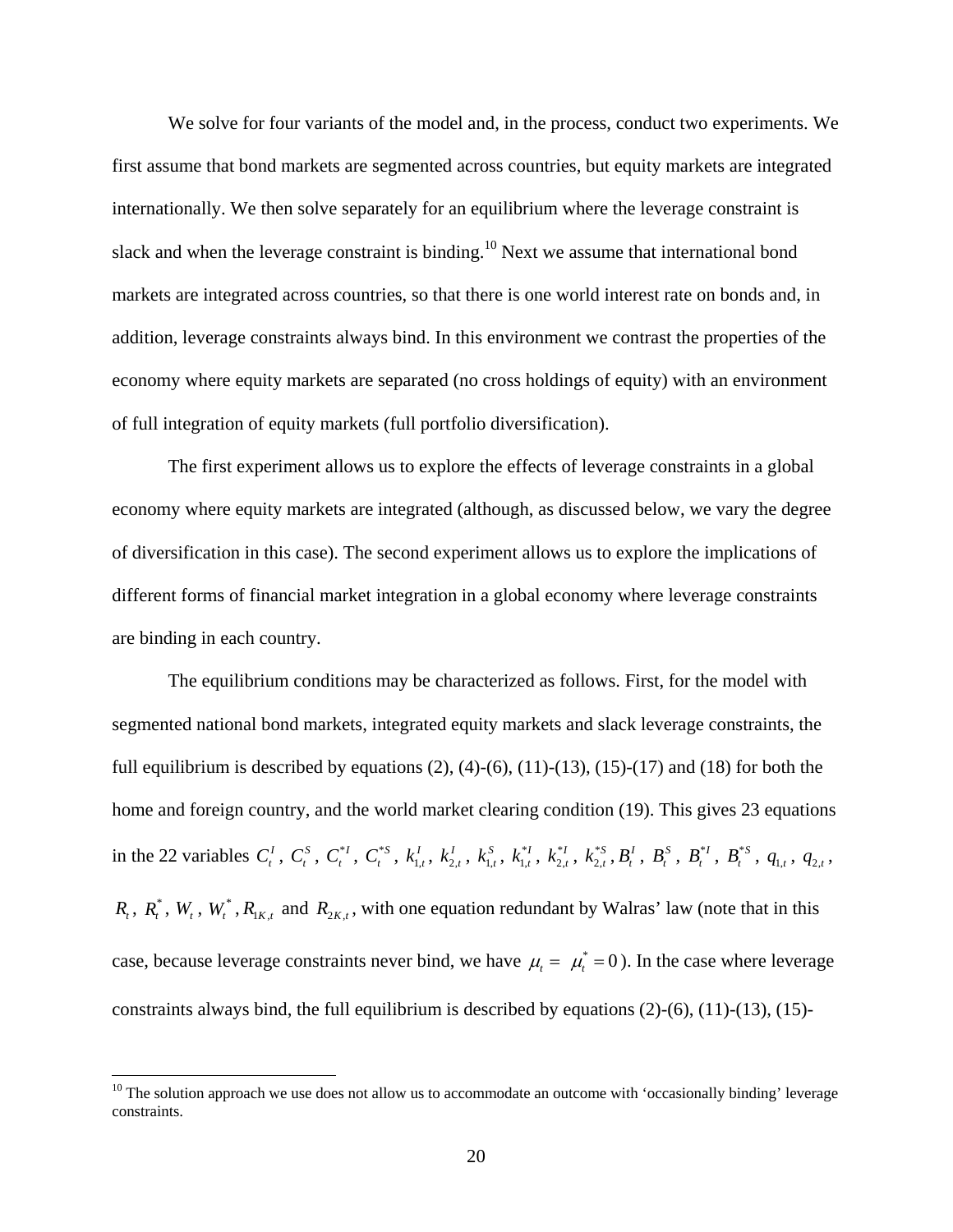(17) and (18) for both the home and foreign country, and the world market clearing condition (19). This gives 25 equations in the 24 variables  $C_t^I$ ,  $C_t^s$ ,  $C_t^{*I}$ ,  $C_t^{*s}$ ,  $k_{1,t}^I$ ,  $k_{2,t}^I$ ,  $k_{1,t}^s$ ,  $k_{1,t}^s$ ,  $k_{1,t}^{*I}$ ,  $k_{2,t}^{*I}$  $k_{2,t}^{*I}$  , \* 2,  $k_{2,t}^{*s}, B_t^I, B_t^s, B_t^{*I}, B_t^{*s}, q_{1,t}, q_{2,t}, R_t, R_t^*, \mu_t, \mu_t^*, W_t, W_t^*, R_{1K,t}$  and  $R_{2K,t}$ , with one equation redundant by Walras' law.

In the case with a common world bond market, leverage constraints and segmented international equity markets, we have conditions  $(2)-(4)$ ,  $(6)$ ,  $(11)-(13)$ ,  $(15)-(16)$  and  $(18)$  for the home country, and analogous expressions for the foreign country, while condition (17) for each country is replaced by the single condition (17') which, in conjunction with (19), gives us 22 equations in 21 variables  $C_t^I$ ,  $C_t^S$ ,  $C_t^{*I}$ ,  $C_t^{*S}$ ,  $k_{1,t}^I$ ,  $k_{1,t}^S$ ,  $k_{2,t}^*$  $k_{2,t}^{*I}$ ,  $k_{2,t}^{*I}$  $k_{2,t}^{*s}$  ,  $B_t^I$  ,  $B_t^s$  ,  $B_t^{*I}$  ,  $B_t^{*s}$  ,  $q_{1,t}$  ,  $q_{2,t}$  ,  $R_t$ ,  $\mu_t$ ,  $\mu_t^*$ ,  $W_t$ ,  $W_t^*$ ,  $R_{1K,t}$  and  $R_{2K,t}$ .<sup>11</sup> Finally, in the case with a common world bond market, leverage constraints and integrated world equity markets, we add condition (5) to the previous list for the home country, along with its analogue for the foreign country, and we now solve for two additional variables,  $k_{2,t}^I$  and  $k_{1,t}^*$  $k_{1,t}^{*I}$  .

Although this fully describes the set of equilibrium conditions and endogenous variables for each version of the model, the solution method involves taking a linear approximation around a non-stochastic steady state version of each model. In this case, a well-known difficulty arises due to the problem of determining the portfolio holdings of investors in a non-stochastic steady state. In particular, if equity markets are integrated and both assets are to be held by investors, equilibrium must be characterized by indifference among investors, at the margin, between holdings of home and foreign equities. This implies that, in a non-stochastic steady state, the assets must command identical returns, and there is no unique optimal portfolio share for an

 $11$  Note that in this case there are no international cross-holdings of equity.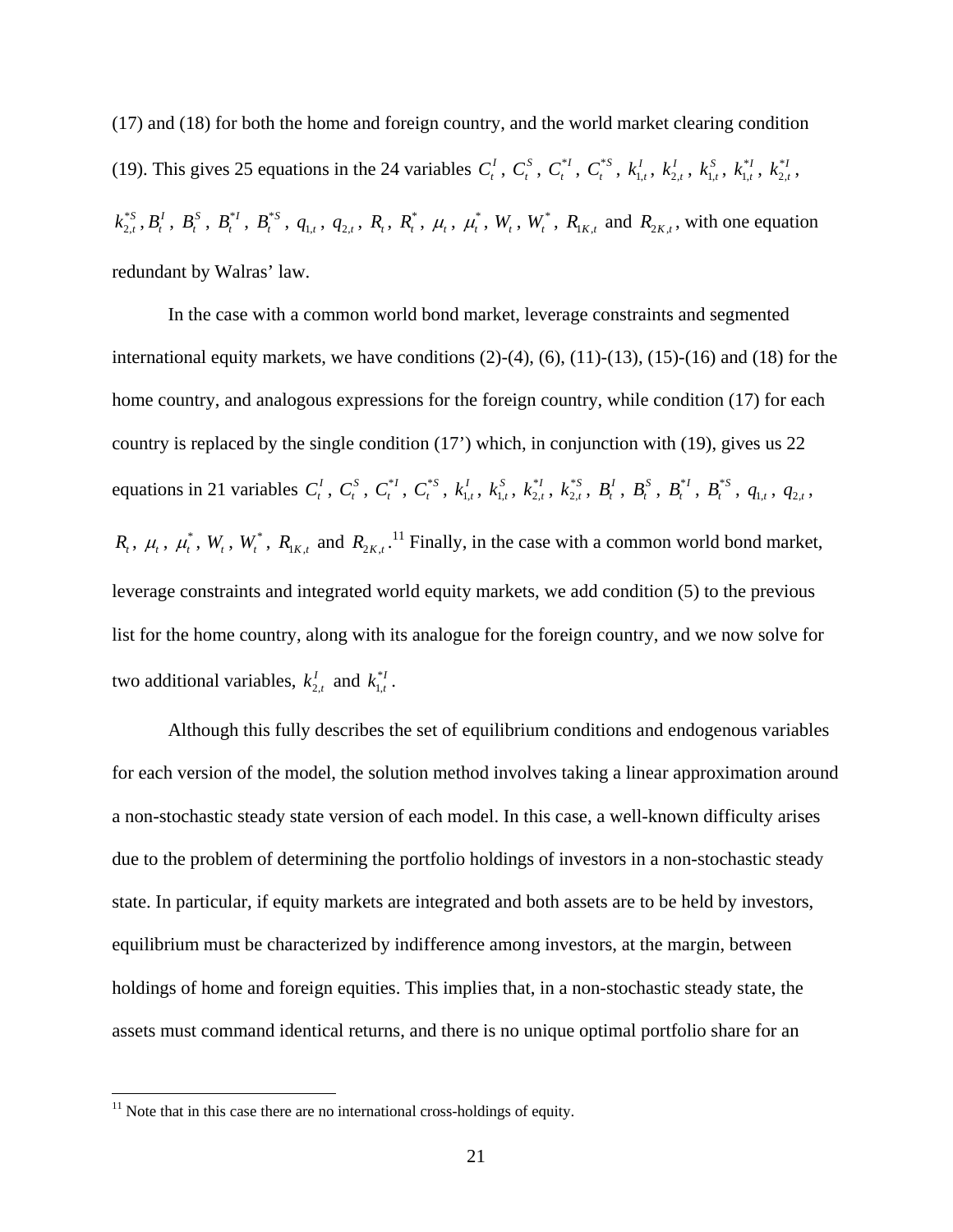investor. But using the method of Devereux and Sutherland (2010a), the characteristics of the equilibrium portfolio may be approximated. The method allows for a derivation of the zero-order (or steady state) component of the equilibrium portfolio using a second order approximation of the portfolio selection equation, in conjunction with a first order approximation of the remaining parts of the model. This approximation gives us the degree to which investors in each country will choose to be exposed to equity markets in the other country, and allows an analysis of the stochastic equilibrium of the first-order approximation to the model with integrated world equity markets.<sup>12</sup>

It is important to emphasize that this indeterminacy of portfolio shares up to a first order approximation applies only to the choice of home and foreign equity *conditional on* the allocation of the fixed asset between the final goods sector and the home production sector in each country. This allocation itself, giving the total supply of equity, denoted by  $\hat{k}_{1,t}^I = k_{1,t}^I + k_{1,t}^{*t}$ for the home economy and  $\hat{k}_{2,t}^I = k_{2,t}^I + k_{2,t}^{*I}$  for the foreign economy, is clearly determinate in a non-stochastic steady state, as evidenced by equations (19) (for the case without leverage constraints) or (20) (for the case with leverage constraints). Thus, the total supply of equity is determinate in a steady state, but the *ownership* pattern must be obtained using higher order approximations. In the impulse responses discussed below, we report the dynamics of total equity, which can be obtained from a simple linear approximation, rather than the dynamics of the investors' equity portfolios (which would require a second order approximation to the model as described in Devereux and Sutherland (2010b)).

#### **Properties of the steady state**

 $12$  This aspect of the solution method is described in more detail in an appendix available from the authors.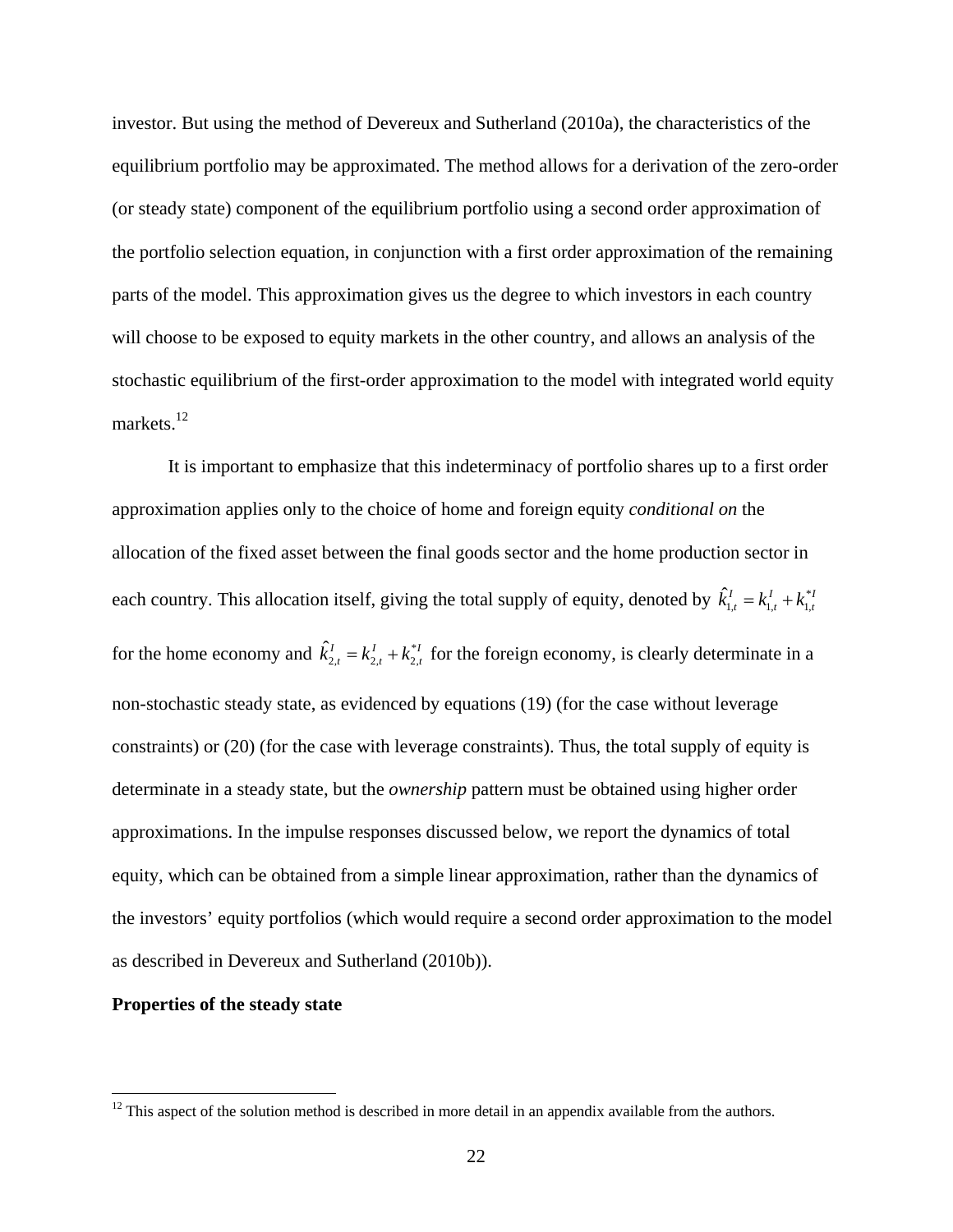Before examining the dynamics of balance sheet adjustments within the model, we first discuss some properties of the non-stochastic steady state. Since the model is symmetric and there is a stationary wealth distribution, the steady state is identical in the two types of bond market arrangements.

When leverage constraints do not bind, it follows from a combination of (4) and (6), together with (12), (13) and (16), that the fixed asset is allocated efficiently between the final good sector and home production. That is, for the home economy, we have:

(20) 
$$
G'(k_1^S) = AF_2(1, n\hat{k}_1^I),
$$

Where  $n\hat{k}_1^{\dagger}$  represents the total quantity of the fixed asset used in the final goods production sector and  $\hat{k}_1^I = k_1^I + k_1^{*I}$ . Thus the marginal product of the fixed asset is equalized between home production and final goods production.

In combination with the resource constraint  $n\hat{k}_1^1 + (1-n)k_1^s = 1$ , this uniquely determines the allocation of assets in final goods production. Therefore there is no interdependence across countries in asset allocation in steady state when leverage constraints do not bind. In fact, we can extend this result further. In the case where leverage constraints never bind it is easy to see that there is no interaction between asset allocations across countries at all, at least up to a first-order approximation. This can be seen by taking a linear approximation of (4), (6), (12), (13) and (16) to obtain the condition:

$$
\gamma_1 \frac{dk_{1,t+1}^S}{k_1^S} = E_t \frac{dA_{t+1}}{A} + \gamma_2 \frac{d\hat{k}_{1,t+1}^I}{\hat{k}_1^I},
$$

where  $\gamma_1$  and  $\gamma_2$  are constant coefficients. Hence the dynamic paths of asset allocations are independent across countries, despite the fact that, up to a first-order, expected returns on all assets are equalized both within and across countries.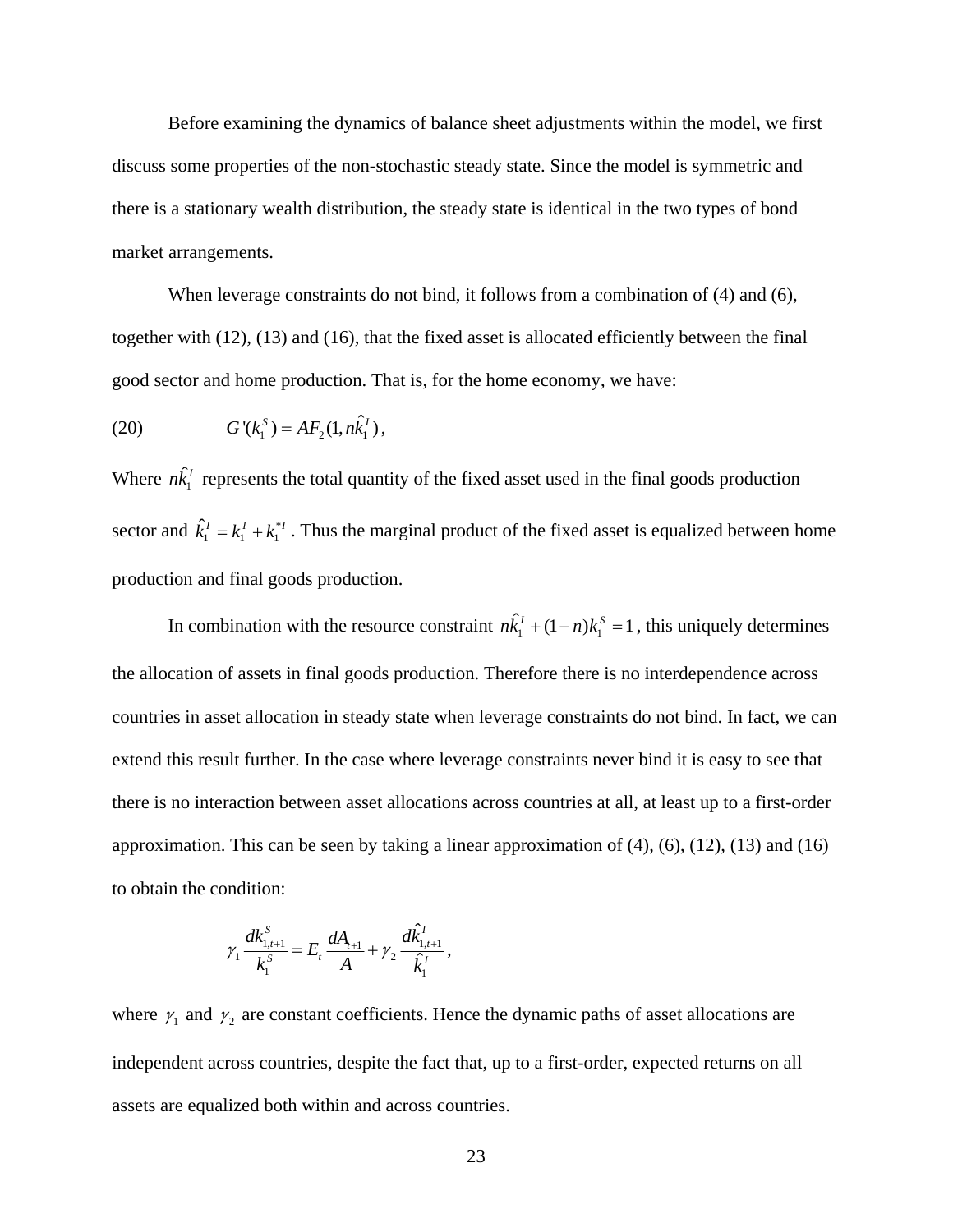A more general feature of this environment is that the degree of financial integration does not affect the allocation of real assets. That is, allocation of the fixed asset between home production and investment in the final good is independent of the ownership of equities. This property does not hold in an economy with binding leverage constraints.<sup>13</sup>

When leverage constraints bind, we again use  $(4)$ ,  $(6)$ ,  $(12)$ ,  $(13)$  and  $(16)$  to obtain the steady state condition:

(21) 
$$
G'(k_1^S) = \frac{\beta^I (1 - \beta^S)}{\beta^S (1 - \beta^I) - \kappa (\beta^S - \beta^I)} AF_2(L, n\hat{k}_1^I).
$$

From condition (3) it must be true that  $\beta^I(1 - \beta^S)/[\beta^S(1 - \beta^I) - \kappa(\beta^S - \beta^I)] < 1$ . It follows that, under binding leverage constraints, the final goods sector has an inefficiently low level of the fixed asset. More generally, however, since discount factors are endogenous, the allocation of fixed assets across sectors will no longer be independent across countries. With free trade in equities across countries, returns to investors must be equal in both countries. Since returns interact with movements in consumption through the endogenous rate of time preference, (21) shows that the division of resources between home production and final goods must be linked across countries as well. Even in the case of constant time preference, however, the presence of leverage constraints would still imply a dynamic interaction between output levels across countries, because productivity shocks to one country will affect the tightness of leverage constraints across all financial markets. We explore this in detail below.

# **Portfolio choice**

<sup>&</sup>lt;sup>13</sup> In a more general model with endogenous capital accumulation and variable labor supply, the degree of financial integration will affect business cycle correlations across countries. As discussed in the introduction, however, financial integration generally reduces the co-movement of business cycles across countries in the standard model (Heathcote and Perri 2004). The main point here is to show that the presence of balance sheet constraints introduces substantial forces for positive cross-country correlations that would otherwise be absent. In section 6 below, we discuss how the results extend to a model with capital accumulation and endogenous labor supply.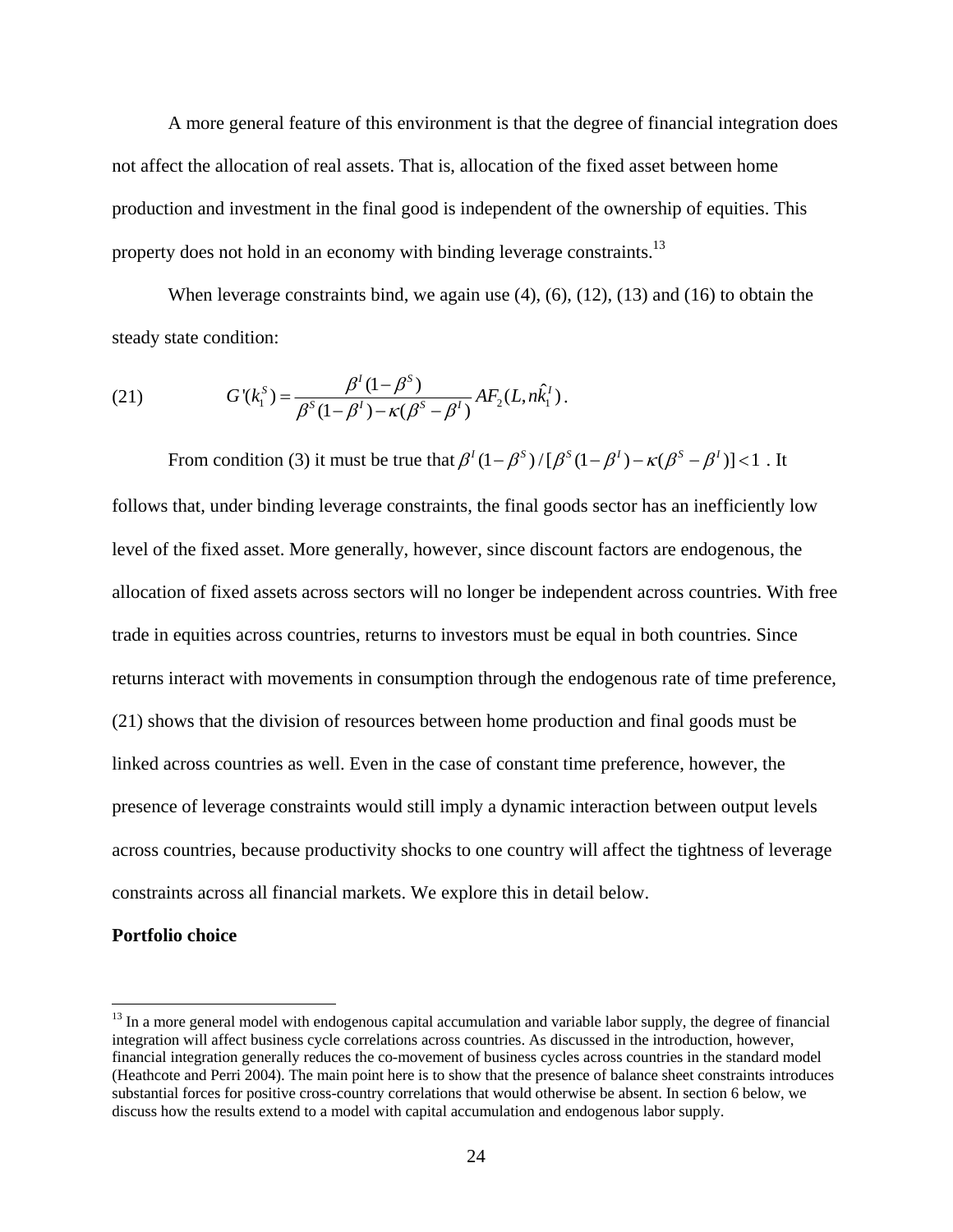Equations (20) or (21) determine the steady state allocation of the fixed asset in final goods production, with non-binding or binding leverage constraints respectively. This determines the total supply of equity in each country. But the share of each country's equity held by home and foreign investors (the portfolio shares  $k_1^I$  and  $k_1^{*I}$ ) must also be determined. Clearly, in order to analyze the dynamic response to productivity shocks in one country, it is necessary to understand the pattern of equity holdings of investors in each country. To do this we follow Devereux and Sutherland (2010a) in using a second-order expansion of (8) to obtain an approximation of optimal portfolio holdings. $^{14}$ 

In practice it is convenient to rewrite the model to determine the net international equity position of each country. Since only investors have access to equity markets by assumption, it is sufficient to look at the portfolio decisions of home and foreign investors. First take the budget constraint for home country investors (2). This may be rewritten as:

(22) 
$$
C_t^l + NFA_t = W_t^l + R_{1kt} \hat{k}_{1t-1}^l - q_{1t} (\hat{k}_{1t}^l - \hat{k}_{1t-1}^l) + r_{2t} NFA_{t-1} + r_{xt} \left[ q_{1t-1} (k_{1t-1}^l - \hat{k}_{1t-1}^l) \right] + B_t^l - R_{t-1} B_{t-1}^l
$$
,  
where *NFA*<sub>t</sub> denotes net foreign assets, defined as *NFA*<sub>t</sub> =  $q_{2t} k_{2t}^l - q_{1t} (\hat{k}_{1t}^l - k_{1t}^l)$ , which is the  
excess of the home investors' holdings of foreign equity relative to foreign investors' holdings of  
domestic equity. In addition,  $r_{xt}$  is the ex-post excess return on the portfolio:

$$
r_{xt} = r_{1t} - r_{2t} \equiv \left(\frac{q_{1t} + R_{1K,t}}{q_{1t-1}}\right) - \left(\frac{q_{2t} + R_{2K,t}}{q_{2t-1}}\right).
$$

 $\overline{a}$ 

For given *NFA*, the portfolio choice may be described as the choice of  $\alpha_t = q_{t-1} (k_{t-1}^I - \hat{k}_{t-1}^I)$ , which is the net holding of home country equity by home agents. If  $\alpha_t < 0$ , the investors diversify in the sense that less than 100 percent of all home equity is owned by home investors.

 $14$  A detailed description of the solution approach is contained in an appendix available from the authors.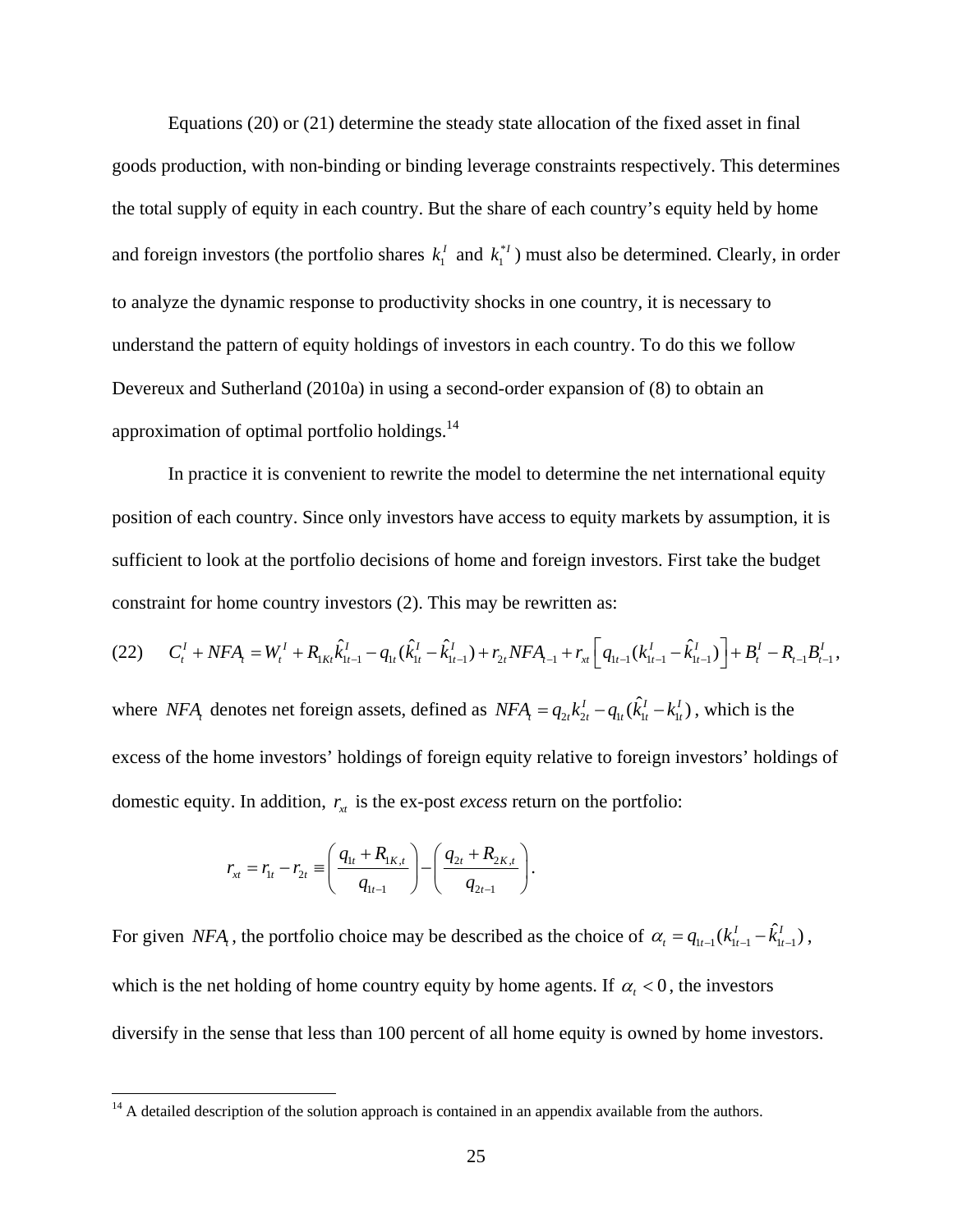Given *NFA*, home investors' holdings of foreign equity are equal to *NFA*,  $-\alpha$ , and equation (22) is the only part of the model where the portfolio term  $\alpha$ , enters. But it is still necessary to obtain a solution for  $\alpha$ , in order to characterize how equity markets affect international transmission. Devereux and Sutherland (2010a) show that, when the properties of the model are analyzed up to a first-order approximation,  $\alpha$ , is a constant and is determined by a combination of a secondorder approximation of  $(8)$ , together with a first-order approximation of the rest of the model.<sup>15</sup>

In the solution below, following Tille and van Wincoop (2007), we extend (8) to allow for transactions costs of international financial trade that effectively limit international portfolio diversification. This represents a brute-force technique for generating home equity bias. In particular, we assume that an 'iceberg' cost factor given by  $exp(-\tau) \le 1$  reduces the returns that home investors receive from foreign investment so that condition (8) becomes:

(8') 
$$
E_t U'(C_{t+1}^I) \left( \frac{(q_{1t+1} + R_{1Kt+1})}{q_{1t}} - \frac{(q_{2t+1} + R_{2Kt+1})}{q_{2t}} \exp(-\tau) \right) = 0.
$$

In addition, we follow Tille and Van Wincoop in assuming that  $\tau$  is a small, second-order term. This means that while it does affect the solution for the equilibrium portfolio, which is evaluated using a second-order approximation of (8'), it does not impact on the first-order dynamics of the model, except insofar as it affects the choice of the portfolio itself.

 Note that given the definition of net foreign assets, the leverage constraint for home country investors may be written:

$$
(23) \t Bt \le \kappa(NFAt + q1t \hat{k}1tt).
$$

<sup>&</sup>lt;sup>15</sup> Note that the constant approximation for  $\alpha$ , is the only aspect of the portfolio solution that is explicitly incorporated in the model. Given this approximation, all other aspects of the model can be analyzed using a first order approximation, including the dynamics of total equity (the part of the fixed asset invested in final goods production). As emphasized above, in order to compute the dynamics of the ownership of equity (the dynamics of  $\alpha$ ), it would be necessary to solve the model using a higher order of approximation.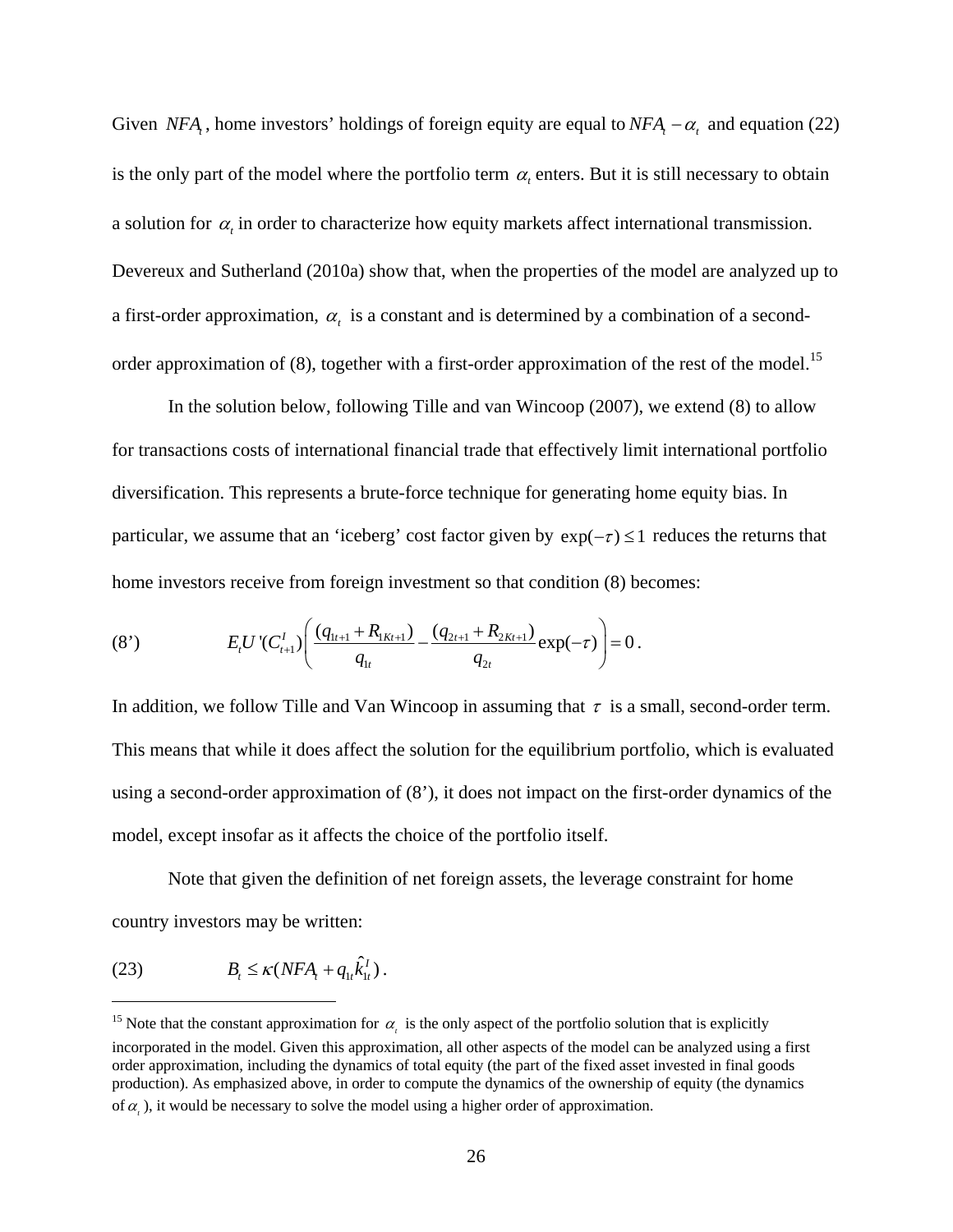Thus, holding home asset prices constant, an increase in net foreign assets generated by either a current account surplus or a capital gain on the external portfolio (i.e. valuation effects) will loosen the leverage constraint. But since  $NFA_t + NFA_t^* = 0$ , this will simultaneously tighten the leverage constraint facing foreign investors. Therefore the degree to which leverage linkages govern the transmission of shocks across countries depends on the dynamics of net foreign assets, and these in turn are linked to the portfolio choices made by home and foreign investors.

# **Calibration**

 Because this version of the model is such a stripped-down representation of a full-scale DSGE framework, lacking capital accumulation and dynamics in labor supply and containing only a single world good, there are many dimensions in which the model's predictions will depart from reality. The aim of the exercise is solely to explore the way in which the interaction of leverage constraints and portfolio interdependence affect the cross-country dynamics of asset prices, asset allocations and levered investments. To do this, however, we need to choose parameter values for preferences, production technologies and the leverage constraint itself. Table 3 gives the set of parameter values used in the baseline model.

| Table 3<br><b>Calibration</b> |                         |           |               |                                         |                |  |  |  |
|-------------------------------|-------------------------|-----------|---------------|-----------------------------------------|----------------|--|--|--|
|                               | Parameter               | Value     | Parameter     |                                         | Value          |  |  |  |
| $\boldsymbol{n}$              | Proportion of investors | 0.5       | $\mathcal{E}$ | Capital share in final goods production | 0.36           |  |  |  |
| $\eta$                        | Discount function       | 0.022     | $\omega$      | Capital share in home production        | 0.1            |  |  |  |
| $\zeta$                       | Discount function       | See text  | $\sigma$      | Coefficient of relative risk aversion   | $\overline{2}$ |  |  |  |
| $\kappa$                      | Leverage                | 0.5, 0.75 | $\rho$        | Productivity shock persistence          | 0.9            |  |  |  |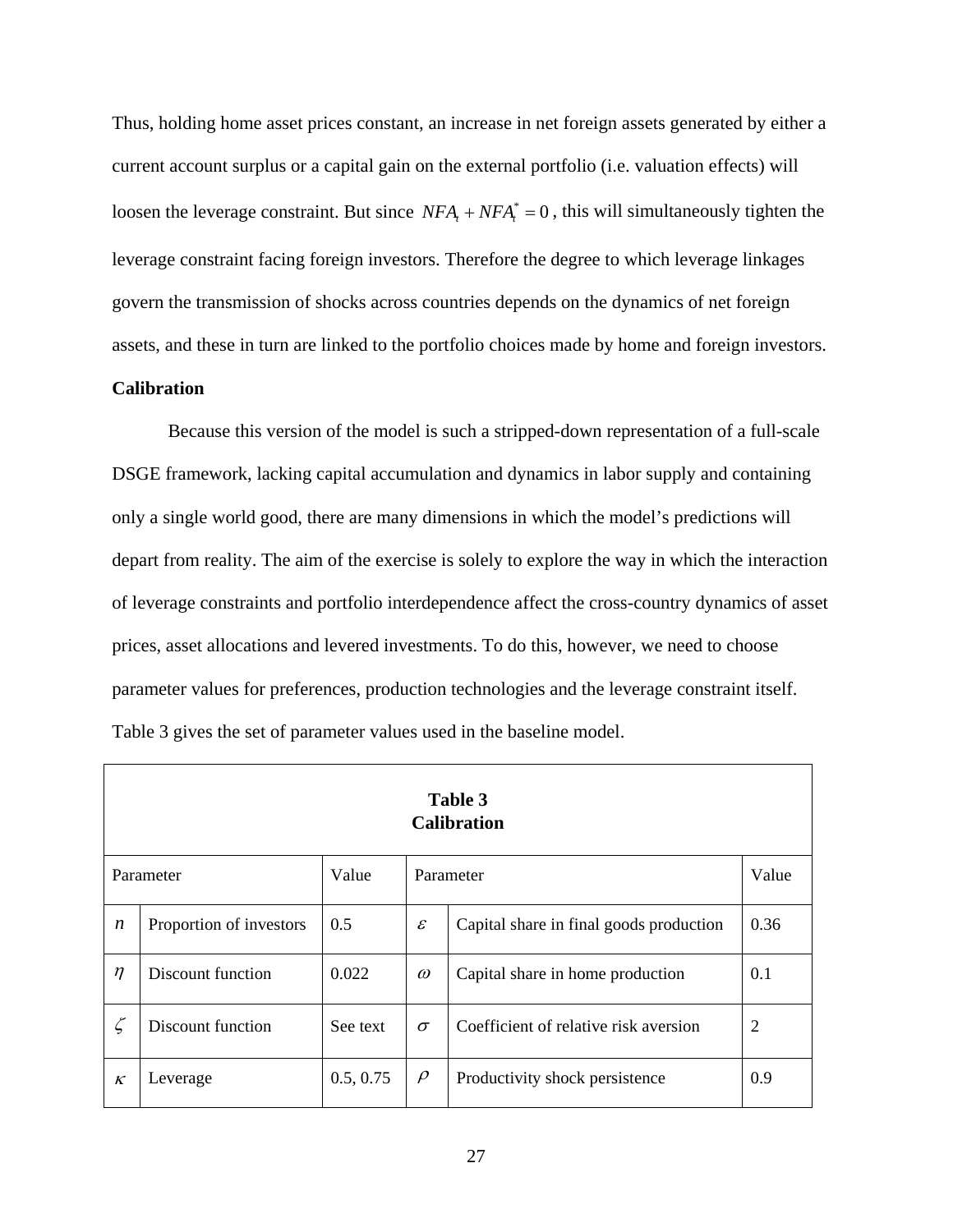We assume that the measure of investors and savers is equal, so that  $n = 0.5$ . In the leverage constrained economy, this accords with the estimates of Campbell and Mankiw (1990) regarding the share of households that are subject to credit constraints in the US economy.

In the model with binding leverage constraints, total leverage (investment relative to capital) is equal to  $1/(1 - \kappa)$ . The leverage ratio has a significant effect on the quantitative dynamics. We examine two alternatives. First we choose a relatively low ratio of 2 ( $\kappa$  = 0.5), as in Bernanke and Gertler (1999). But, given the high rates of leverage seen in the financial system in recent years, we also explore the implications of a higher value of  $\kappa = 0.75$ , corresponding to total leverage of 4. While the impact of shocks is greater for higher leverage (when the leverage constraint is binding), qualitatively the results are similar for both leverage ratios.

We assume a discount factor defined as:

$$
\beta^i(C) = \zeta^i (1+C)^{-\eta}, \quad i = I, S.
$$

Following Mendoza (2006), we set  $\eta = 0.022$ . We choose  $\zeta$  for savers to match an annual interest rate of 4 percent, and the value of  $\zeta$  for investors so that, in a steady state with binding leverage constraints, investors face a shadow price of borrowing that effectively imposes an interest premium on borrowed funds of two percentage points, which requires that  $\zeta^1 = 0.955$ .<sup>16</sup> This follows the calibration of the borrowing premium in Bernanke et al. (1999).

In the model without leverage constraints, it is necessary to use a different approach to calibrate the discount factor. In that case, we choose  $\zeta^s$  and  $\zeta^l$  jointly to match a steady state annual interest rate of 4 percent and to ensure that borrowing by investors is such that the leverage ratio matches that of the economy with binding leverage constraints. In the

<sup>&</sup>lt;sup>16</sup> From (6), this entails choosing  $\beta'$  so that  $\mu / [\beta'(C')U'(C')]$  is 0.02 in steady state.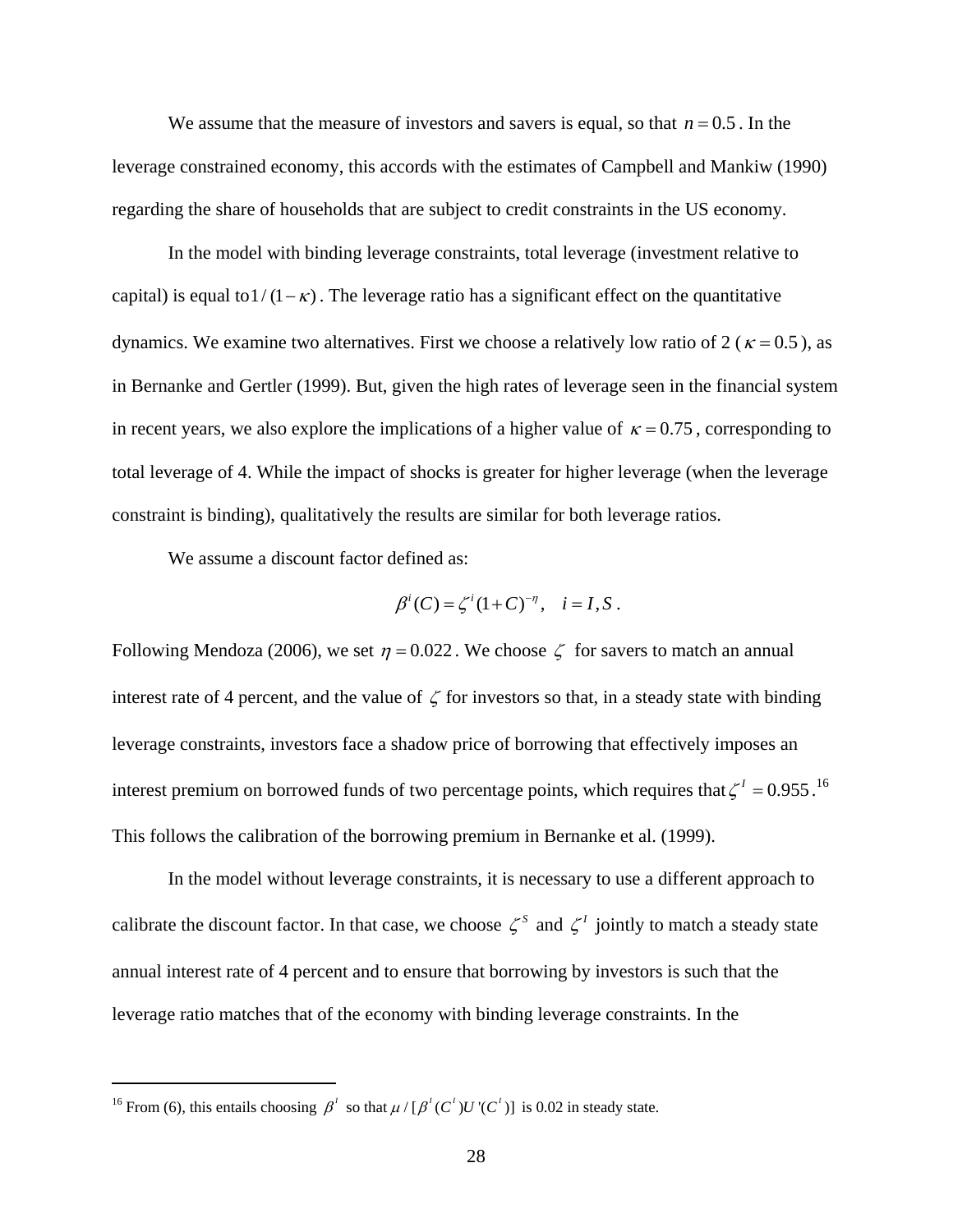case  $\kappa = 0.75$ , this requires that  $\zeta^s = .99$  and  $\zeta^l = .9735$ . When  $\kappa = 0.5$ ,  $\zeta^s = .9825$  and  $\zeta^I = .975$ .

We assume a Cobb-Douglas final goods production technology, and let  $F(L, K) = L^{1-\epsilon} K^{\epsilon}$ . We set  $\varepsilon = 0.36$ , the conventional measure of the share of capital in US GDP.<sup>17</sup> Regarding the home production sector, we assume that  $G = Z(k_1^S)^\omega$  and  $\omega = 0.1$ , implying that the fixed asset is less important in this sector.<sup>18</sup> We set  $A = Z = 1$  in steady state. The combination of these assumptions and other calibrated parameters implies that, in steady state, 80 percent of the fixed asset is employed in final goods production.

We follow the standard business cycle literature in setting an elasticity of intertemporal substitution equal to 0.5, so that  $\sigma = 2$  in  $U(C) = C^{1-\sigma}/(1-\sigma)$ . Alternative values of  $\sigma$  change the volatility of asset prices, but have little qualitative effect on the results otherwise.

What are the appropriate shocks to focus on? While the recent crisis has raised awareness of shocks to the financial system, our model lacks any detailed financial structure. It is not easy to pinpoint any key crisis-generating shock within the model. Instead, we follow the standard macro-RBC literature and look at the international propagation of productivity shocks in the final goods sector. The stochastic process for final goods productivity is modeled as:

(24)  $\log(A_i) = \rho \log(A_{i-1}) + \nu_i$ ,

<sup>&</sup>lt;sup>17</sup> In order to have substantial propagation effects from leverage constraints, Kiyotaki and Moore (1997) require that production in the borrowing sector is linear in the fixed asset. Kocherlakota (2000) shows that, with a more conventional calibration allowing for decreasing returns, credit constraints have much less impact. Cordoba and Ripoll (2004) extend the Kocherlakota analysis to a general equilibrium, two sector economy similar to ours. They show that borrowing constraints of the type used in Kiyotaki and Moore (1997) impart little amplitude to the effect of shocks on total output unless sectors differ substantially in the share of capital in production. Our interpretation differs from theirs by focusing on the distinction between the final goods sector and a home production sector. In addition, our main focus is not on amplification *per se*, but on the impact of leverage constraints and portfolio integration on the international transmission of shocks. Our results, showing that these two features enhance the international transmission of shocks, still obtain under the alternative interpretation that aggregate output is the sum of output from both sectors.

<sup>&</sup>lt;sup>18</sup> Benhabib et al. (1991) calibrate the share of capital in home production equal to 0.08.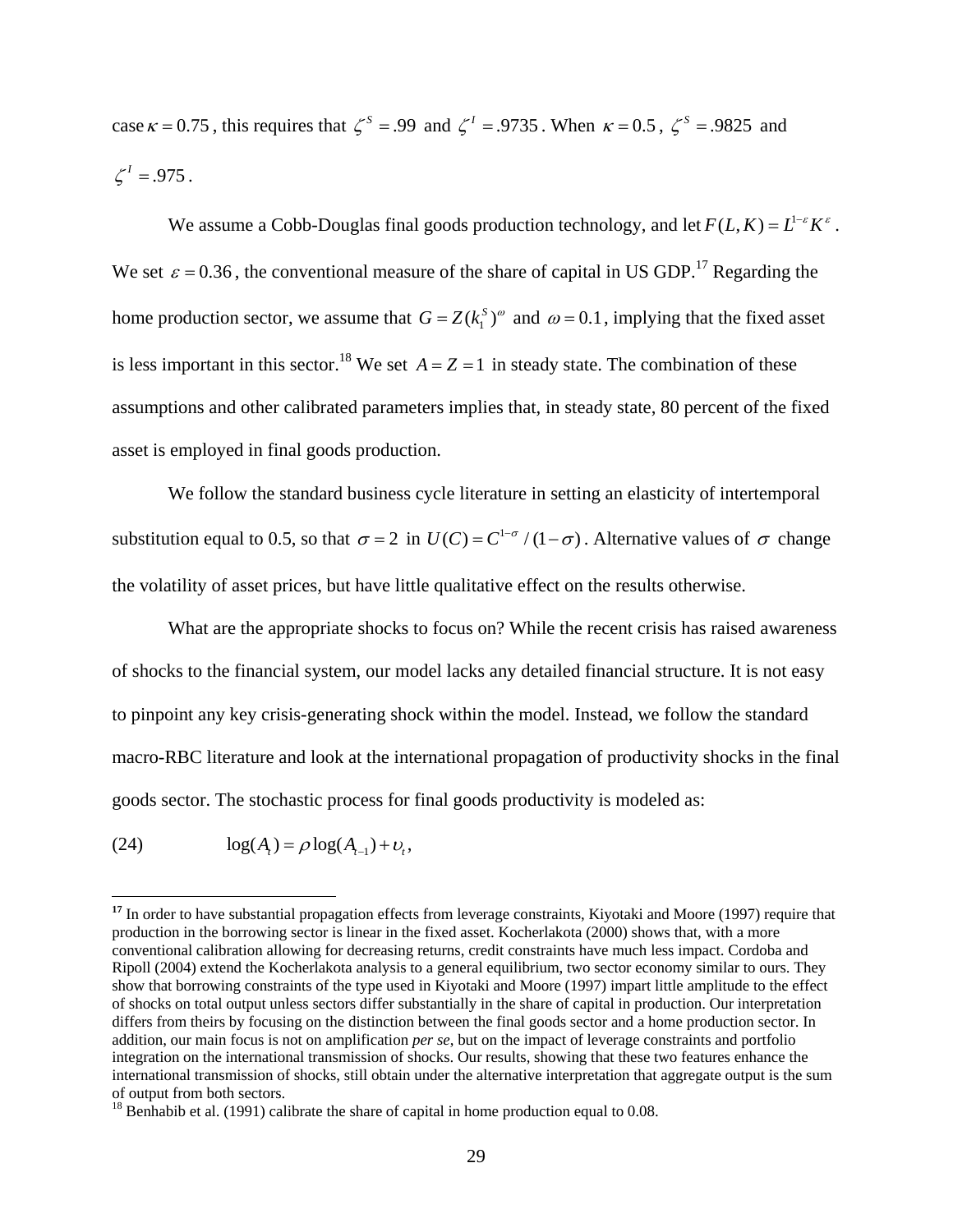where  $\rho = 0.9$ ,  $E_{t-1}v_t = 0$  and  $\sigma_v^2 = 0.02^2$ . We assume that foreign productivity is driven by the same process, and foreign and domestic productivity shocks are uncorrelated.

#### **4. The effects of leverage constraints on international transmission**

In this section we compare the impact of a productivity shock in one country in an environment where leverage constraints are absent with that where investors in both countries are subject to binding leverage constraints. In both cases we assume that investors have diversified equity portfolios, potentially constrained only by second-order iceberg costs of capital flows, as described in (8'). The iceberg cost  $\tau$  is set so as to ensure that domestic investors hold 75 percent of the home equity portfolio. We will also examine the case without these costs, so that investors have fully diversified equity portfolios. In addition, this section focuses on the case where national bond markets are segmented. Section 5 below analyzes the case with a single world bond market.

#### **No leverage constraints**

 $\overline{a}$ 

Figures 3 and 4 describe the impact of a one percent negative productivity shock in the home country, when the leverage constraint is not binding, relaxing (3). The figures describe the response of total consumption of final goods,<sup>19</sup> asset prices, investor borrowing, asset allocation, the home country trade surplus and the internal lending rate in each country. Figure 3 represents the case where portfolio diversification is restricted by second-order transactions costs, as described above. Investors in the home country then choose values for  $k_1^I$  and  $k_2^I$  to satisfy (8'), evaluated up to second-order, where the parameter  $\tau$  has been chosen so that home investors hold 75 percent of home equity ( $k_1^I = .75 \hat{k}_1^I$ ).

<sup>&</sup>lt;sup>19</sup> We define total consumption of final goods as  $nC_t^T + (1 - n)(C_t^S - G(k_t^T))$ .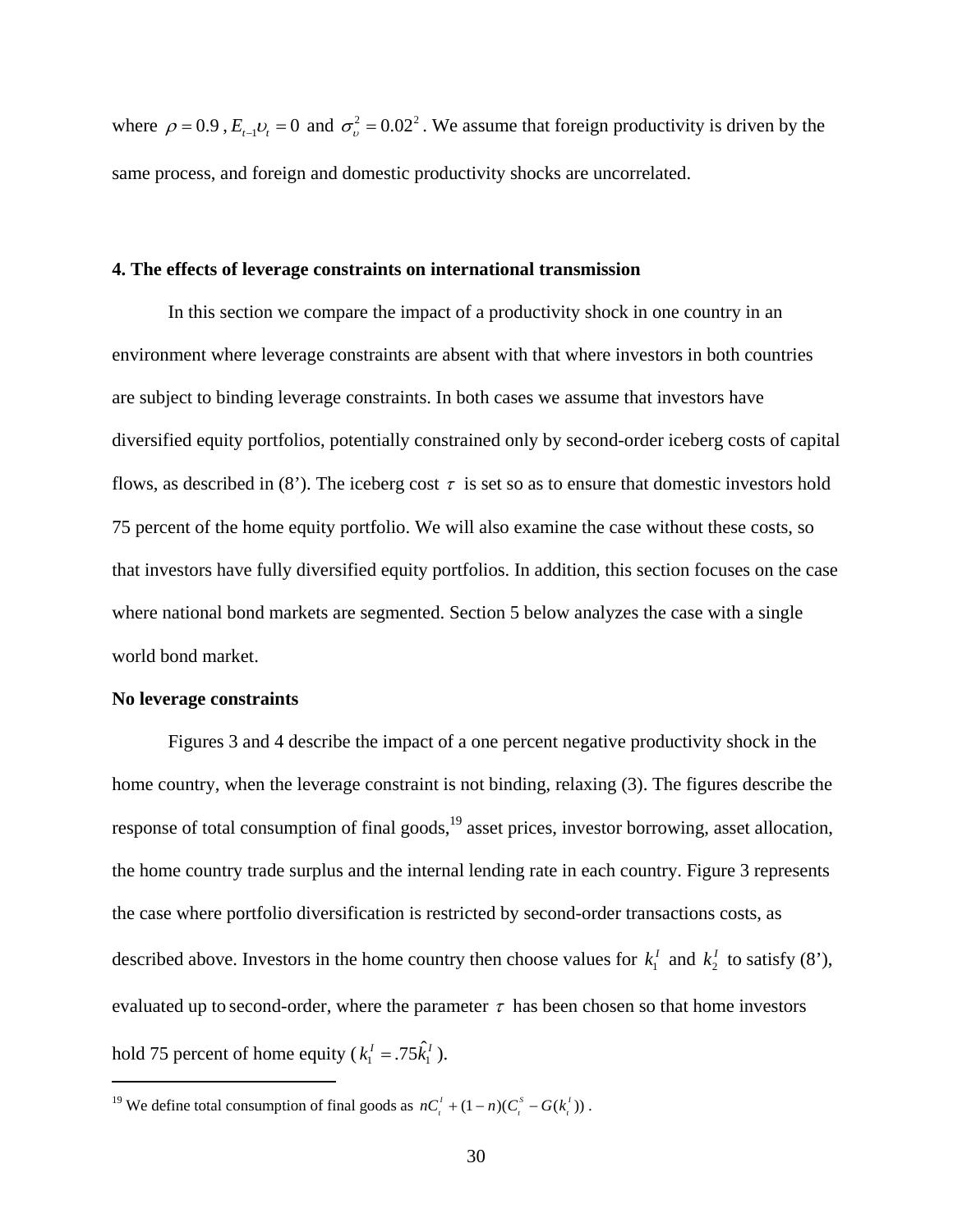

<sup>1</sup> Impulse responses of a one percent negative productivity shock when the leverage constraint is assumed to not bind (relaxing equation 3), and there is incomplete portfolio diversification ( $\tau > 0$ ).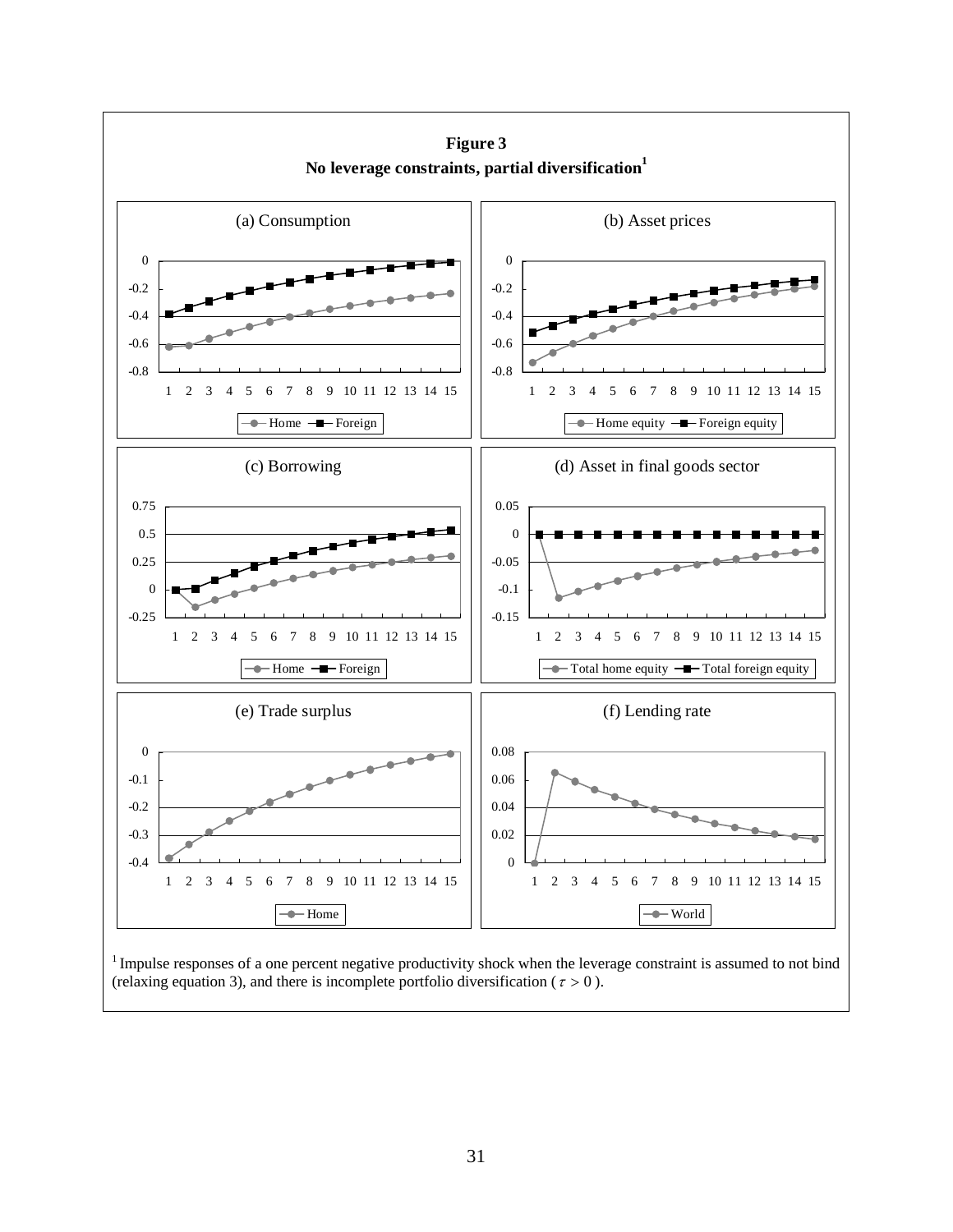

<sup>1</sup> Impulse responses of a one percent negative productivity shock when the leverage constraint is assumed to not bind (relaxing equation 3), and there is complete portfolio diversification ( $\tau = 0$ ).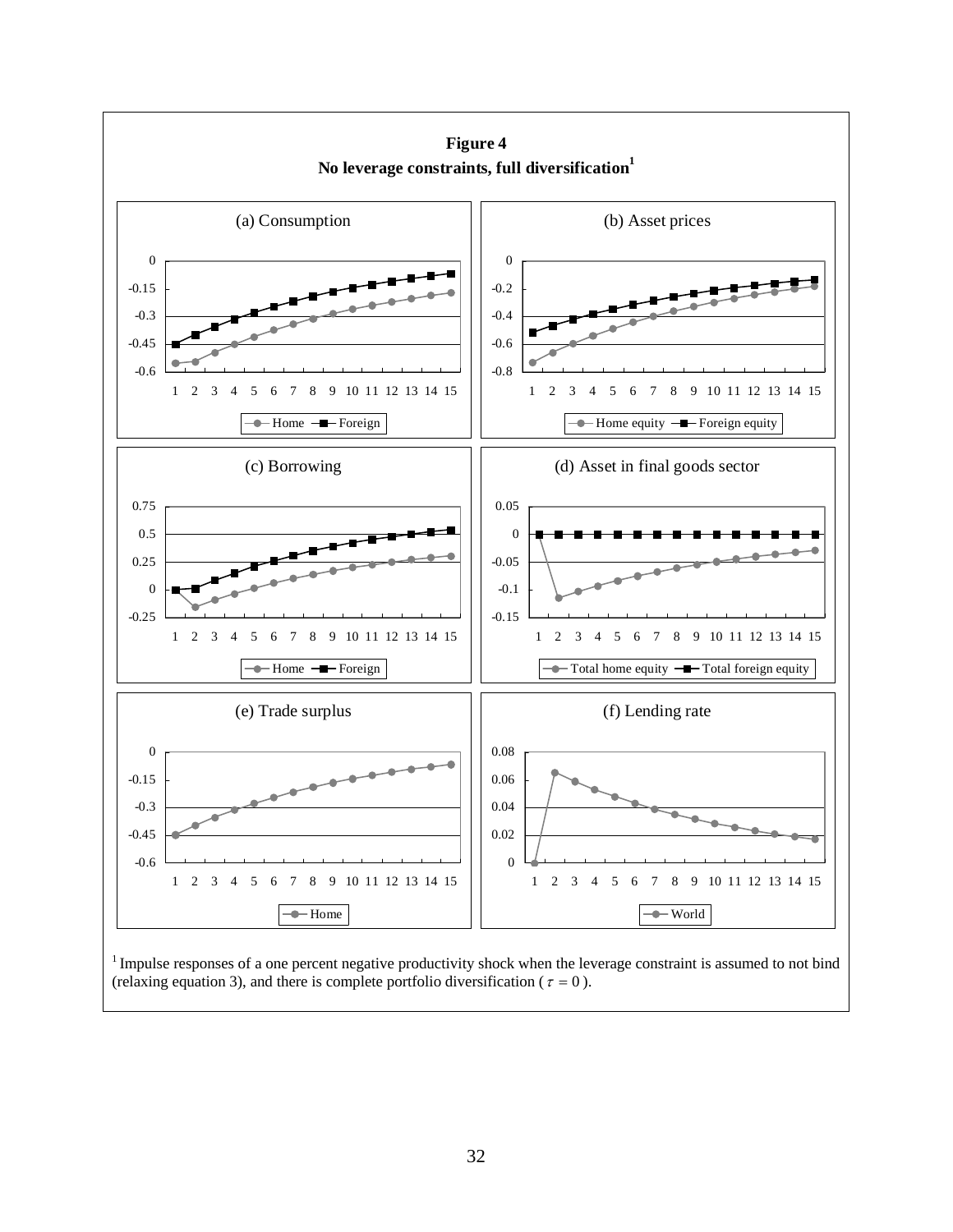Figure 4 describes the case of unrestricted portfolios. In this case, the choices of  $k_1^I$  and  $k_2^I$ satisfy (8). This involves home investors having a bias *against* home equities. Since investors are exposed to non-diversifiable risk from wage income, and wages are positively correlated with the return on home equity, they will hedge this risk by taking a larger position in foreign equity than home equity, as noted by Baxter and Jehrmann (1997).

A fall in *At* causes an immediate fall in current output in the home country and temporarily reduces wages for both savers and investors. This would lead both savers and investors to increase their desired borrowing at the initial interest rates, so that net saving falls. If there was no cross-country equity trade, real interest rates would have to rise sufficiently so as to ensure that net saving equals zero. At the same time, the direct fall in the return on the fixed asset would lead investors to reduce their demand for this asset, leading to a reduction in withincountry borrowing of investors from savers, and precipitating a fall in the asset price. This fall in the asset price would lead savers to purchase more of the fixed asset. Thus, without international equity trade, adjustment would involve higher real interest rates, a lower asset price and a lower share of the fixed asset in the final goods sector, with all these variables gradually returning to their initial steady state.

 In the two-country world economy with equity trade, the adjustment process is facilitated by the immediate valuation effects on home country net foreign assets, and the subsequent dynamics in net foreign assets due to changes in equity holdings. The international transmission of the shock to consumption depends on the degree of portfolio diversification, and the movement in asset returns. The home country has a negative *net* position in its own stock  $(\alpha_t = q_{1t-1}(k_{1t-1}^t - \hat{k}_{1t-1}^t) < 0)$ . Since asset returns must be equalized, up to a first order, the fall in asset prices in the home economy leads to a fall in the foreign asset price. But the ex-post excess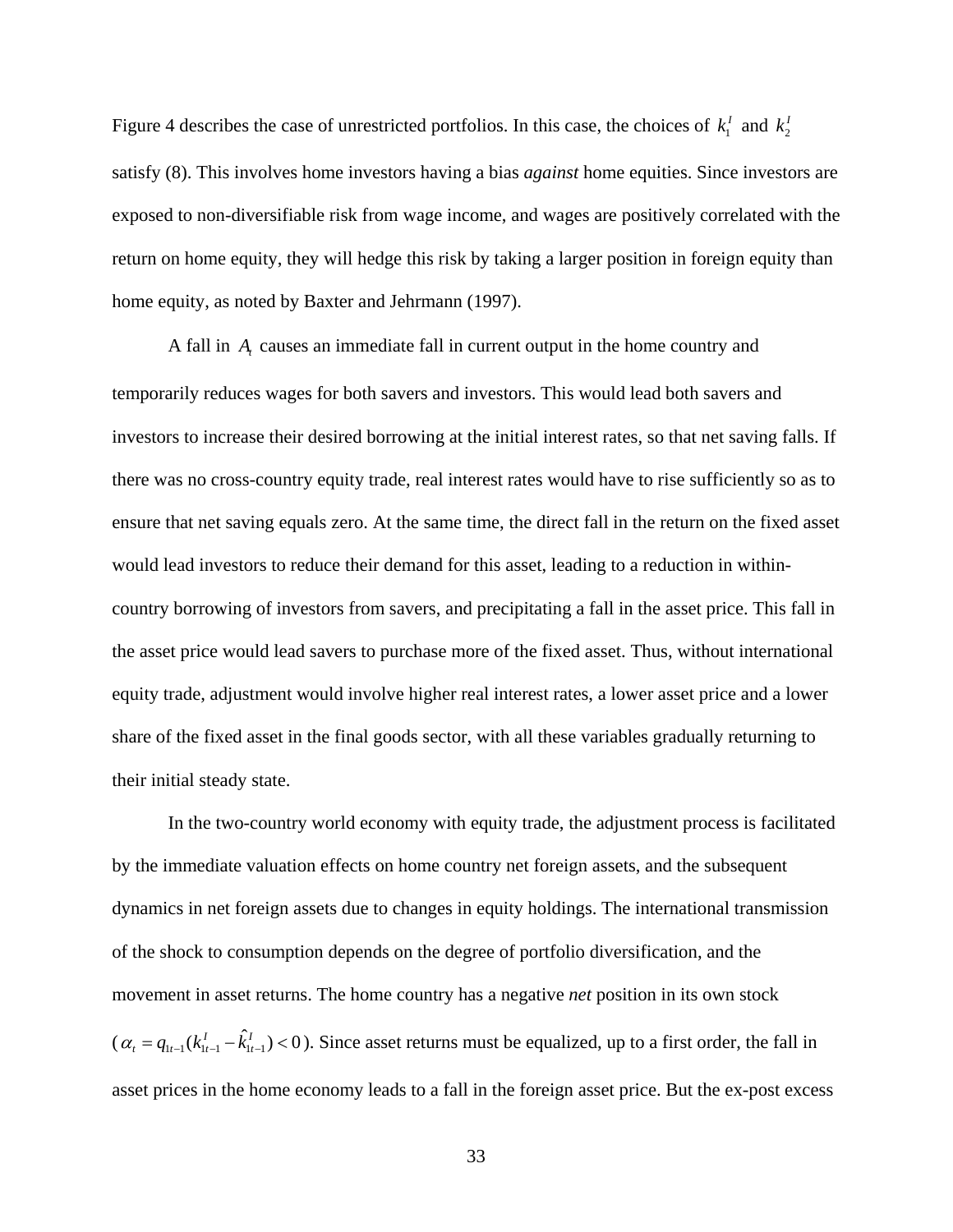return on home assets immediately following the shock is negative ( $r_{\rm r}$  < 0), and the combination of this and the home country's portfolio position ensures that the home country receives a positive portfolio valuation effect. In fact, with fully unrestricted diversification, foreign investors are more exposed to home equity, and suffer a bigger valuation loss on their portfolio, than home investors because home asset prices fall by more than foreign asset prices. Thus the home and foreign consumption responses in Figure 4 are more alike than in Figure 3, because there is more portfolio diversification among investors.

The subsequent adjustment in the two-country world economy is characterized by the home economy running a persistent trade deficit. This is financed by home country investors reducing their holdings of both home and foreign equities over time, and foreign country investors increasing their holdings of both equities. Since world real interest rates are higher following the shock, the foreign country as a whole increases its savings rate to absorb the greater holdings of equity.

The key feature of both Figures 3 and 4, however, is that there the shock does not affect the allocation of the fixed asset in the foreign country.<sup>20</sup> Since the foreign asset allocation is governed by (20) up to a first order, optimal investment is unaffected by the shock to home productivity. This means that there is no fall in lending between foreign savers and foreign investors. In fact, within-country borrowing in the foreign country *rises,* moving in the opposite direction to that in the home country.<sup>21</sup> In this sense, there is no international transmission of balance sheet contractions.

<sup>20</sup> Again, we note that in this and subsequent figures, the asset dynamics refer to *total* equity in each country (or equivalently, the shares of the fixed asset in the final goods sectors)  $\hat{k}_{1,t}^I$  and  $\hat{k}_{2,t}^I$ , rather than the division of this equity between the portfolios of home and foreign investors.

 $21$  In fact, since foreign lenders do not interact with home agents, foreign investors are effectively borrowing from foreign lenders in order to purchase more home and foreign equity during the transition. In the home country, the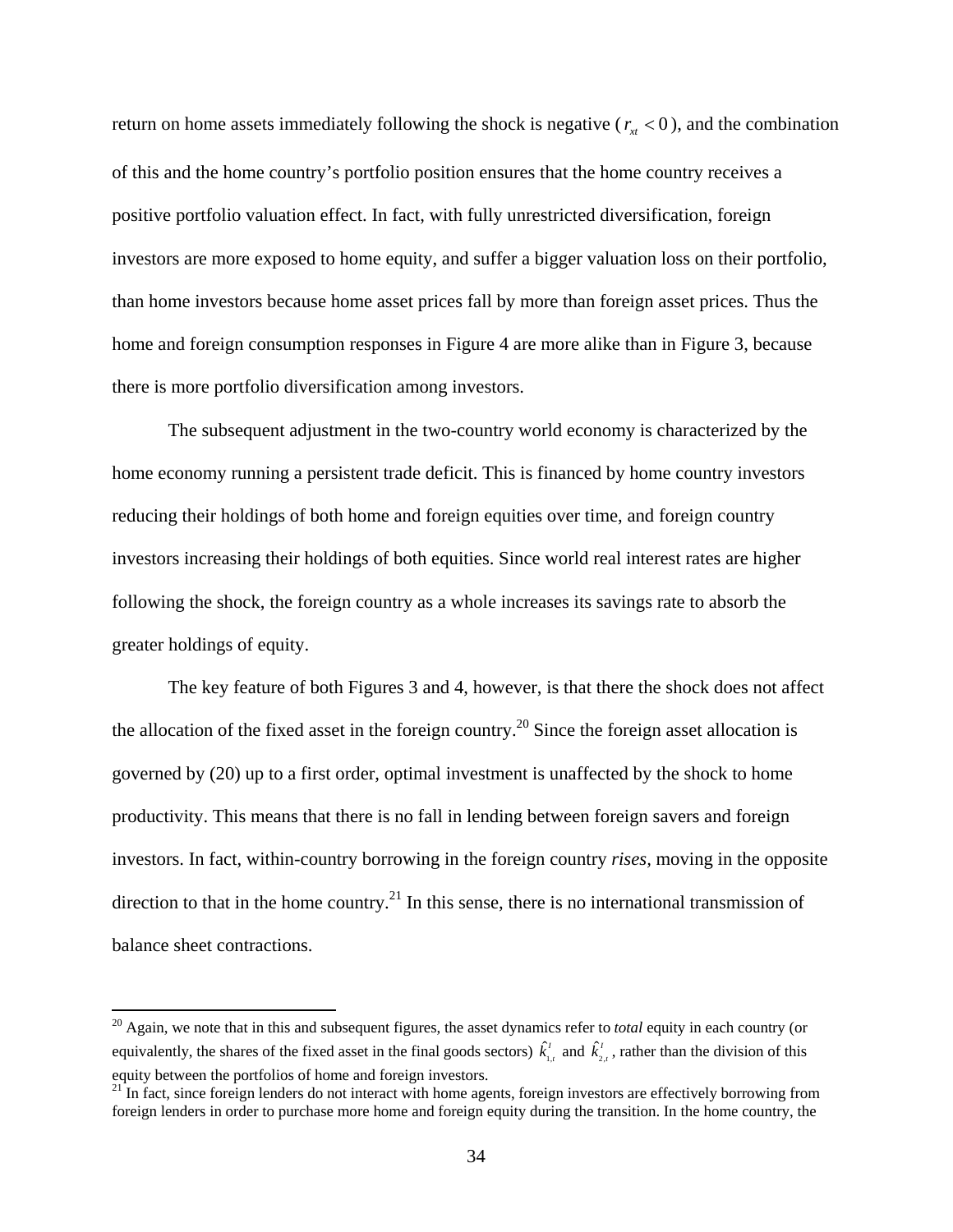In the economy without leverage constraints, then, the international transmission of shocks is limited, and clearly counterfactual, relative to the discussion of the empirical evidence of financial spillovers in section 2. A negative productivity shock in the home country leads to balance sheet contractions domestically as investors reduce both their borrowing and holdings of fixed assets. But there are no foreign balance sheet contractions. Equity portfolio integration allows for the consumption effects of productivity shocks to be diversified across countries, but it does not in itself influence the real effects of the shock on investment and output. $^{22}$ 

#### **Leverage constraints and international transmission**

1

 The impact of a negative productivity shock in the home country, when leverage constraints bind in both countries, is shown in Figures 5-7. Figures 5 and 6 illustrate the case where the leverage ratio is 4, the former when investors' portfolios are only partly diversified due to the presence of transactions costs and the latter with unrestricted portfolio diversification.

 As before, the fall in home country productivity leads to a fall in asset prices in both countries and, through the valuation effects of ex-post asset return differentials between the home and foreign portfolios, to an increase in net foreign assets for the home country, and a fall in investors' consumption in both countries. But in this environment asset prices have a secondary effect, beyond the wealth redistribution channel, through the return on portfolios. The fall in asset prices leads to a tightening of the leverage constraint in *both* the home and foreign countries. For the home country, the fall in  $q_{1t}$  leads to a fall in net worth and, for given *NFA*, requires a reduction in borrowing. With a diversified portfolio, however, the shock also generates a valuation effect, causing a compensating rise in *NFA*. But this leads to negative movement in

dynamic is the opposite – home investors reduce their borrowing from home savers (at least initially), financed by sales of equity to foreign investors.<br><sup>22</sup> Again, we note that, with endogenous labour supply and capital accumulation, the degree of portfolio

diversification would impact on the international transmission of shocks, but this would generally imply negative transmission.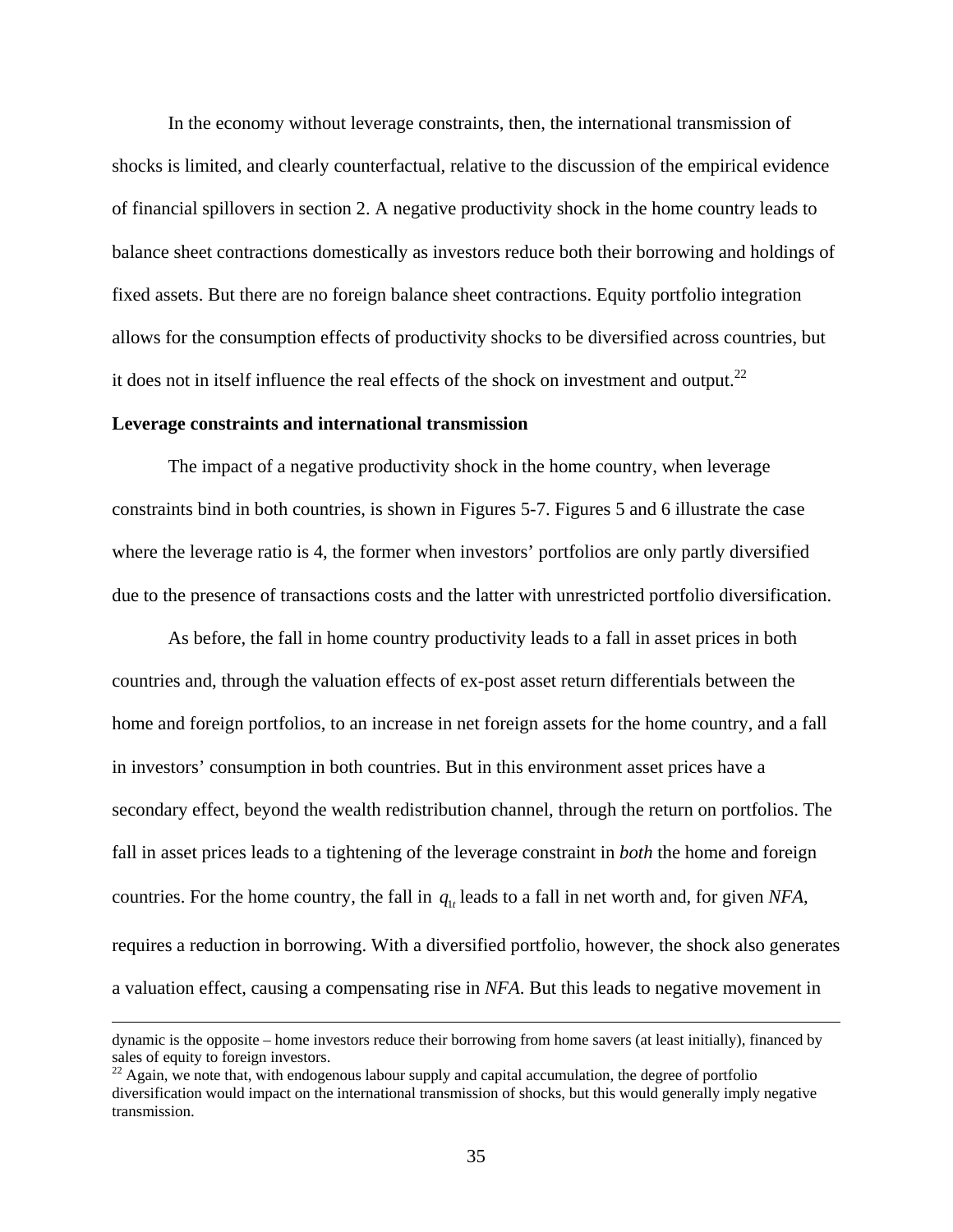foreign *NFA*, and a tightening of the foreign leverage constraint, also requiring a reduction in borrowing in the foreign country. The result is a reduction in borrowing by investors in both countries, and a consequent reduction in investment in fixed assets in the final goods sector. Thus Figure 5 illustrates that foreign investment falls sharply, by the same order of magnitude as home investment. Note that, for the foreign country, there is no fall in the productivity of the domestic final goods sector. Despite that, there is a fall in investment in final goods in the foreign country. This fall in investment takes place purely through balance sheet linkages.

The positive relationship between the movement in an asset price and demand for this asset represents the essence of the 'upward sloping demand curve' for assets that characterizes episodes of balance sheet contractions forced by binding leverage constraints (see, for instance, Aiyagari and Gertler 1999). Here it is taking place as a spillover from one levered investor to another, as emphasized by Krugman (2008). That is, a fall in the price of the asset held by one investor leads to a tightening of leverage constraints and a fall in demand for both the original asset and other assets held in the investor's portfolio.

Even in the case where portfolios are only partly diversified (Figure 5), there is a high correlation across countries in borrowing and investment. The balance sheet contraction is so great that the interest rate on debt in each country immediately falls. Again, note that this is in response to a temporary shock so that future consumption of investors is expected to increase. But because investors are subject to leverage constraints, the path of their consumption is delinked from the path of interest rates.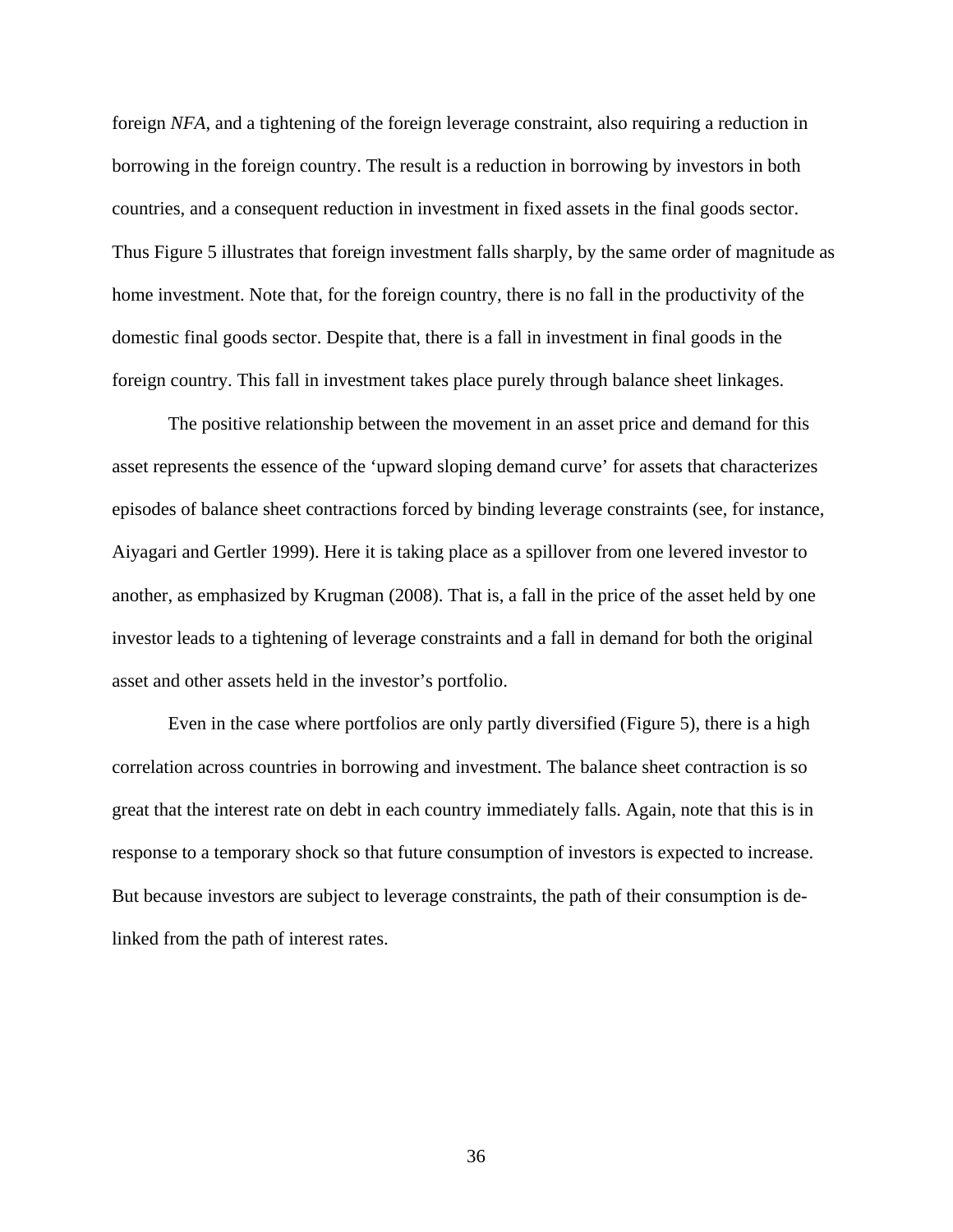

<sup>1</sup> Impulse responses of a one percent negative productivity shock with a high, binding leverage constraint ( $\kappa = 0.75$ ) and incomplete portfolio diversification ( $\tau > 0$ ).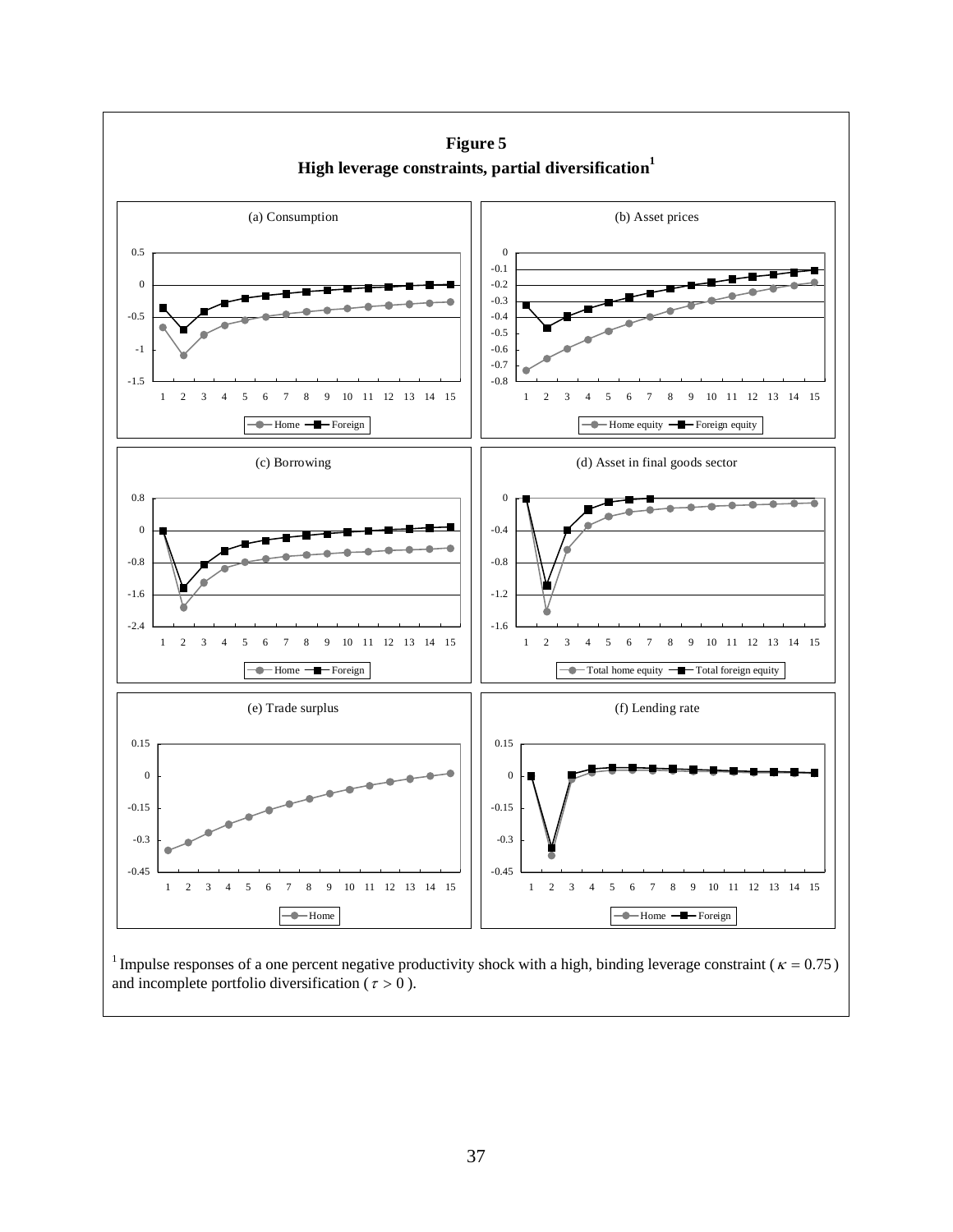

<sup>1</sup> Impulse responses of a one percent negative productivity shock with a high, binding leverage constraint ( $\kappa$  = 0.75) and complete portfolio diversification ( $\tau = 0$ ).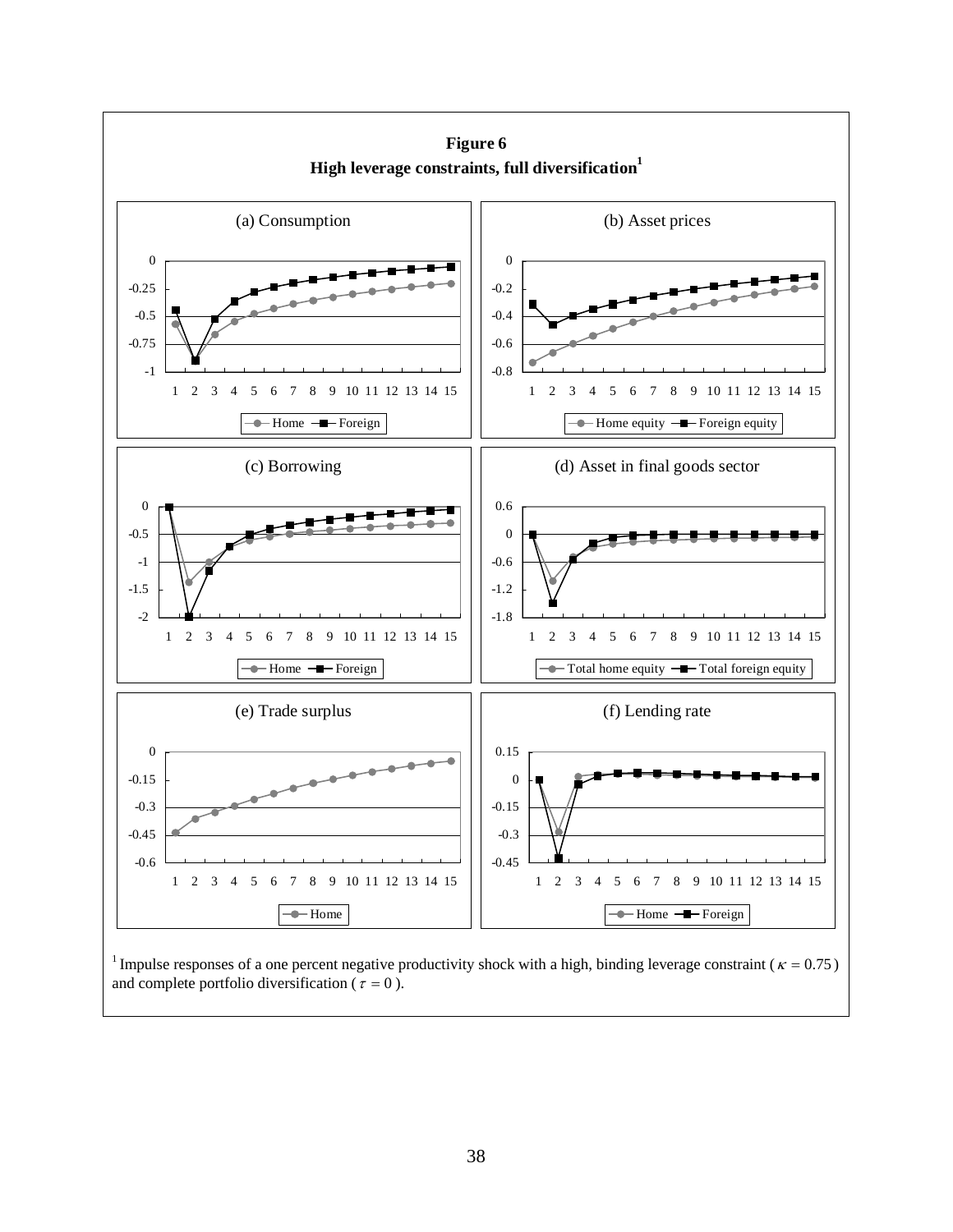Since consumption falls for both home and foreign investors, but is expected to rise in the future, real interest rates would tend to rise in an unrestricted environment.<sup>23</sup> But this effect is more than offset by the increase in the shadow price of borrowing due to the leverage constraint. This leads to a large fall in the supply of debt to savers, and a fall in market real interest rates.

 There is a distinct difference in this model between the constrained and unconstrained economy, not just in the direction of the international transmission of shocks, but also in the scale of the effects. In the unconstrained economy, not only is there an absence of international transmission via balance sheet contractions, but the domestic impact of the shock is also relatively mild. A one percent decline in final goods' sector productivity leads only to an approximately 0.25 percent reduction in fixed asset investment. By contrast, the response of the constrained economy is an order of magnitude larger. Domestic investment in fixed assets falls by 1.7 percent. Even in the foreign economy the effect of the shock is very large – investment falls by 1.3 percent. In both countries, the response to the shock is proportionally much larger than the shock itself, due to the interaction between asset price declines and binding leverage constraints. Consumption also falls by slightly more in the constrained economy than in the unconstrained economy, although this decline is less persistent.

 When portfolio diversification is unrestricted, Figure 6 shows that the international transmission of the shocks is heightened further. In fact, we get the surprising prediction that the size of the balance sheet contraction and disinvestment is greater in the foreign country than in the home country! Investment in the foreign economy falls by 1.6 percent, but only 1.2 percent in the domestic economy.

<sup>&</sup>lt;sup>23</sup> There is not a strict relationship between expected consumption growth and real interest rates, up to a first-order, due to the presence of endogenous time preference. Nevertheless, since the time preference parameter  $\eta$  is very small, for practical purposes the consumption growth-real interest rate linkage holds quite closely in the model. Note also that, because interest rate movements are non-monotonic, the same will (approximately) hold for the nonborrowing constrained savers in each country.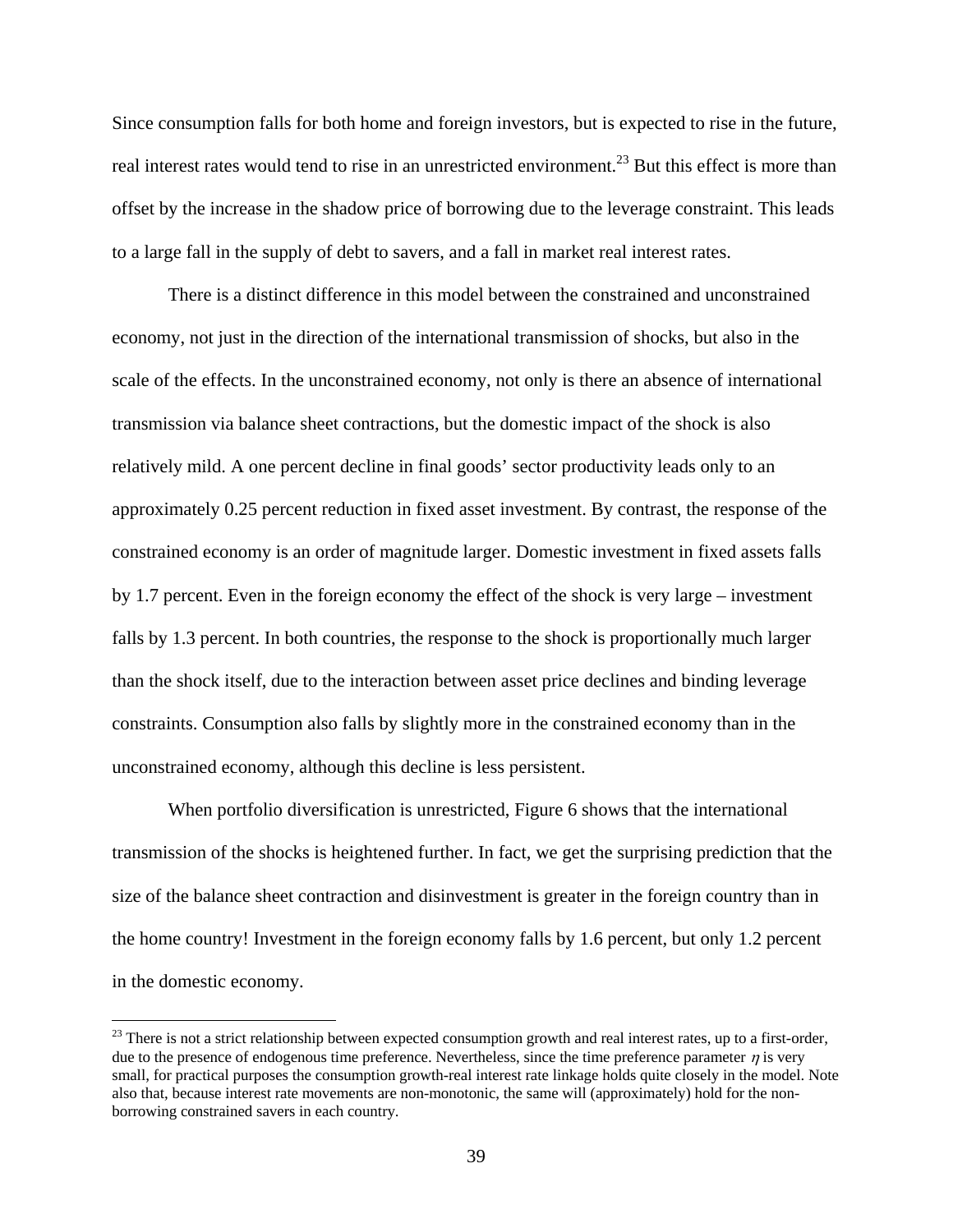Why does greater portfolio diversification magnify the international propagation effects of the shock? The reason is clear from (3) or (23). Increased diversification leads to a greater sensitivity of foreign balance sheets to the domestic asset price, and therefore a larger balance sheet contraction in response to a negative shock to home productivity. In the completely unrestricted portfolio equilibrium (when  $\tau = 0$ ), the foreign country is over-weighted in home equity as part of an optimal risk sharing arrangement. So the macroeconomic reverberations of the shock are *greater* in the foreign country than the domestic country, despite the fact that the actual shock takes place only in the home economy. Thus, in this example, the ownership pattern of equity holdings, through its implication for balance sheet constraints, is more important for the business cycle response than is the geographical source of macro shocks.

Figure 7 shows the results with a lower degree of leverage (equal to 2), when portfolio diversification is restricted by transactions costs (the case of full diversification is very similar and is omitted for brevity). Qualitatively the results are very similar, although the amplification effect of shocks is lower when leverage is smaller. The presence of binding leverage constraints still generates a high positive co-movement in borrowing and real investment between countries.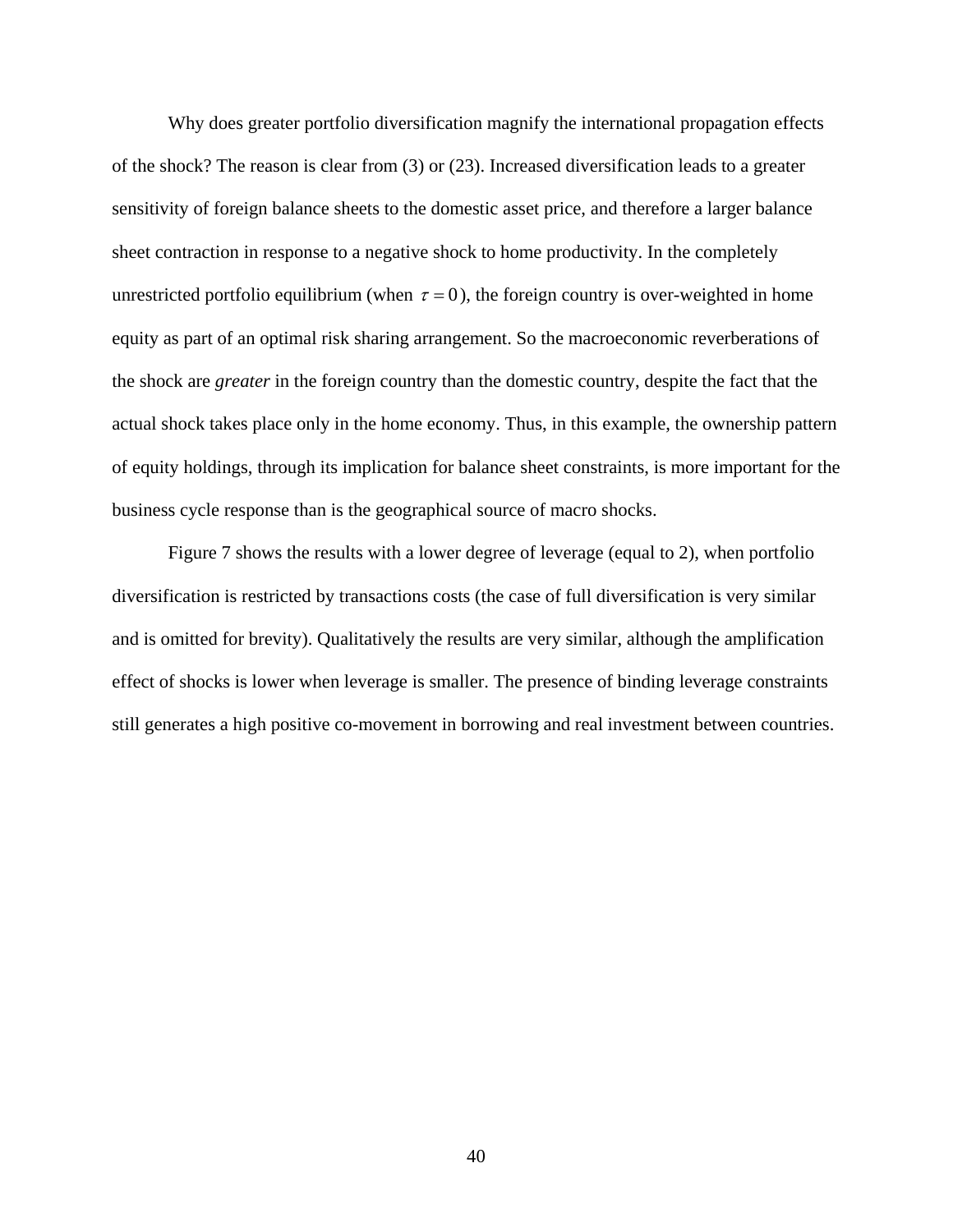

<sup>1</sup> Impulse responses of a one percent negative productivity shock with a low, binding leverage constraint ( $\kappa = 0.5$ ) and incomplete portfolio diversification ( $\tau > 0$ ).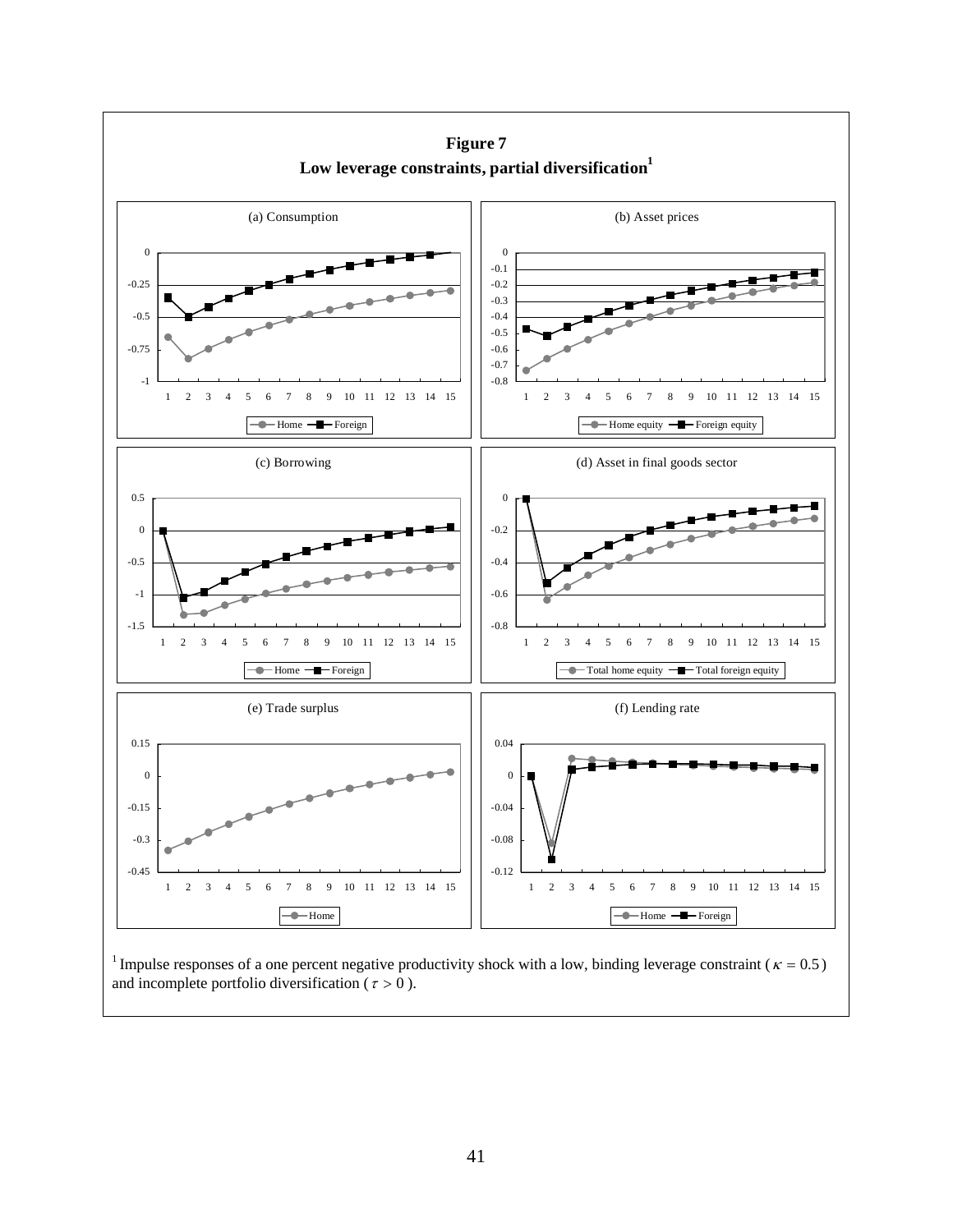#### **5. Portfolio Integration and international transmission**

In this section we examine the version of the model that allows for an integrated world market for non-contingent bonds. Now investors may borrow at the same interest rate from either domestic or foreign savers. We use this version to explore the impact of equity market integration in the presence of leverage constraints. That is, in contrast to the previous section where we compared the effects of a productivity shock assuming integrated equity markets (to a greater or lesser degree, depending on the value of  $\tau$ ), both with and without leverage constraints, here we assume that leverage constraints are always binding, but we contrast the case with and without equity market integration.<sup>24</sup>

Figure 8 illustrates the impact of a shock to productivity in the home country in the model with a common bond market, but *without* equity market integration. In this environment, the transmission of macroeconomic shocks across countries is negative! $^{25}$ 

 $24$  This was not possible in the previous section because, absent equity market integration, the two countries were effectively in autarky, since bond markets were segmented by country. We note also that Dedola and Lombardo (2009) look at various degrees of portfolio integration.

 $25$  We focus only on the high leverage case here. The impact of portfolio integration in the case with lower leverage is qualitatively similar, in the sense that portfolio integration increases macroeconomic co-movement when compared with the economy without equity market integration. However, in the economy without integration and lower leverage (the counterpart of Figure 8), the co-movement is likely to be positive rather than negative since a negative productivity shock will tend to raise rather than lower world lending rates with low leverage. Thus the case of negative co-movement depends on both the absence of portfolio integration *and* high levels of leverage. Nevertheless, the main result that follows – that equity market integration increases macroeconomic co-movement – remains even with low leverage.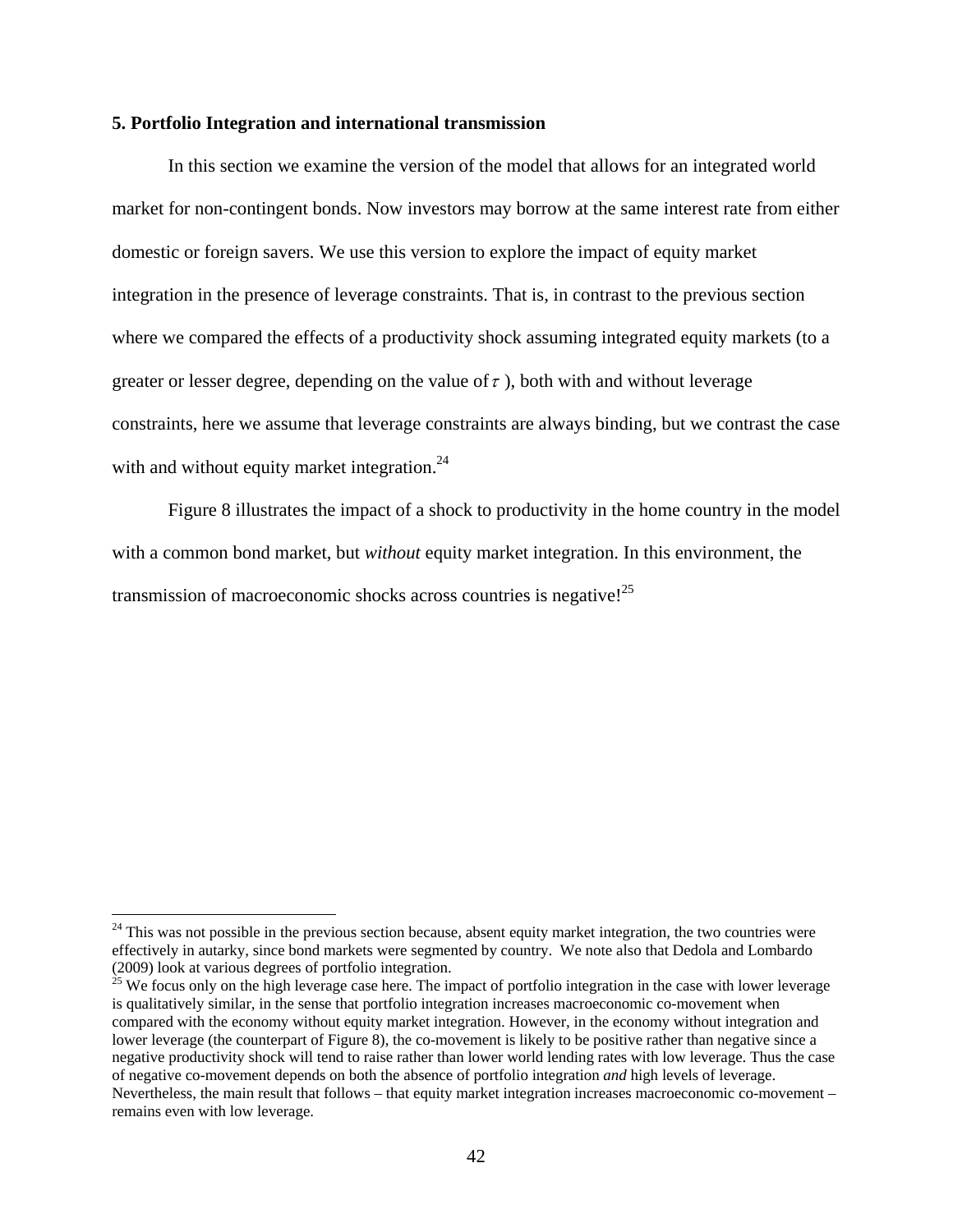

( $\kappa = 0.75$ ), integrated bond markets ( $R_{i} = R_{i}^{*}$ ) and segmented equity markets.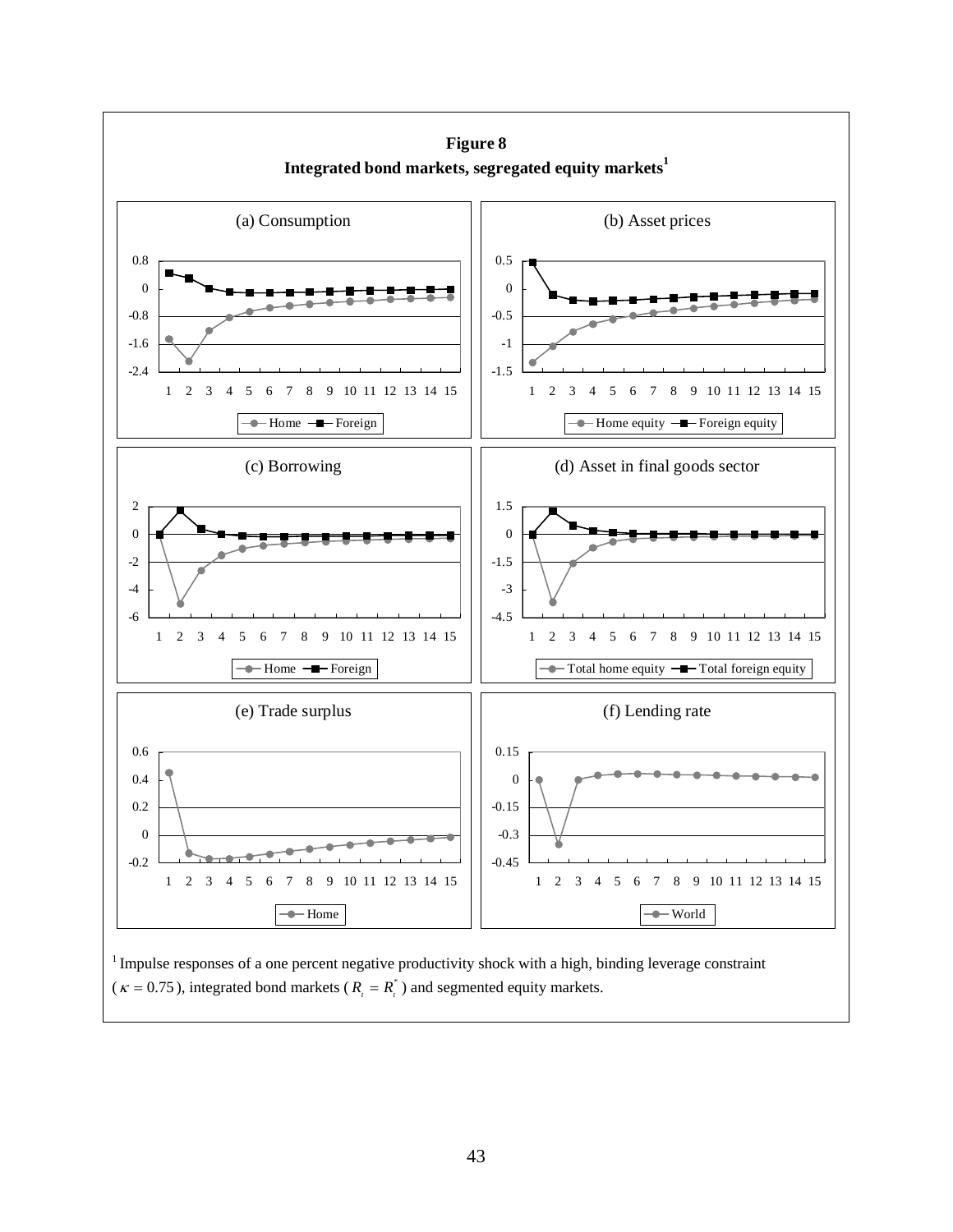As before, a decline in home country productivity reduces investment, borrowing and aggregate consumption in the home economy. But because the borrowing rate is identical in both countries, and the fall in the demand for funds on the part of home investors pushes down the borrowing rate, the demand for funds in the foreign country *rises*, increasing borrowing and investment in the fixed asset by foreign investors. Foreign total consumption rises, as the fall in interest rates encourages an increase in spending, and the rise in foreign investment increases production of final goods in the foreign country. In contrast to the case without an integrated world bond market, the home country's trade balance now moves into surplus, rather than deficit.

The different responses of home and foreign investment lead asset prices to move in opposite directions in the two countries. There is an asset price decline in the home country, for the same reasons as before. In the foreign country, by contrast, the increase in demand for the fixed asset raises the price of that asset. Thus the end result is that consumption, investment, and asset prices move in *opposite* directions in the two countries when there is an integrated world bond market but no equity market integration. Notice also that the amplification effects of the shock on domestic investment and asset prices are substantially bigger in this case than in Figures 5 or 6. Because equity prices across countries are not directly related through arbitrage, home country asset prices fall by more, and the impact on the leverage constraint is amplified, relative to the case with equity market integration.

Figure 9 now takes the same shock, but allows for both bond and equity market integration, assuming unrestricted equity holdings (the case with iceberg costs on equity returns is very similar, and is omitted for brevity). In this case there is a clear positive co-movement across countries. Qualitatively, the transmission is similar to Figures 5 and 6, except now there is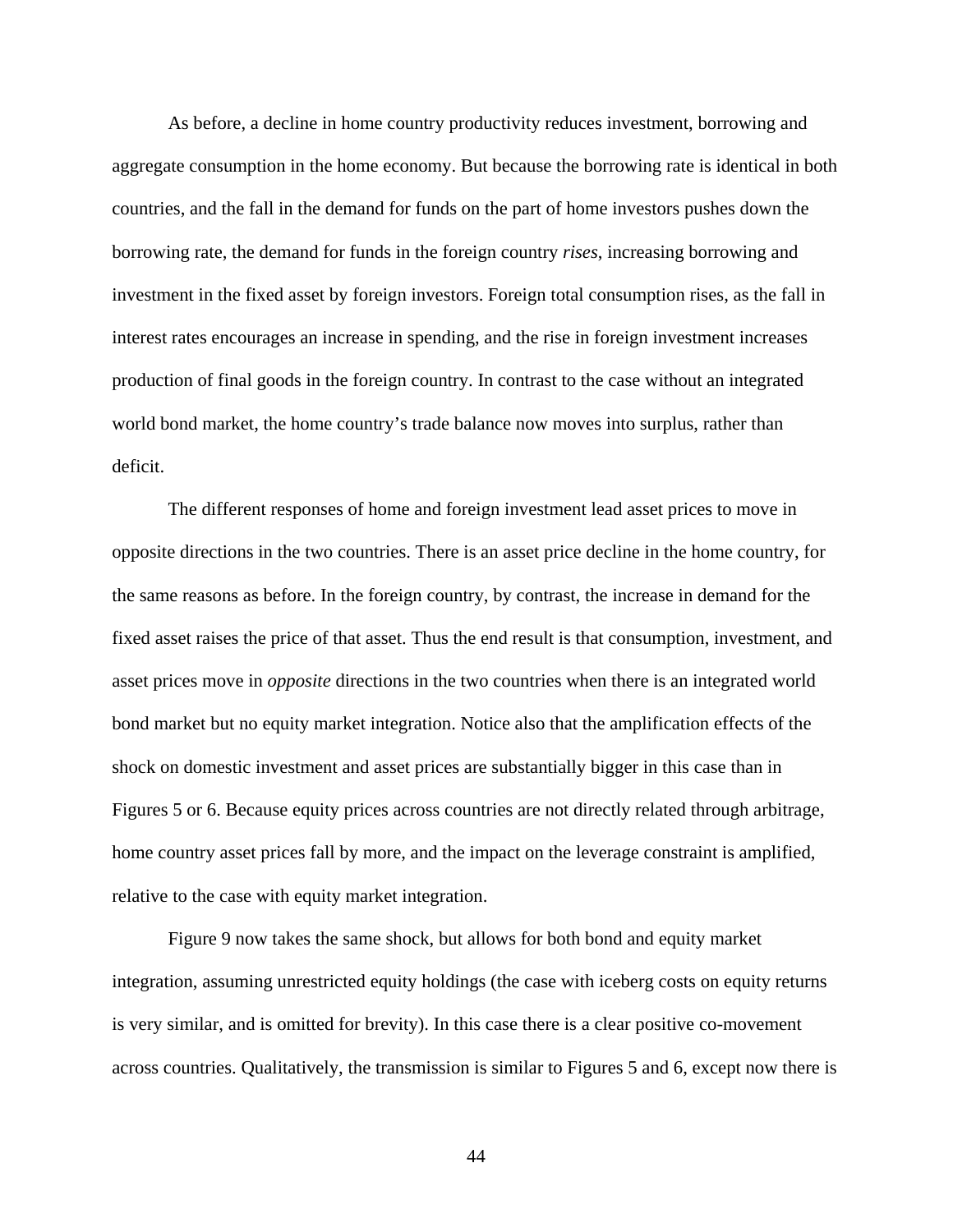a single world debt market. The shock leads to a fall in the price of the home asset and, from arbitrage condition (8), the foreign asset price also falls. Given the hedged portfolio position of the home country, the fall in the return on the home asset leads to an *increase* in home *NFA* due to valuation effects. For the foreign country these valuation effects are negative, leading to a tightening of the leverage constraint on foreign investors. As in Figures 5 and 6, total borrowing, investment and consumption fall in both countries. The world real interest rate on debt also falls, as the demand for borrowing by both home and foreign investors declines.

A comparison between Figures 8 and 9 illustrates that, conditional on leverage constrained investment, portfolio integration itself causes a dramatic qualitative shift in the international transmission of productivity shocks. Absent equity market integration, shocks are transmitted negatively to consumption, asset prices and investment. There would thus be a clear incentive to diversify country specific risk through equity market integration. But integrating equity markets in the presence of binding leverage constraints causes a sharp change in the nature of international transmission itself. Without leverage constraints, as we have seen, there would be no such effects. Real investment would be entirely independent across countries in this basic model, and opening up financial markets in equity trade would have no effect on comovement whatsoever, aside from the direct effect on consumption risk-sharing. But with binding leverage constraints, portfolio diversification leads to large shifts in net worth across countries in response to country-specific shocks. These net worth changes interact with leverage constraints to cause highly synchronized movements in investment demand across countries. Thus, the ex-post gains to diversification, after financial integration, are diminished relative to ex-ante 'perceived' gains from equity market integration.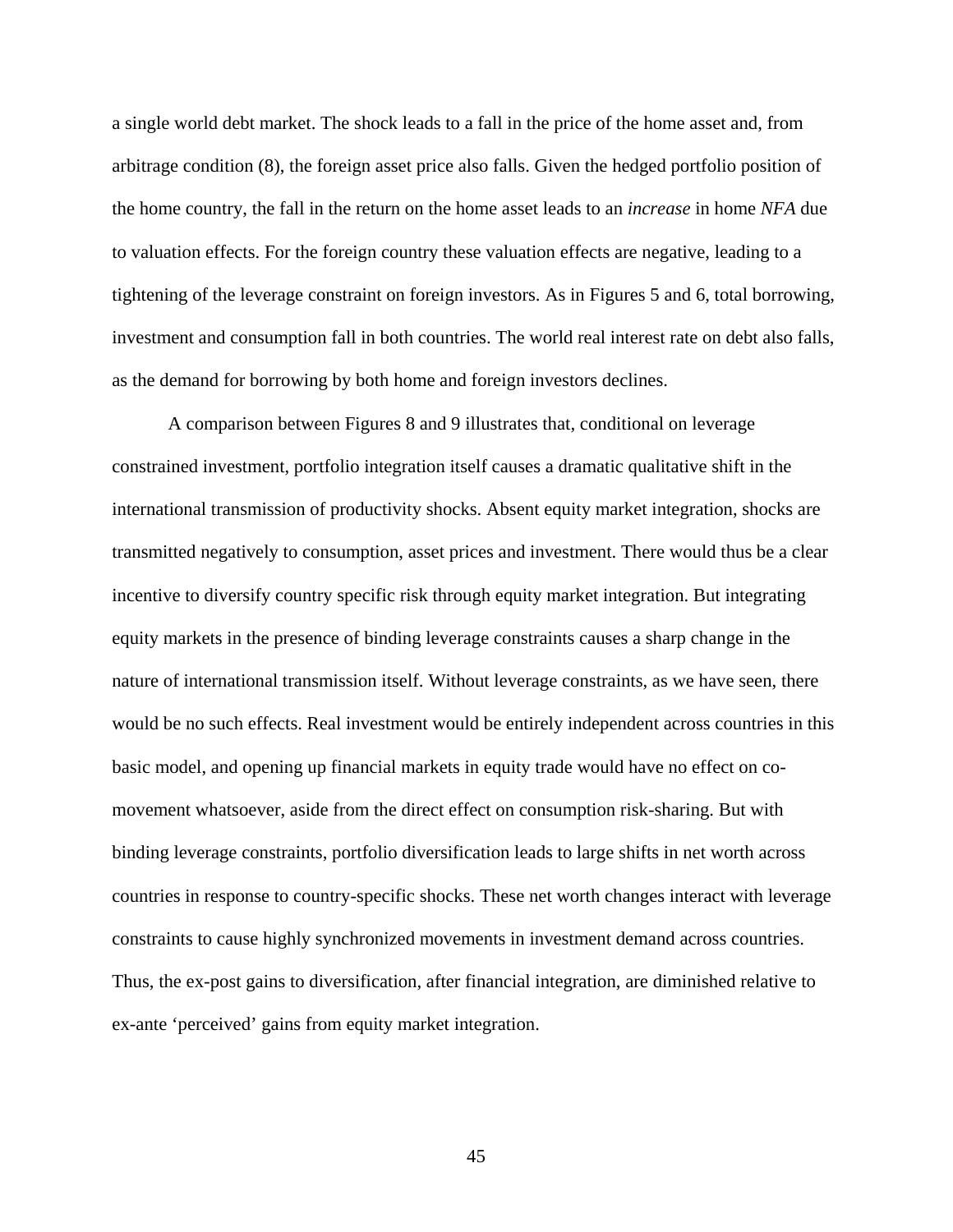

<sup>1</sup> Impulse responses of a one percent negative productivity shock with a high, binding leverage constraint ( $\kappa$  = 0.75), integrated bond markets ( $R_t = R_t^*$ ) and integrated equity markets with complete portfolio diversification  $(\tau = 0)$ .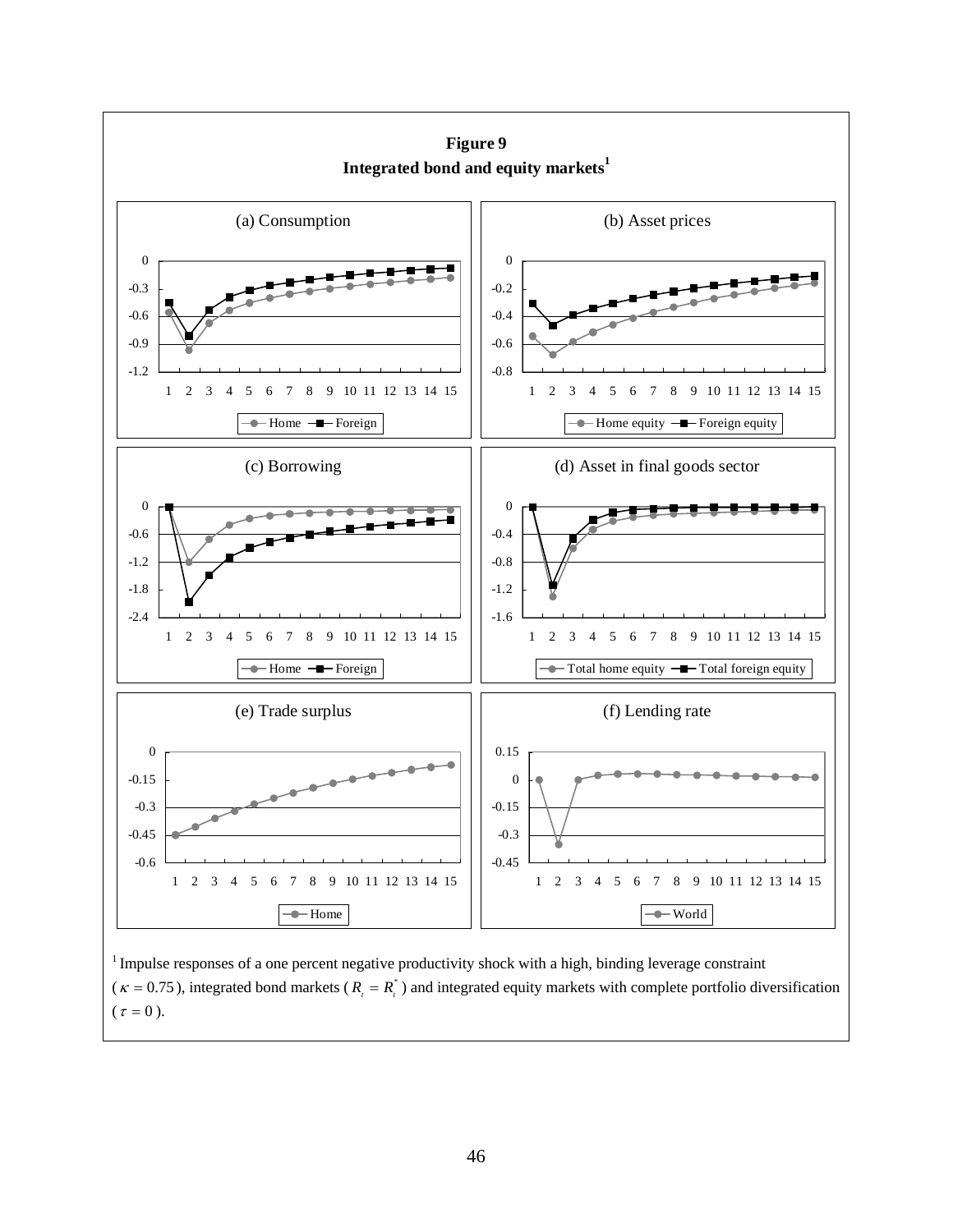Equivalently we can observe that, while financial integration through equity markets allows for a positive gain from cross country risk-sharing, it also generates a 'contagion' effect in the presence of leverage constraints on investment. This contagion effect works through crosscountry changes in net worth, affecting investment and increasing the degree of macroeconomic co-movement relative to that which would obtain in the absence of portfolio integration.

#### **Unconditional moments**

Table 4 reports the unconditional moments of the model under the assumption that productivity shocks in both countries follow identical but uncorrelated distributions, given by (24). As is evident from the figures, the model with binding leverage constraints displays substantially more overall volatility than the model where leverage constraints are absent. Aggregate consumption is 50 percent more volatile with high leverage constraints. Asset price volatility is relatively unchanged with and without leverage constraints, but investment volatility is vastly higher, as is clear from a comparison of Figures 3 and 5. Investment is essentially uncorrelated across countries in the economy without leverage constraints, but almost perfectly correlated in the economy with leverage constraints. Table 4 therefore underscores the main message of the paper. In the presence of credit market imperfections, balance sheet linkages across financial institutions can generate a very powerful mechanism for the international transmission of business cycle shocks. The table also shows that, in the presence of leverage constraints, international portfolio diversification can lead to a dramatic change in macroeconomic co-movement. The cross-country correlations of consumption, asset prices and investment switch from negative to positive when equity markets are opened and leverage constraints are binding. Note, however, that overall macro volatility is still substantially reduced by financial integration, as suggested by Figure 9.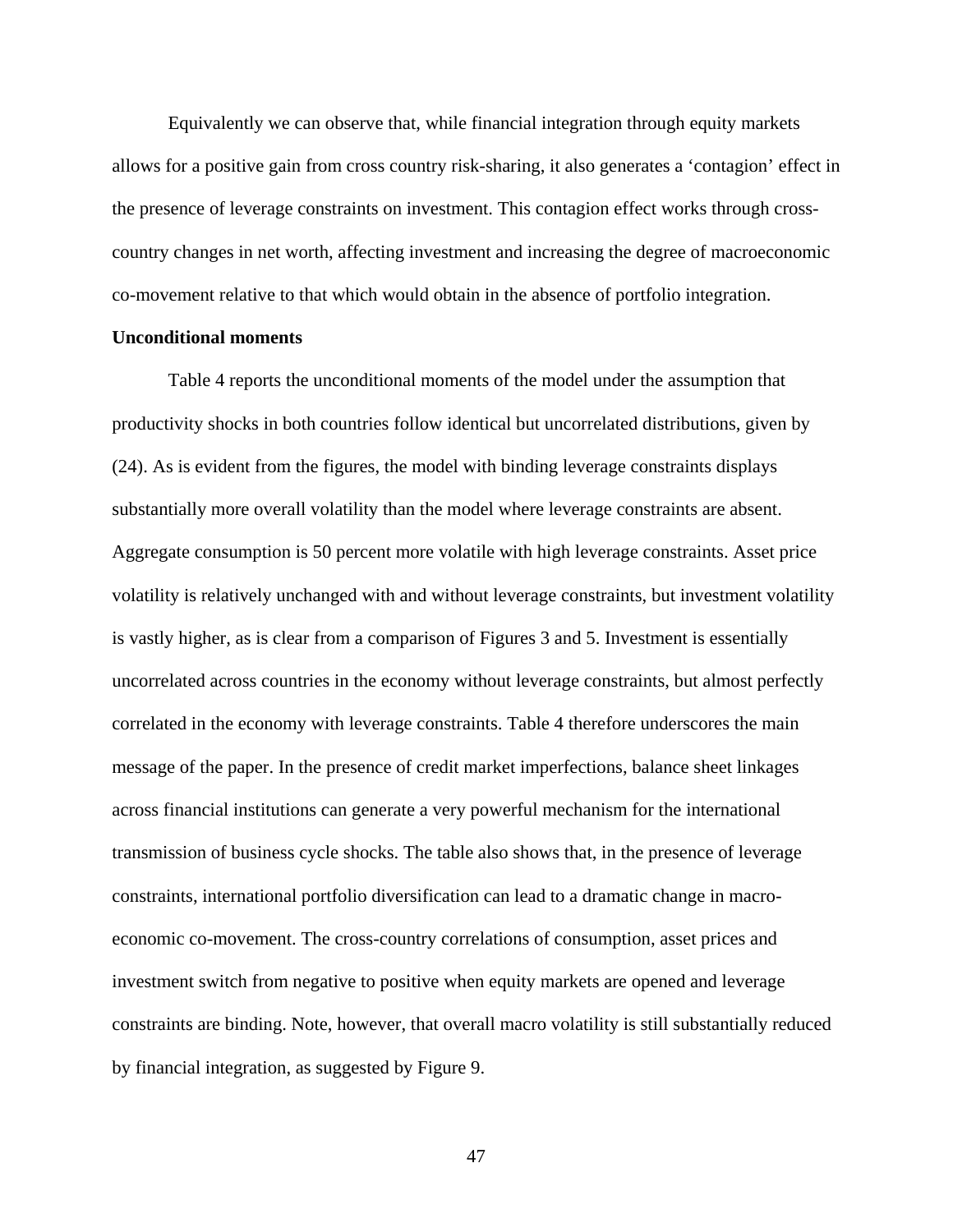| <b>Table 4</b><br><b>Unconditional moments</b>                                                                                                                                                                                                                                                                                                                                                                                                                                                                                |                       |                       |         |      |                |      |         |                |  |
|-------------------------------------------------------------------------------------------------------------------------------------------------------------------------------------------------------------------------------------------------------------------------------------------------------------------------------------------------------------------------------------------------------------------------------------------------------------------------------------------------------------------------------|-----------------------|-----------------------|---------|------|----------------|------|---------|----------------|--|
| <b>International</b><br><b>Bond Markets</b>                                                                                                                                                                                                                                                                                                                                                                                                                                                                                   | <b>Segmented</b>      |                       |         |      |                |      |         | <b>Unified</b> |  |
| Leverage<br>constraints                                                                                                                                                                                                                                                                                                                                                                                                                                                                                                       | <b>Not</b><br>binding | <b>Not</b><br>binding | High    | High | Low            | Low  | High    | High           |  |
| International equity<br>diversification                                                                                                                                                                                                                                                                                                                                                                                                                                                                                       | Partial               | <b>Full</b>           | Partial | Full | Partial        | Full | None    | Full           |  |
| Corresponding<br>figure                                                                                                                                                                                                                                                                                                                                                                                                                                                                                                       | 3                     | $\overline{4}$        | 5       | 6    | $\overline{7}$ |      | 8       | 9              |  |
| SDEV(C)                                                                                                                                                                                                                                                                                                                                                                                                                                                                                                                       | 1.9                   | 1.9                   | 2.8     | 2.7  | 2.4            | 2.4  | 4.7     | 2.8            |  |
| $SDEV(q_1)$                                                                                                                                                                                                                                                                                                                                                                                                                                                                                                                   | 2.2                   | 2.3                   | 2.1     | 2.0  | 2.4            | 2.5  | 3.2     | 2.2            |  |
| SDEV(R)                                                                                                                                                                                                                                                                                                                                                                                                                                                                                                                       | 0.2                   | 0.2                   | 1.0     | 1.0  | 0.3            | 0.3  | 1.0     | 1.0            |  |
| $SDEV(\hat{k}_1^I)$                                                                                                                                                                                                                                                                                                                                                                                                                                                                                                           | 0.3                   | 0.3                   | 3.5     | 3.5  | 2.0            | 2.1  | 7.7     | 3.4            |  |
| $CORR(C, C^*)$                                                                                                                                                                                                                                                                                                                                                                                                                                                                                                                | 0.87                  | 0.96                  | 0.89    | 0.97 | 0.86           | 0.98 | $-0.37$ | 0.98           |  |
| $CORR(q_1, q_2)$                                                                                                                                                                                                                                                                                                                                                                                                                                                                                                              | 0.94                  | 0.94                  | 0.93    | 0.91 | 0.92           | 0.91 | $-0.26$ | 0.92           |  |
| $CORR(\hat{k}_1^I, \hat{k}_2^I)$                                                                                                                                                                                                                                                                                                                                                                                                                                                                                              | $-0.03$               | 0.01                  | 0.96    | 0.90 | 0.96           | 0.92 | $-0.63$ | 0.98           |  |
| $CORR(R, R^*)$                                                                                                                                                                                                                                                                                                                                                                                                                                                                                                                | 1.00                  | 1.00                  | 0.99    | 0.92 | 0.97           | 0.63 | 1.00    | 1.00           |  |
| $1$ Unconditional moments if productivity shocks follow identical but uncorrelated distributions in<br>both countries, with varying degrees of market integration and levels of leverage. High (low)<br>leverage constraints corresponds to $\kappa = 0.75(0.5)$ . Partial and full international equity<br>diversification correspond to $\tau > 0$ and $\tau = 0$ respectively. $C(C^*)$ is domestic (foreign)<br>consumption; $q_1$ ( $q_2$ ) is domestic (foreign) equity prices; $R(R^*)$ is domestic (foreign) interest |                       |                       |         |      |                |      |         |                |  |
| rates and $\hat{k}_1^{\prime}(\hat{k}_2^{\prime})$ is the quantity of domestic (foreign) fixed assets used in final goods production.                                                                                                                                                                                                                                                                                                                                                                                         |                       |                       |         |      |                |      |         |                |  |

# **6. Extending the model: endogenous capital accumulation and labor supply**

 The paper has stressed the joint effects of leverage constraints and international portfolio integration in generating positive international co-movement in macro aggregates. The key mechanisms are based on interdependence in balance sheets and the magnification effects of asset price shocks in face of leverage constraints. The model lacks many of the standard features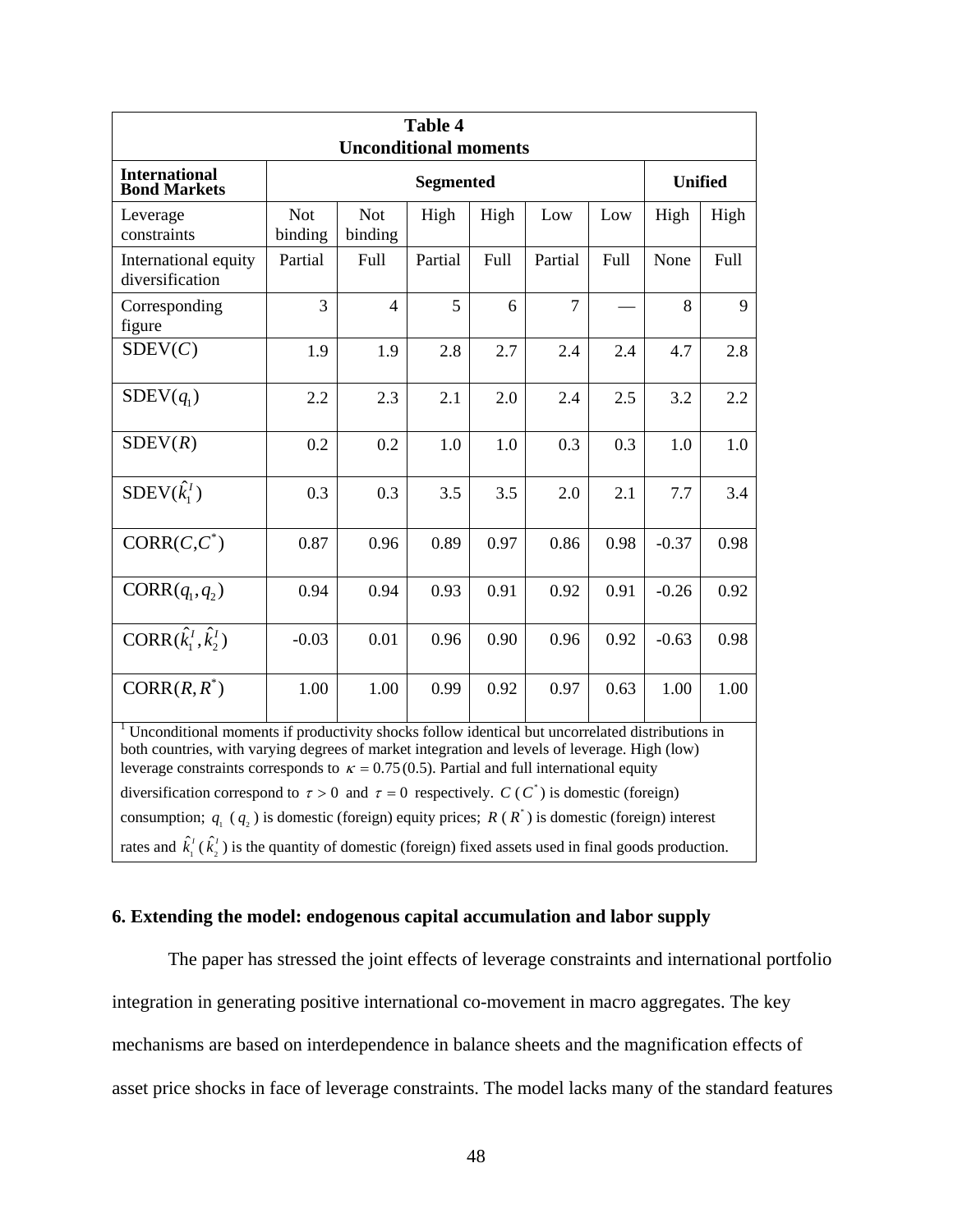of the international real business cycle (IRBC) literature, however. In particular, labor supply of both investors and savers is assumed to be inelastic, and there is no endogenous physical capital accumulation. A natural question to ask is whether the forces for positive macro co-movement outlined in the basic model extend to a full IRBC environment. In an interesting recent paper, Faia (2007) provides some relevant results. She explores the role of financial integration in DSGE framework where financial frictions in the manner of Bernanke et al. (2000) are present. Her results show that these financial frictions lead to a greater synchronization of international business cycles.

Exploring the full implications of the leverage constraints and portfolio diversification channels for international business cycles is beyond the scope of the present paper. However, Devereux Sutherland and Yetman (2010) extend the basic model to a richer international business cycle environment, incorporating endogenous labor supply, reproducible capital accumulation and quadratic adjustment costs of investment, in conjunction with the channels of portfolio diversification and leverage constraints described above. Under this extension, the general features of the results described above continue to hold. In particular, the presence of leverage constraints generates an 'international finance multiplier' which tends to reverse the sign of the international macro-transmission of shocks. Nevertheless, a large number of questions remain unanswered – in particular pertaining to the role of financial shocks relative to real shocks, the comparison of different types of financial frictions and the role for financial intermediaries in the international propogation of shocks.

In some ways investors in our model may be thought to parallel the banking system. In the model investors borrow money from savers and use this to invest in fixed assets, which might be thought of as similar to the way in which the banking system intermediates between deposits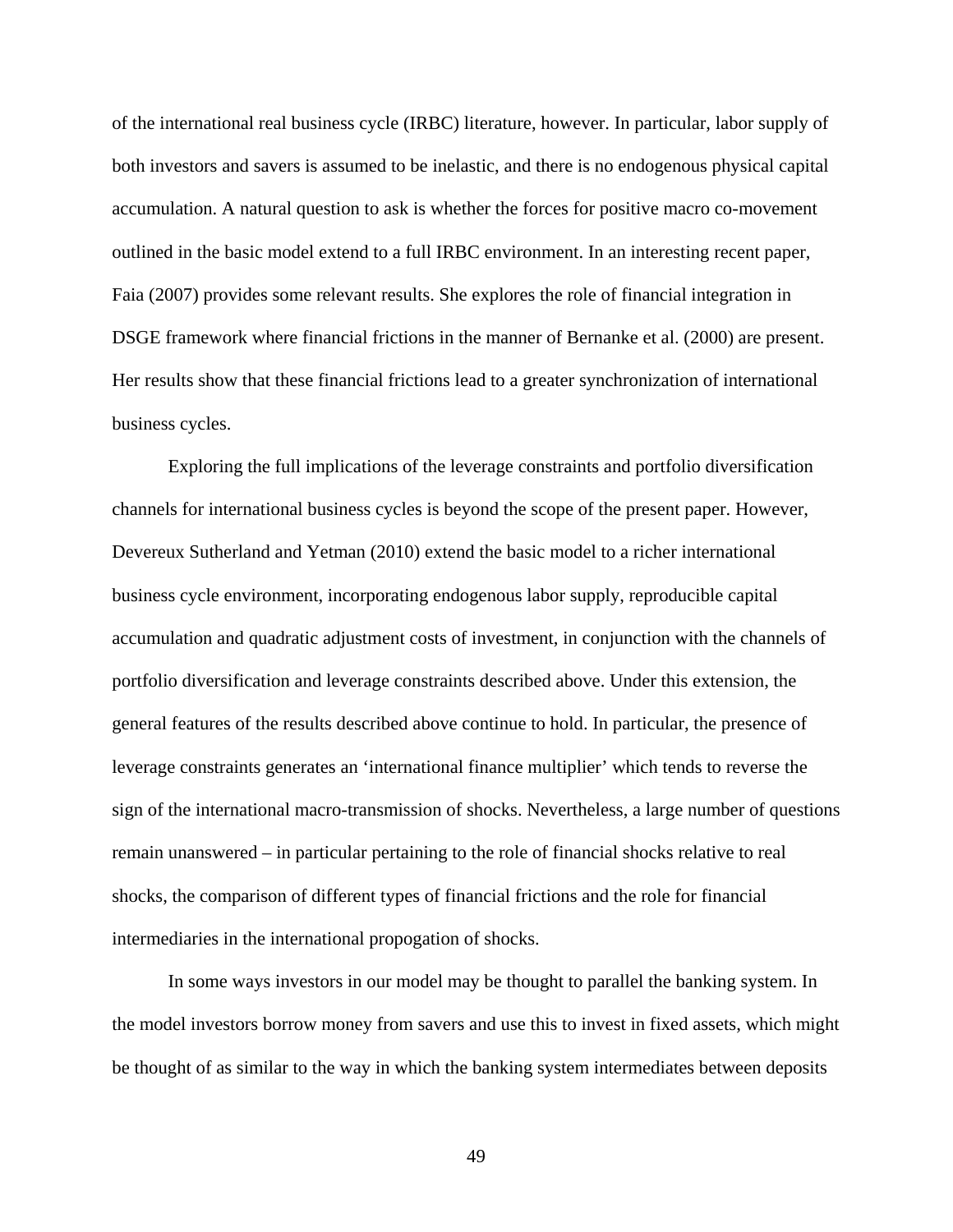and loans. Also, the downturn in our model, amplified by leverage constraints, might be seen as similar to the debt deflation and balance sheet deterioration within the banking system which operated during the financial crisis. However, the analogy to financial institutions is not perfect. For example, there is no maturity transformation in our model, which is a distinguishing feature of the banking system. In addition, whereas it is generally assumed that banks lend to entrepreneurs who then undertake investment projects, here the investors themselves take equity stakes in the capital projects.

#### **5. Conclusions**

This paper has provided empirical evidence on the importance of balance sheet adjustments in propagating business cycle shocks across countries. Financial interdependence, combined with financial vulnerabilities, can open a channel for the transmission of shocks that may be as important as standard trade linkages. We have used this evidence to motivate a simple twocountry model in which highly levered financial institutions hold inter-connected portfolios, and may be limited in their investment activity by capital constraints. The combination of portfolio inter-dependence and capital constraints leads a negative shock in one country to precipitate an episode of global balance sheet contractions and disinvestment. In this sense our model may be seen as a formal general equilibrium representation of Krugman (2008) who suggests that interconnections in financial markets may give rise to an 'international finance multiplier.' In our model we find that, with high initial levels of leverage, the global effects of the shock may be substantially magnified. While the model illustrates the importance of financial connections, it abstracts away from trade inter-linkages. In a more elaborate model, it would be desirable to quantitatively investigate the relative importance of the two separate channels.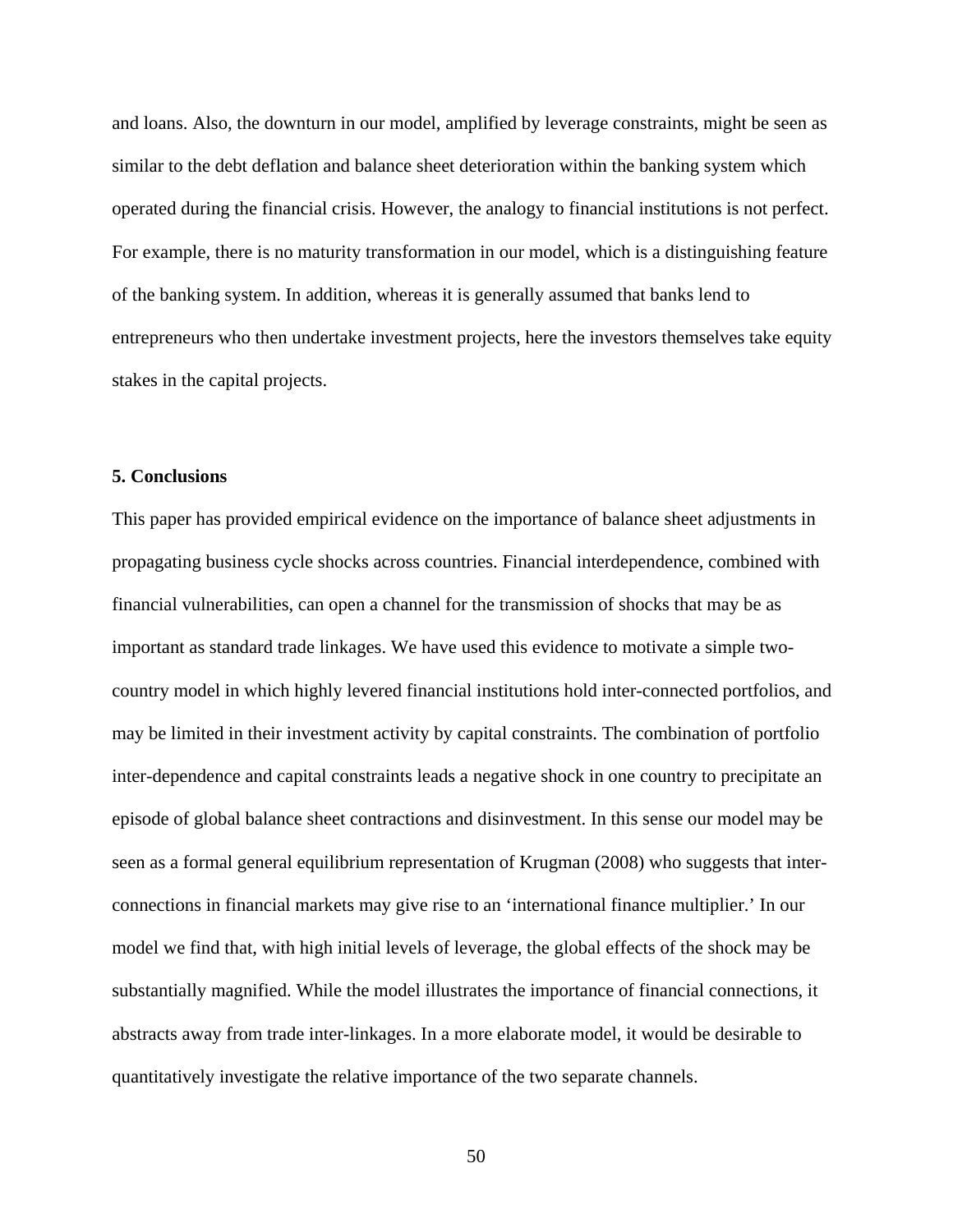# **References**

- Aghion, Philippe, Philippe Bacchetta and Abhijit Banerjee (2004). "Financial development and the instability of open economies," *Journal of Monetary Economics*, 51(6), 1077-1106.
- Aiyagari, S. Rao and Mark Gertler (1999). "'Overreaction" of asset prices in general equilibrium," *Review of Economic Dynamics*, 2(1), 3-35.
- Backus, David K., Patrick J. Kehoe and Finn E. Kydland (1992). "International real business cycles," *Journal of Political Economy* 100(4), 745-775.
- Baxter, Marianne and Mario J. Crucini (1995). "Business cycles and the asset structure of foreign trade," *International Economic Review* 36(4), 821-854.
- Baxter, Marianne and Urban J. Jermann (1997). "The international diversification puzzle is worse than you think," *American Economic Review* 87(1), 170-180.
- Benhabib, Jess, Richard Rogerson and Randall Wright (1991). "Homework in macroeconomics: household production and aggregate fluctuations," Journal of Political Economy 99(6), 1166-1187.
- Bernanke, Ben S., Mark Gertler and Simon Gilchrist (1999). "The financial accelerator in a quantitative business cycle framework." In John B. Taylor and Michael Woodford (eds.), *Handbook of Macroeconomics Volume 1C*, 1341-1393, North-Holland.
- Bernanke, Ben S., and Mark Gertler (1999). "Monetary policy and asset price volatility," *Federal Reserve Bank of Kansas City Economic Review*, Fourth Quarter, 17-51.
- Campbell, John Y. and N. Gregory Mankiw (1990). "Permanent income, current income, and consumption," *Journal of Business and Economic Statistics*, 8(3), 265-279.
- Cordoba, Juan-Carlos and Marla Ripoll (2004). "Credit cycles redux," International Economic Review 45(4), 1011-1046.
- Dedola, Luca and Giovanni Lombardo (2009). "Financial frictions, financial integration and the international propagation of shocks," mimeo.
- Devereux, Michael B. and Alan Sutherland (2010a). "Country portfolios in open economy macro models," *Journal of the European Economic Association*, forthcoming.
- Devereux, Michael B. and Alan Sutherland (2010b). "Country portfolio dynamics," *Journal of Economic Dynamics and Control*, forthcoming.
- Devereux, Michael B. and James Yetman (2010). "An international business cycle model of financial transmission," in progress.
- Faia, Ester (2007). "Finance and international business cycles," Journal of Monetary Economics 54(4), 1018-1034.
- Geanakoplos, John (2009). "The leverage cycle," *NBER Macroeconomics Annual*, forthcoming.
- Gilchrist, Simon (2004). "Financial markets and financial leverage in a two-country world economy," In Luis Antonio Ahumada and J. Rodrigo Fuentes (eds.), *Series on Central Banking, Analysis and Economic Policies, Vol VII: Banking Market Structure and Monetary Policy*, Central Bank of Chile